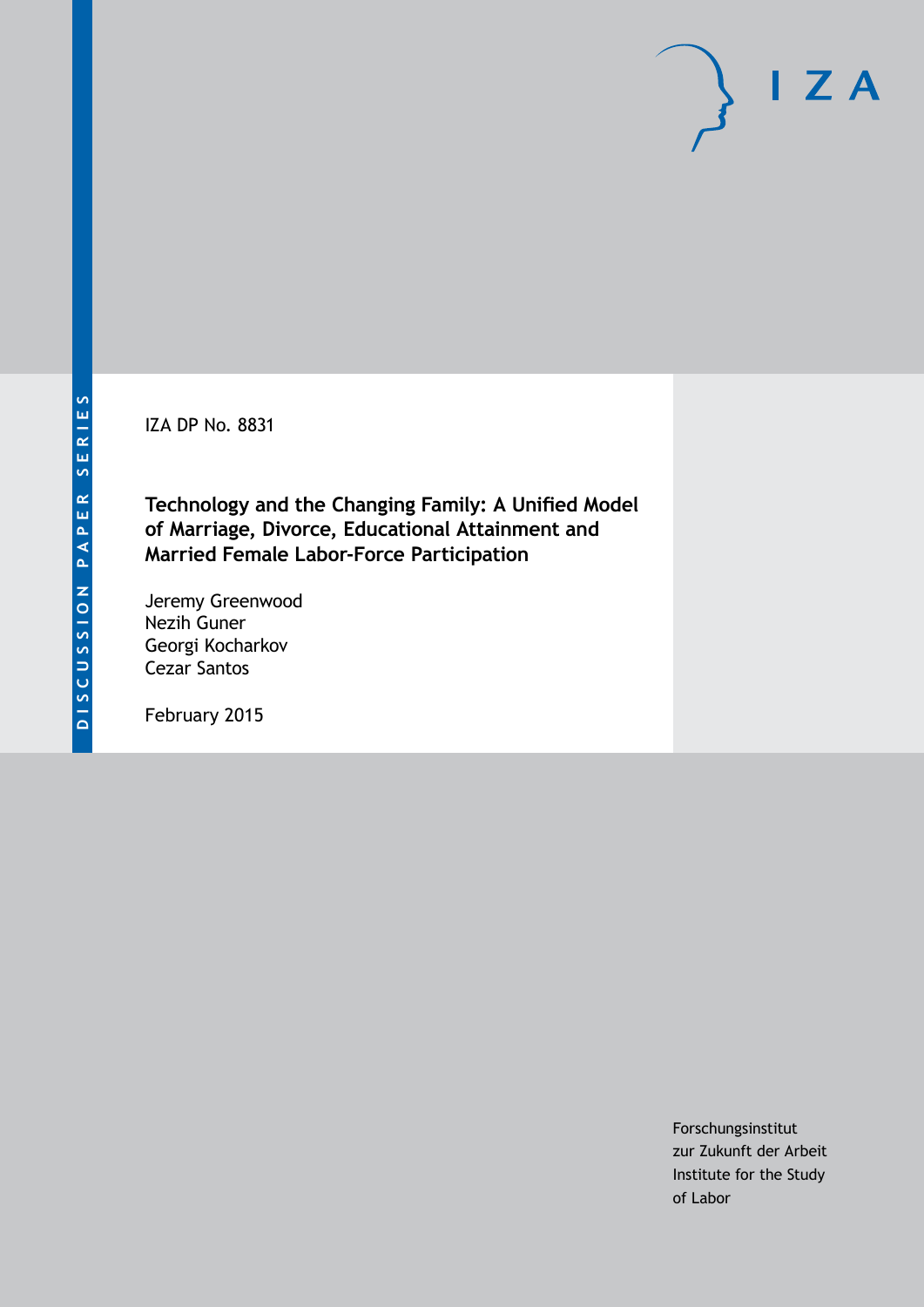# **Technology and the Changing Family: A Unified Model of Marriage, Divorce, Educational Attainment and Married Female Labor-Force Participation**

### **Jeremy Greenwood**

*University of Pennsylvania*

#### **Nezih Guner**

*ICREA-MOVE, Universitat Autonoma de Barcelona, Barcelona GSE and IZA*

## **Georgi Kocharkov**

*University of Konstanz*

### **Cezar Santos**

*Getulio Vargas Foundation*

### Discussion Paper No. 8831 February 2015

IZA

P.O. Box 7240 53072 Bonn Germany

Phone: +49-228-3894-0 Fax: +49-228-3894-180 E-mail: [iza@iza.org](mailto:iza@iza.org)

Any opinions expressed here are those of the author(s) and not those of IZA. Research published in this series may include views on policy, but the institute itself takes no institutional policy positions. The IZA research network is committed to the IZA Guiding Principles of Research Integrity.

The Institute for the Study of Labor (IZA) in Bonn is a local and virtual international research center and a place of communication between science, politics and business. IZA is an independent nonprofit organization supported by Deutsche Post Foundation. The center is associated with the University of Bonn and offers a stimulating research environment through its international network, workshops and conferences, data service, project support, research visits and doctoral program. IZA engages in (i) original and internationally competitive research in all fields of labor economics, (ii) development of policy concepts, and (iii) dissemination of research results and concepts to the interested public.

<span id="page-1-0"></span>IZA Discussion Papers often represent preliminary work and are circulated to encourage discussion. Citation of such a paper should account for its provisional character. A revised version may be available directly from the author.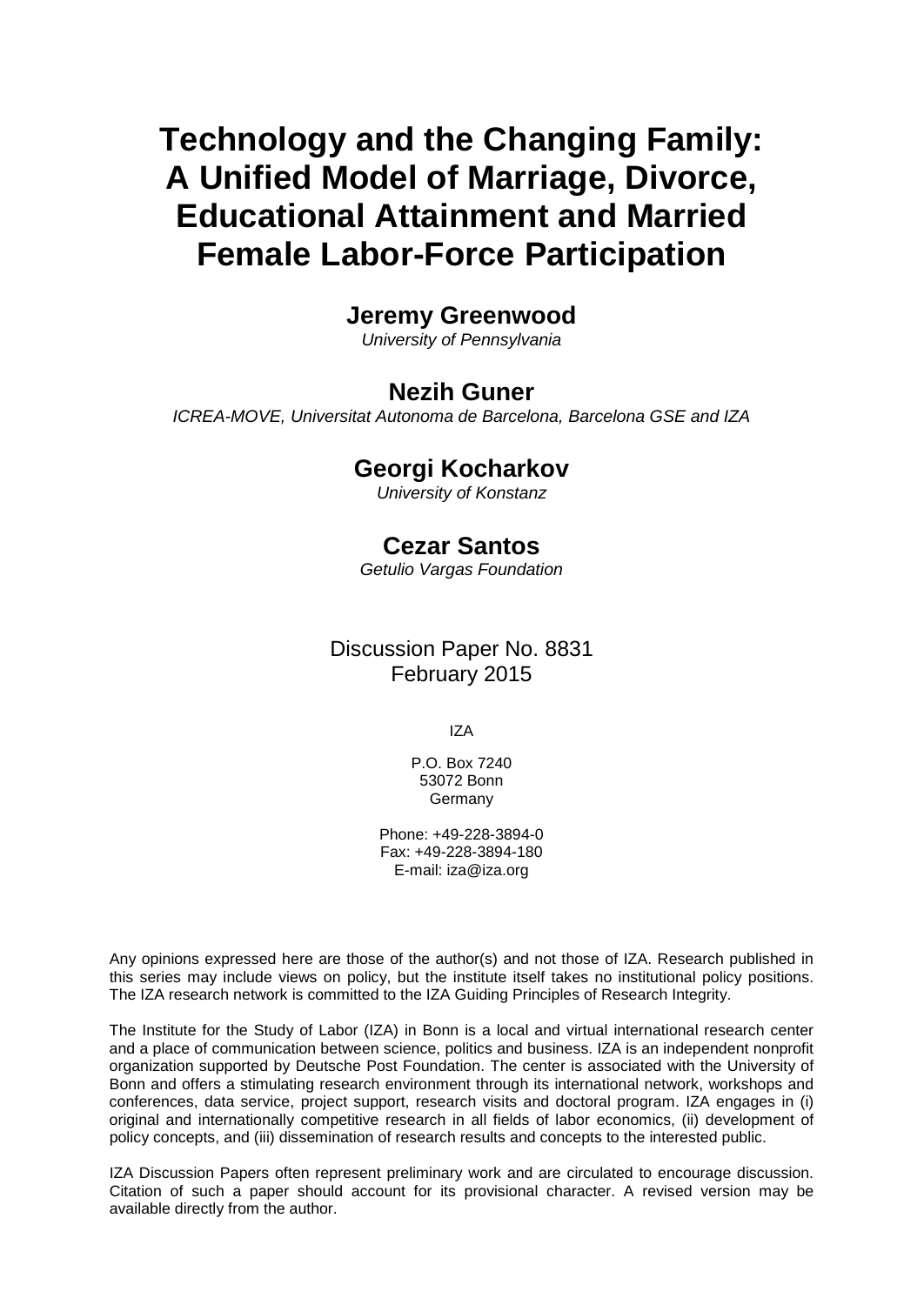IZA Discussion Paper No. 8831 February 2015

## **ABSTRACT**

## **Technology and the Changing Family: A Unified Model of Marriage, Divorce, Educational Attainment and Married Female Labor-Force Participation[\\*](#page-1-0)**

Marriage has declined since 1960, with the drop being bigger for non-college educated individuals versus college educated ones. Divorce has increased, more so for the noncollege educated. Additionally, positive assortative mating has risen. Income inequality among households has also widened. A unified model of marriage, divorce, educational attainment and married female labor-force participation is developed and estimated to fit the postwar U.S. data. Two underlying driving forces are considered: technological progress in the household sector and shifts in the wage structure. The analysis emphasizes the joint role that educational attainment, married female labor-force participation, and assortative mating play in determining income inequality.

JEL Classification: E13, J12, J22, O11

Keywords: assortative mating, education, married female labor supply, household production, marriage and divorce, inequality

Corresponding author:

Nezih Guner MOVE (Markets, Organizations and Votes in Economics) Facultat d'Economia, Universitat Autònoma de Barcelona Edifici B – Campus de Bellaterra 08193 Bellaterra (Cerdanyola del Vallès) **Spain** E-mail: [nezih.guner@movebarcelona.eu](mailto:nezih.guner@movebarcelona.eu)

Guner acknowledges support from ERC Grant 263600.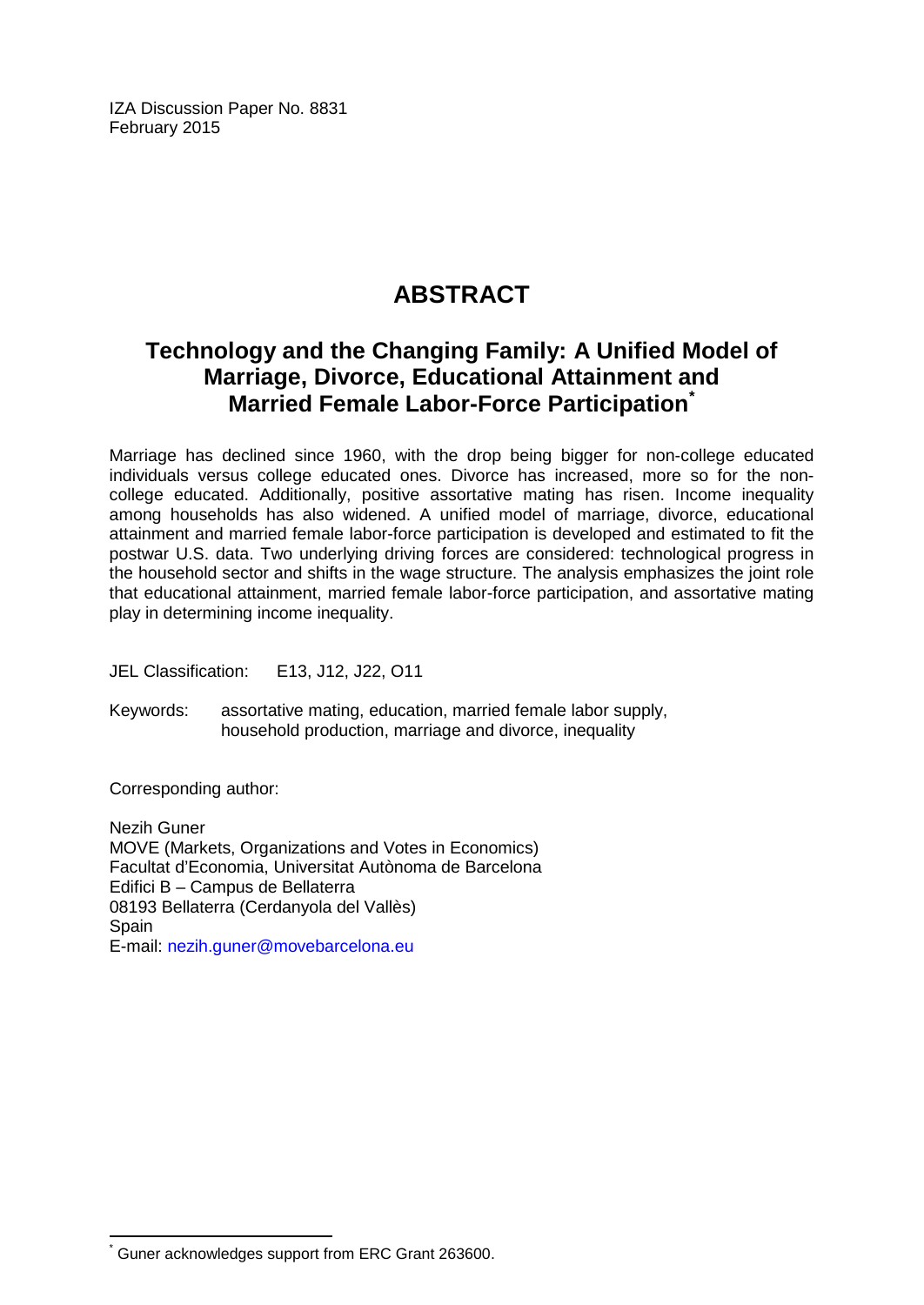### 1 Introduction

The character of American households has changed dramatically since World War II. First, the number of married households has plunged, both due to a rise in the number of nevermarried households and an increase in the rate of divorce. The change has been most notable for non-college educated households. Second, there has been a rise in assortative mating. That is, people are more likely to marry someone of the same educational level today than in the past. Third, the fraction of college educated females and males has increased substantially. This is especially true for women. Fourth, there has been a dramatic rise in labor-force participation by married females. Fifth, income inequality across households has widened significantly.<sup>1</sup>

The goal of this paper is to develop a unified theory capable of explaining this array of facts. The model has three key ingredients. First, marriage and divorce decisions are formalized within the context of a search-theoretic paradigm. People match randomly and only marry if both parties agree. A divorce occurs when one party in a marriage favors single life over married life. A divorcee is free to remarry if the opportunity arises. The attractiveness of a mate depends on his/her ability and educational level, as well as on the love arising from the relationship. Second, all individuals make a choice about whether to go college. They do this based on their ability and their psychic cost of going to school. Third, married households must decide whether the female should work. This depends on the wage women will earn in the market and the cost incurred by the household when she works. Labor at home is used in household production.

There are two exogenous driving forces in the analysis: Technological progress in the home and shifts in the wage structure. Technological progress in the home reduces the labor needed in household production. This makes it easier for married women to work in the market. Moreover, with better technology in the home, the economies of scale associated with married life matter less. Hence, this force promotes a decline in marriage and an increase in divorce. Two shifts in wage structure are entertained: an increase in the return to education and a decline in the gender wage gap. A rise in the return to education entices

<sup>&</sup>lt;sup>1</sup> These facts are detailed in Section 2.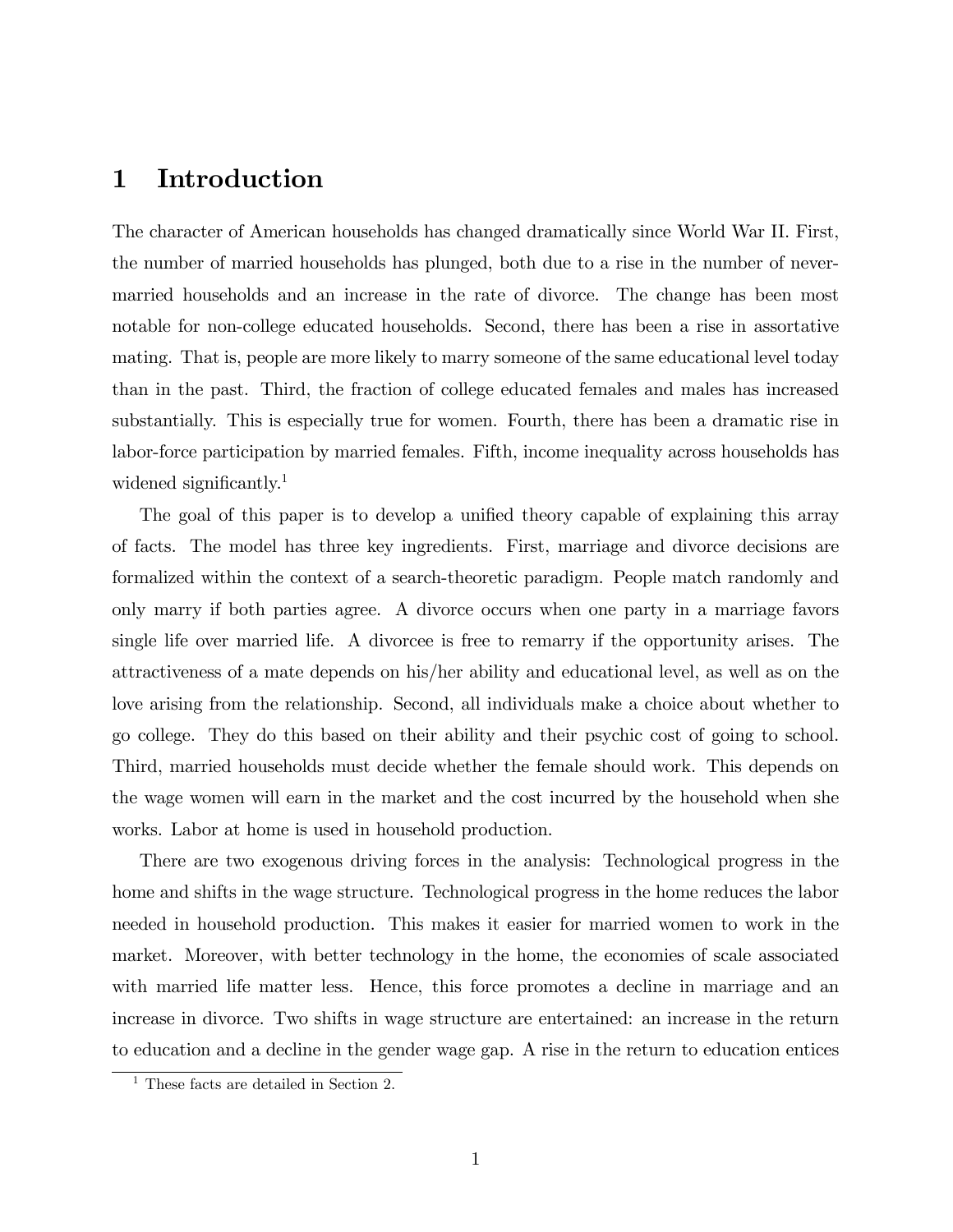more men and women to go to college. Shrinkage in the gender wage gap encourages laborforce participation by married women and makes singlehood more affordable for females.

The framework developed connects the induced shifts in the structure of households to the rise in income inequality. As a thought experiment, suppose that husbands and wives work full time and that there is no gender gap. Then, random matching would reduce household income inequality. For this effect to be operational, though, married women must work. Now, an increase in positive assortative mating works to amplify income inequality. This effect will be stronger if women at the upper end of the income distribution work more than those at the lower end.

The unified framework developed here is matched with U.S. data from the 1960s using a minimum distance estimation strategy. The procedure targets a collection of stylized facts concerning educational attainment, marriage and divorce, and married female labor-force participation. The framework fits the data for 1960 well. The structural parameter values obtained also look reasonable, and are tightly estimated. The model predictions for 2005 are then compared with the corresponding U.S. data. A slight retuning of a very limited number of parameters is then undertaken before the framework is used to decompose the shift in family structure into its underlying driving forces.

Both driving forces are quantitatively important for explaining the changes in family structure outlined above. The findings suggest that technological progress in the household sector accounts for the majority of the rise in married female labor-force participation. The narrowing of the gender gap in wages plays a secondary role here, too. Technological progress in the household sector also has a conspicuous effect in explaining the fall in marriage and the rise in divorce. Changes in the structure of wages are important for the increase in assortative mating and educational attainment.

While the rise in the skill (college) premium is the root cause for widening household income inequality, shifts in family structure provide a very important amplification mechanism. An increase in the return to education entices more people in the right-hand side of the ability distribution to go to college, which makes household incomes more disperse. A rise in positive assortative mating implies that a high (low) earning woman is more likely to be matched in marriage with a high (low) earning man and this, too, heightens inequality. For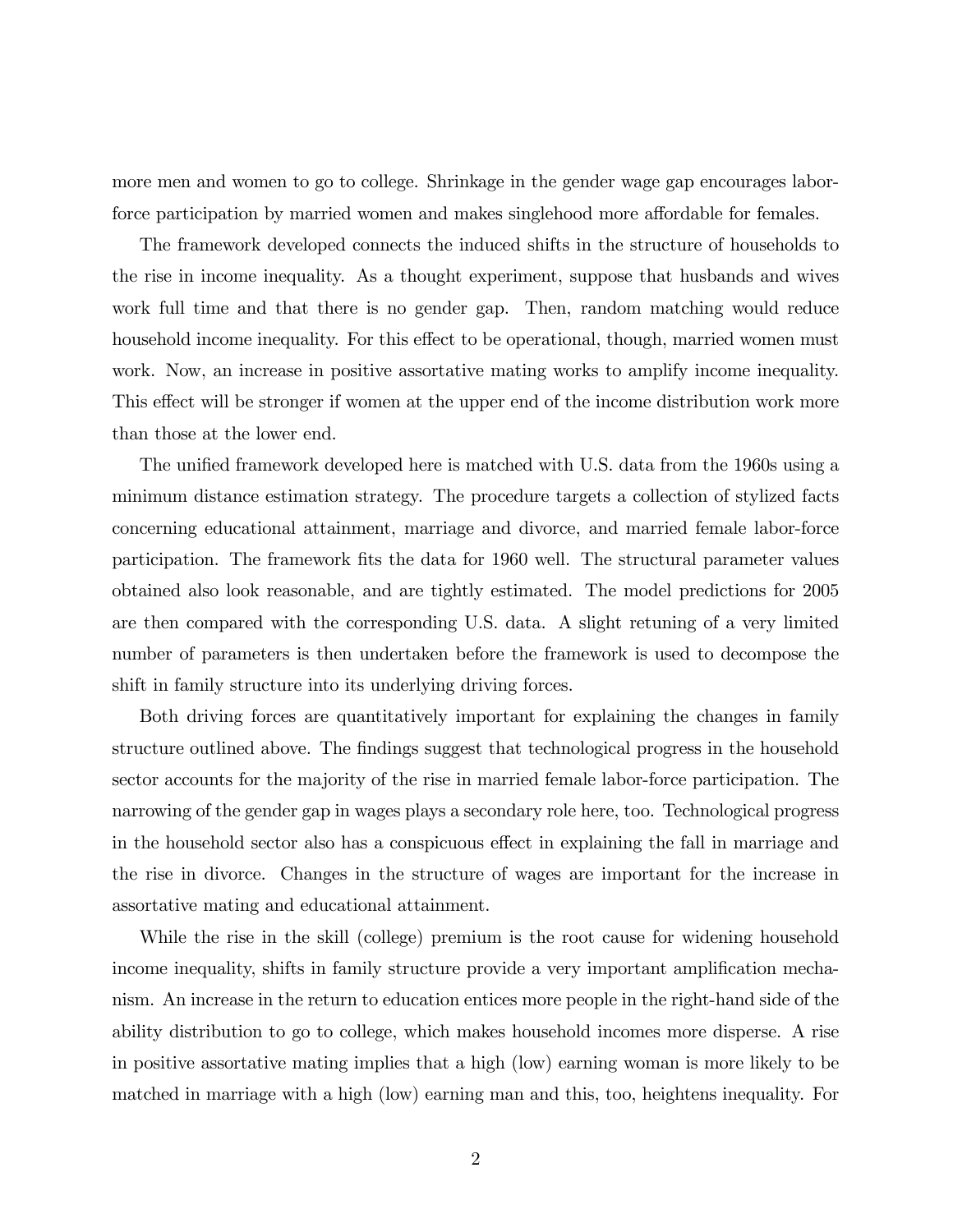this latter effect to be operational, however, married women must work in the labor force. Hence, the rise in married female labor-force participation also plays a role in generating household income inequality.

After a brief literature review in Section 1.1, the remainder of this paper is organized as follows: Section 2 describes the main facts in detail. The model is presented in Section 3. Section 4 discusses the calibration/estimation procedure for 1960 and then Section 5 considers the model results for  $2005$ . Section 6 decomposes the effects of each of the exogenous forces at play. Section 7 discusses the implications of the developed framework for household income inequality. Some concluding remarks are offered in Section 8.

#### 1.1 Relationship to the Literature

The framework developed here resembles, in some aspects, Greenwood and Guner (2009) who study the fall in marriage and the rise in divorce. However, their model does not have heterogeneity with respect to education and ability. By adding this in the current framework, it is possible to study implications regarding assortative mating and inequality. Another related paper is by Regalia and Ríos-Rull (2001), which was ahead of its time. While their model does feature heterogeneity in both females and males, the focus is on accounting for the rise in the number of single mothers, something left out of the current analysis. They stress market forces, such as a movement in the gender gap, as explaining this rise, but a mechanism for studying the rise in assortative mating appears to be absent.

Jacquemet and Robin (2012) estimate a search and matching model of the marriage market for the U.S. Their analysis focuses on how female and male wages affect marriage probabilities and the share of the marital surplus received by partners. Given this goal, there is no need to include endogenous divorce or educational attainment in their model, which is central to the current paper. Eckstein and Lifshitz  $(2011)$  study the effect that different mechanisms (schooling, the gender wage gap, fertility, and marriage and divorce) had on the rise in the female labor-force participation during the twentieth century. They find that up to 42% of the change is left unexplained. They attribute this residual component to improvements in household technology and changes in social norms. This is consistent with the story told in this paper.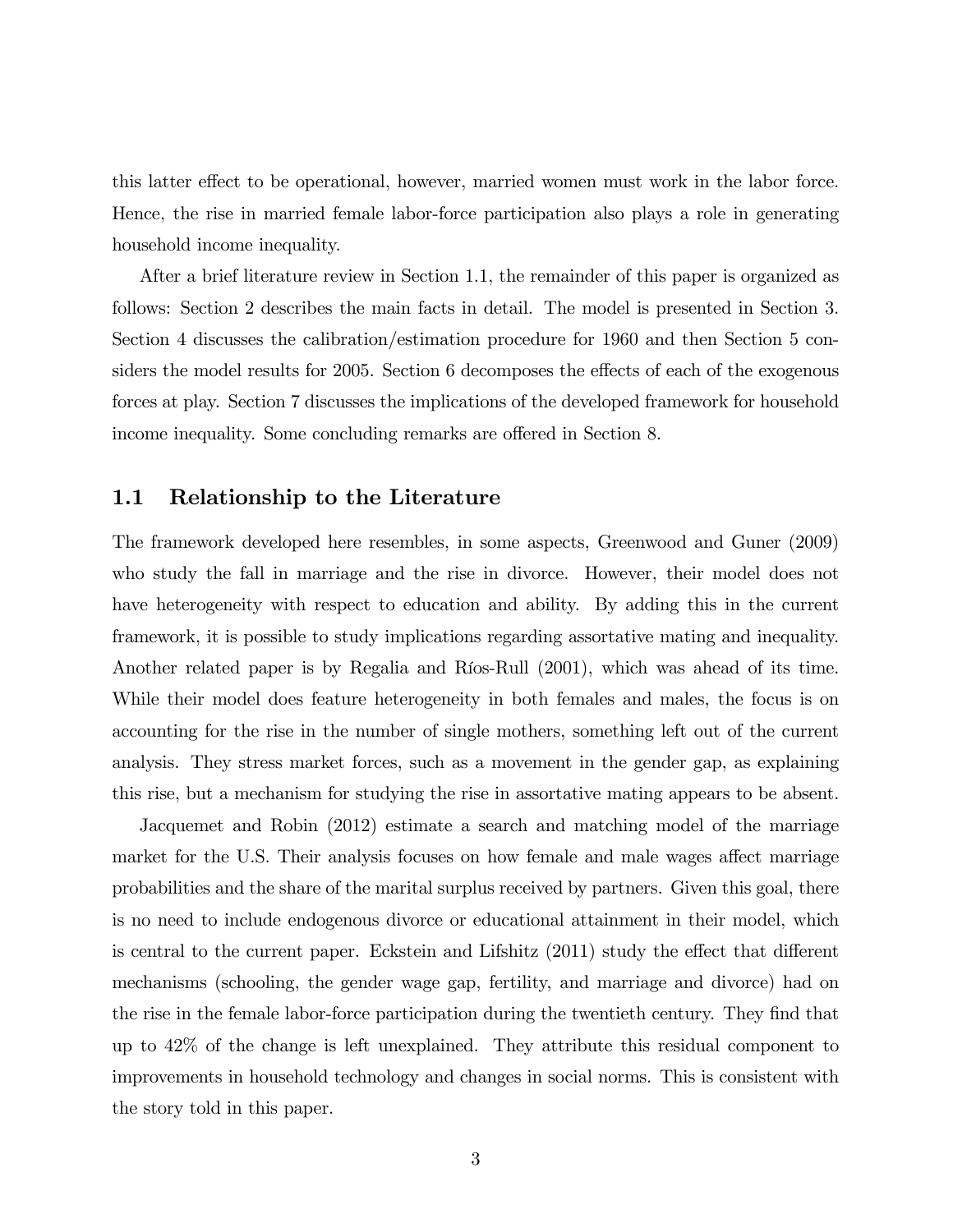Parts of the picture have been addressed before elsewhere. Greenwood, Seshadri and Yorukoglu (2005) analyze the importance of technological progress in the home sector for making it more feasible for married females to enter into the labor market.<sup>2</sup> However, they do not study the changes in household structure or inequality, as done here. The interaction between inequality and positive assortative mating has also been noted by Fernandez and Rogerson (2001) and Fernandez, Guner and Knowles (2005). Chiappori, Iyigun and Weiss (2009) discuss how positive assortative mating provides a marriage market return for female educational investment, in addition to the traditional labor market one. The same effect is at play in the model developed here and, together with the rise in married female labor-force participation, is important to explain the rise in household income inequality. Greenwood, Guner, Kocharkov and Santos (2014) document the rise in assortative mating in the U.S. between 1960 and 2005 and assess how much it contributed to the rise in inequality. They do this within a simple model-free accounting framework, while the emphasis here is on decomposing the endogenous household decisions in a structural model.

Different ways in which marriage and female labor supply decisions interact in the current framework have been pointed out in the literature. Neeman, Newman and Olivetti (2008), for example, argue that college-educated working females can afford to be more selective in the marriage market and this may lead to more stable marriages. Such outside option effect is also operational in the current framework. Gihleb and Lifshitz  $(2013)$  document that a married female who is more educated than her husband is more likely to work. They analyze how changes in assortative mating can account for shifts in married female labor supply. Here, both assortative mating and female market participation are also endogenously determined. This is done within an equilibrium framework that can be used to study income inequality.

<sup>&</sup>lt;sup>2</sup> Independent empirical work by Cavalcanti and Tavares (2008) and Coen-Pirani, Leon, and Lugauer (2010) also suggests that labor-saving household products have increased married female labor supply. Adamopoulou (2010) shows that they also have contributed to the rise of cohabitation. Advances in maternal medicine and pediatric care played a similar role, as has been noted by Albanesi and Olivetti (2015).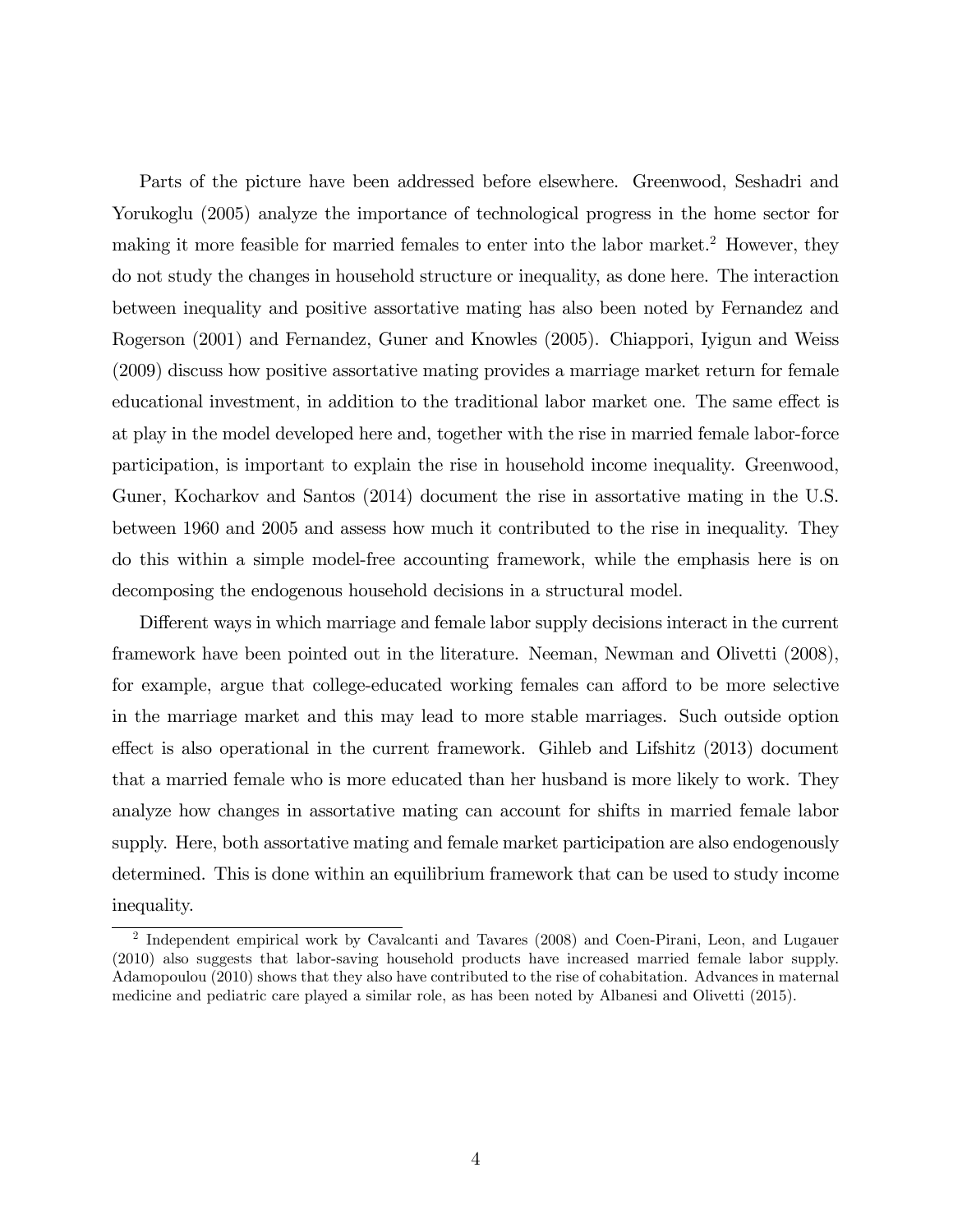## 2 Facts

The shape of the American household has changed dramatically over the last 50 years. Some salient features of this transformation are:

- 1. The Decline in Marriage. The fraction of the population that has ever been married has fallen dramatically since 1960. At that time, about 85 percent of college educated individuals and 92 percent of non-college educated ones between the ages of 25 and 54 were married (or had been married)–see Figure 1. (Data sources for this and all other figures are provided in the Appendix.) Today, only  $81$  (79) percent are.<sup>3</sup> Note that the fall in the fraction of the population that is married is greatest for non-college educated people. Part of the decline in marriage is due to a delay in the age of marriage. Part is due to a rise in divorce. In 1960 the fraction of the population that was divorced, as measured by the ratio of the currently divorced to the ever-married population, was 5 percent for the non-college educated populace and 3 percent for the college educated segment. Today, it is around 20 percent for the former and 12 percent for the latter. Again, observe that divorce has risen more for the non-college educated vis- $\dot{a}$ -vis the college educated. The fact that the decline in marriage and the rise in divorce has affected college educated and non-college educated people differentially has been noted both by sociologists, Martin (2006), and economists, Stevenson and Wolfers (2007).
- 2. The Rise in Assortative Mating. When individuals marry today, as opposed to yesterday, they are more likely to pair with an individual from the same socioeconomic class. To see this split the world into two socioeconomic classes, viz non-college educated and college educated, and compare the two contingency tables contained in Table 1.<sup>4</sup>

 $3$  Redoing Figure 1 with currently-married and currently-divorced individuals, as opposed to ever-married and ever-divorced ones, delivers very similar patterns.

 $4$  Greenwood, Guner, Kocharkov and Santos (2014) use five educational classes. The results there parallel the findings here for two classes.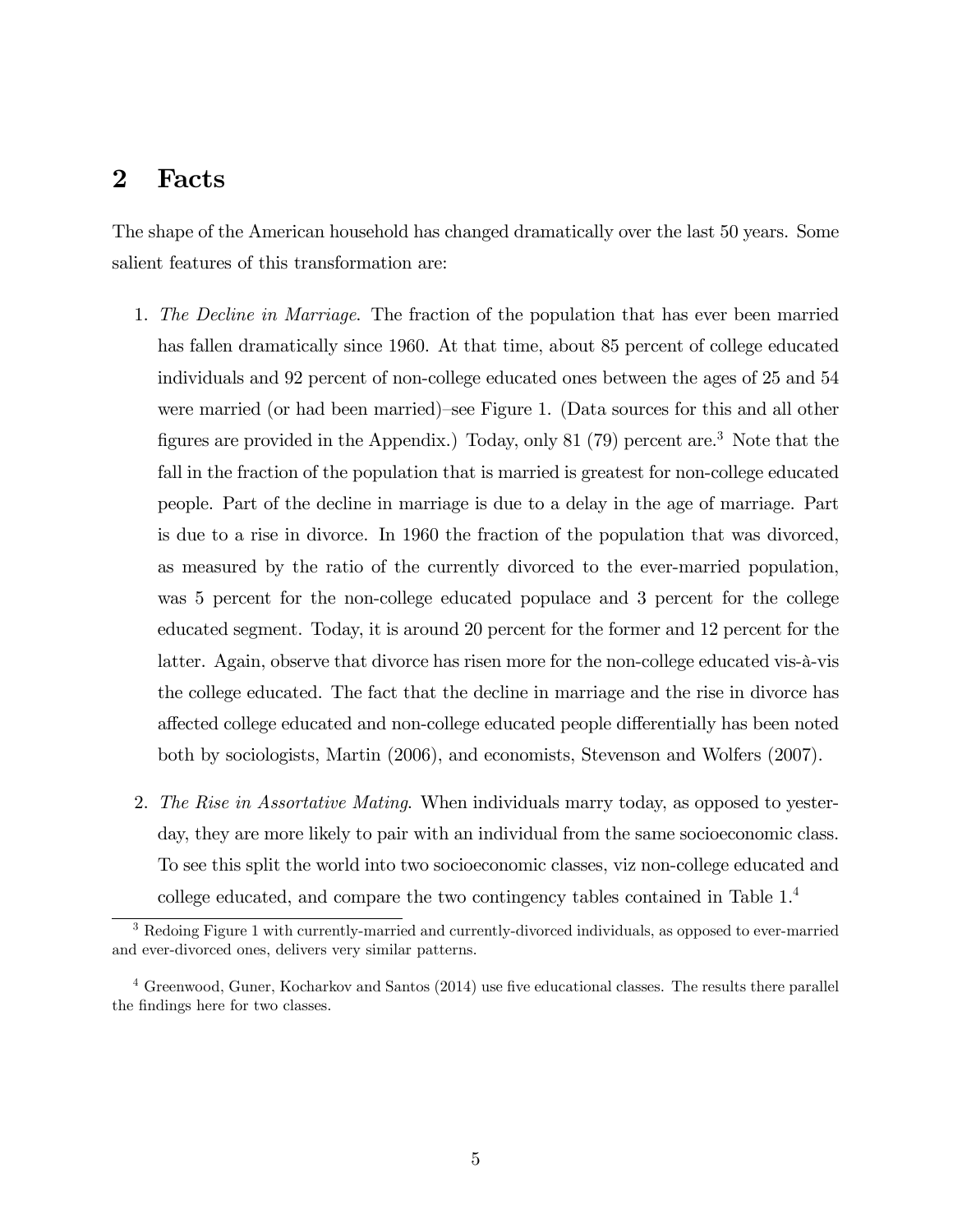

Figure 1: Marriage and Divorce by Education

|                   | 1960              |                                                | 2005                          |                                 |              |  |  |
|-------------------|-------------------|------------------------------------------------|-------------------------------|---------------------------------|--------------|--|--|
| Husband           | Wife              |                                                | Husband                       | Wife                            |              |  |  |
|                   | $\langle$ College | College                                        |                               | $\langle$ College               | College      |  |  |
| $\langle$ College | 0.855(0.821)      | 0.023(0.056)                                   | $\langle$ College             | 0.545(0.427)                    | 0.108(0.226) |  |  |
| College           | 0.082(0.115)      | 0.041(0.008)                                   | College                       | 0.109(0.227)                    | 0.237(0.120) |  |  |
|                   |                   |                                                |                               |                                 |              |  |  |
|                   |                   | <i>Statistics Measuring Assortative Mating</i> |                               |                                 |              |  |  |
| $\chi^2 = 33,451$ | $obs = 195,034$   |                                                |                               | $\chi^2 = 77,739$ obs = 288,423 |              |  |  |
| $\rho = 0.41$     | $\delta = 1.08$   |                                                | $\rho = 0.52$ $\delta = 1.43$ |                                 |              |  |  |

Table 1: Assortative Mating, age 25-54

The number in a cell shows the fraction of all matches that occur in the specified category. The figure in parenthesis provides the fraction that would occur if matching occurred randomly. First, note that there is positive assortative mating. To see this, focus on the diagonal elements in the tables. These cells show the fraction of matches where husband and wife have the same educational levels. The difference between the actual and random matches in these cells is always positive, reflecting positive assorta-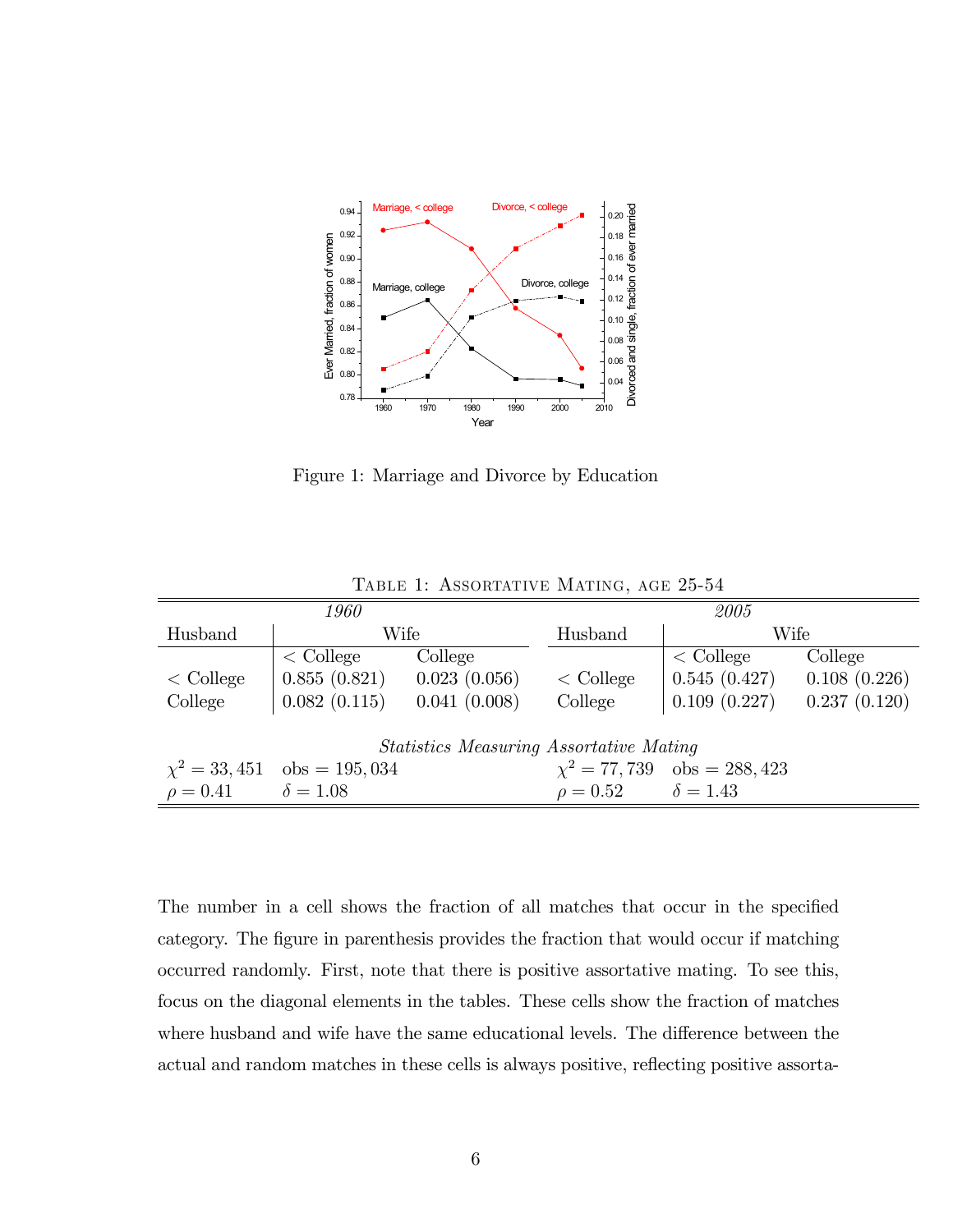tive mating. The hypothesis of random matching is rejected by the  $\chi^2$  statistics.<sup>5</sup> The Pearson correlation coefficient,  $\rho$ , which measures the degree of association between the female and male educational categories, is also always positive. Second, the extent of positive assortative mating has become stronger over time. This can be seen in a number of ways. Note that between 1960 and 2005 the differences between the cells along the diagonals for the actual and random matrices increased. For each year take the ratio of the traces of the matrices for actual and random marriages. Denote this ratio by  $\delta$ , which divides the actual concordant matches by the random concordant ones. The higher this number is the higher the degree of positive assortative mating. This ratio rises from 1.08 in 1960 to 1.43 in 2005. Additionally, the Pearson correlation coefficient,  $\rho$ , moves up from 0.41 to 0.52.

To further illustrate the rise in assortative mating, consider running a regression for married couples of the form

$$
\text{EDUCATION}_{t}^{w} = \alpha + \beta \times \text{EDUCATION}_{t}^{h} + \sum_{y \in \mathcal{Y}} \gamma_{t} \times \text{EDUCATION}_{t}^{h} \times \text{DUMMY}_{y,t} + \sum_{y \in \mathcal{Y}} \theta_{t} \times \text{DUMMY}_{y,t} + \varepsilon_{t}, \text{ with } \varepsilon_{t} \sim N(0, \sigma_{t}),
$$
\n(1)

where: EDUCATION<sup>w</sup>  $\in \{0, 1\}$  is the observed level of the wife's education in period t and takes value of one if the woman completed college and a value of zero otherwise; EDUCATION $_t^h \in \{0, 1\}$  is the husband's education; DUMMY<sub>y,t</sub> is a dummy variable for time such that  $\text{DUMMY}_{y,t} = 1$  if  $y = t$  and  $\text{DUMMY}_{y,t} = 0$  if  $y \neq t$ ;  $t = 1960, 1970, 1980, 1990, 2000,$  and 2005 gives the years in the sample and  $\mathcal{Y}$  is the subset of these years that omits 1960. The coefficient  $\gamma_t$  measures the additional impact relative to 1960 that a husband's education will have on his wife's. Note that the impact of a secular rise in female educational attainment is controlled by the presence of the time dummy variable. So, how does  $\gamma_t$  change over time? Figure 2 plots the

<sup>&</sup>lt;sup>5</sup> The  $\chi^2$  statistics is calculated as  $\sum_{i=1}^c \sum_{j=1}^r \frac{(O_{i,j} - E_{i,j})^2}{E_{i,j}}$  $\frac{i - E_{i,j}}{E_{i,j}}$ , where  $O_{i,j}$  and  $E_{i,j}$  are observed and expected frequencies in cell  $(i, j)$ . The degrees of freedom for the test is  $(c - 1)(r - 1)$ .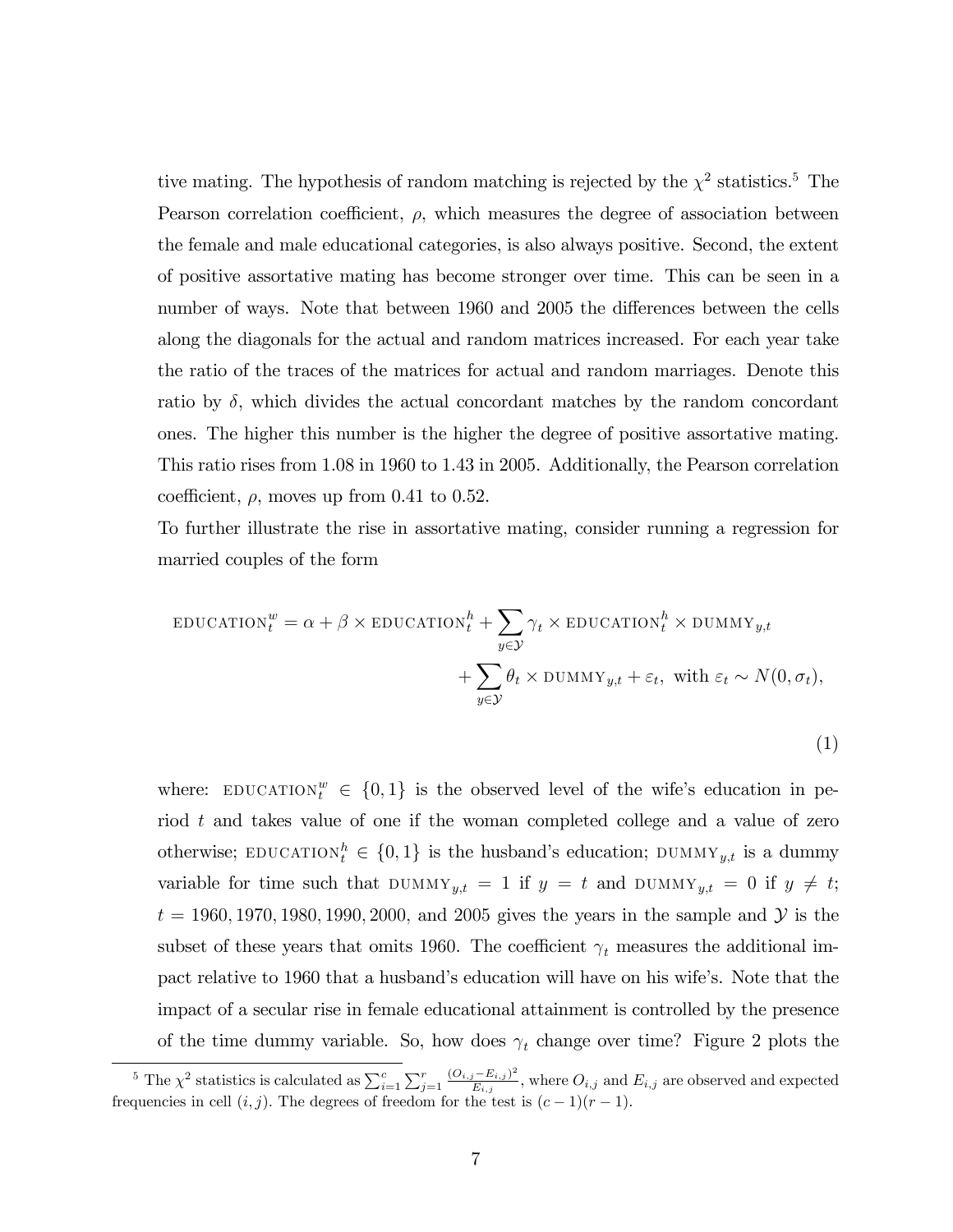

Figure 2: Rise in Assortative Mating. The solid line plots the regression coefficient,  $\gamma_t$ . The dashed lines show the 95 percent intervals.

rise in the  $\gamma_t$ s. The  $\gamma_t$  coefficients are significantly different from one another at the 95 percent confidence level. The same finding obtains if instead logits or probits are run. The rise in assortative mating has been noted before by sociologists Schwartz and Mare  $(2005)^6$ 

3. The Increase in Education and Labor-Force Participation by Females. Labor-force participation by married females has increased dramatically over the last 50 years.<sup>7</sup> This is true for both college educated and non-college educated women. In 1960 a minority of both classes of women worked. Now, the majority do-see Figure 3. At the same time, the number of women choosing to educate themselves has risen sharply. This may have been stimulated by a rise in the college premium, shown in Figure 4. College-educated women have always worked more than non-college educated ones. As female labor-force participation rose so did a married woman's contribution to family income–again, see Figure 3. Figure 4 also shows how the gender wage gap has

 $6$  Blossfeld and Timm (2003) document that the rise is not just a U.S. phenomenon but it is also observed in other developed countries.

<sup>7</sup> Here, as discussed in Appendix 9.1, labor-force participation is taken as the fraction of women who work (employment rate). Taking into account the unemployed women in the labor-force only changes these statistics slightly.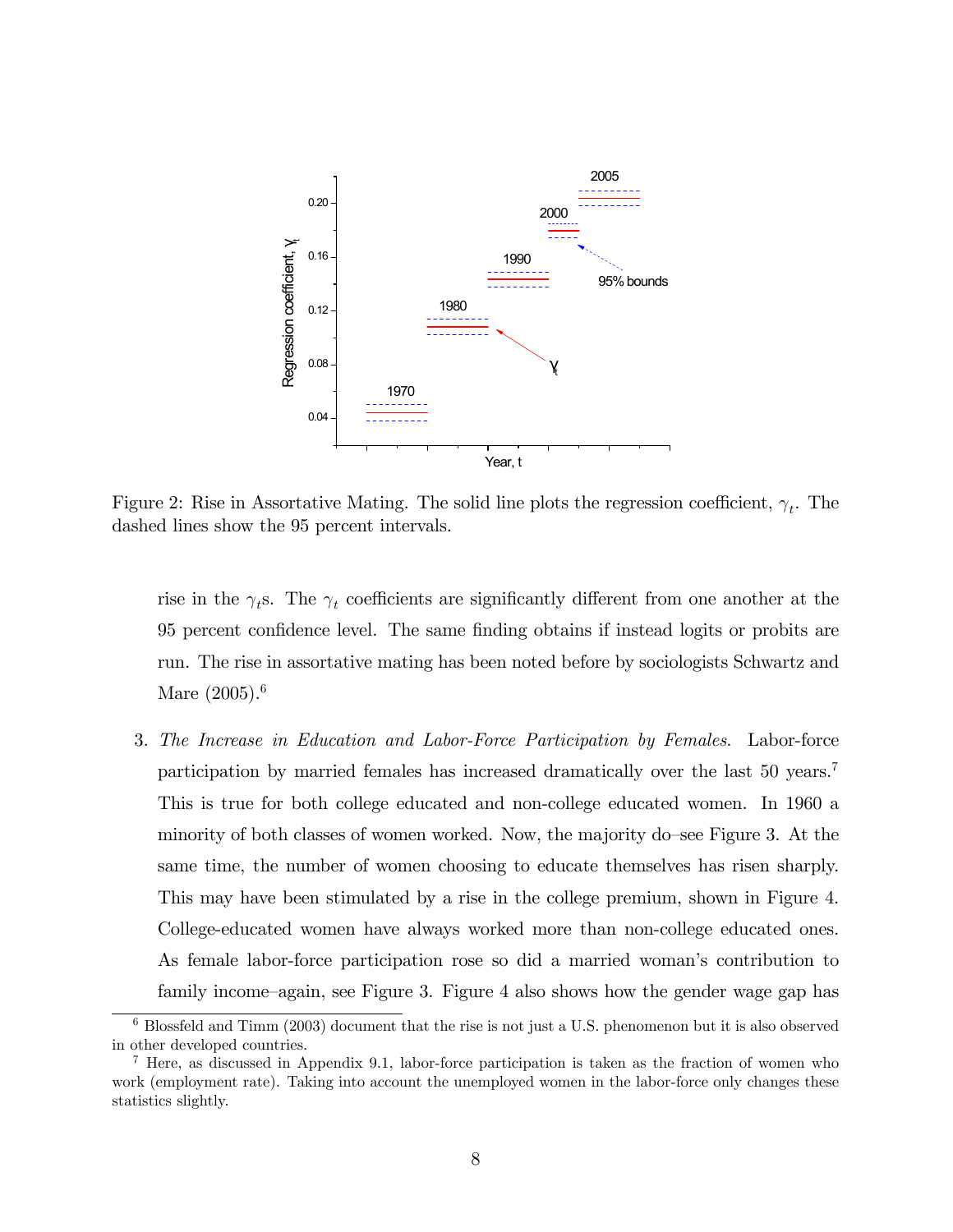

Figure 3: The Increase in Female Labor-Force Participation. The inset panel shows the contribution of married females to family income.

narrowed.

4. The Increase in Income Inequality. The distribution of income among households became more unequal between 1960 and 2005. The left-hand-side panel of Figure 5 shows the Lorenz curves for 1960 and 2005. Lorenz curves plot the cumulative share of income at each income percentile against the cumulative percentile of households. If income was equally distributed among households, these curves would coincide with the  $45<sup>0</sup>$  line. The Lorenz curves show that the inequality increased. The Gini coefficient, which is twice the area between the Lorenz curves and the  $45^0$  line, increased from  $0.31$ to 0.43 between 1960 and 2005. Another way to see this is by plotting the household income relative to the mean household income in each percentile; this is done in the right-hand side of Figure 5. The relative income for all households below the 80th percentile declined, while there was a signiÖcant increase for households who are at the top of the income distribution.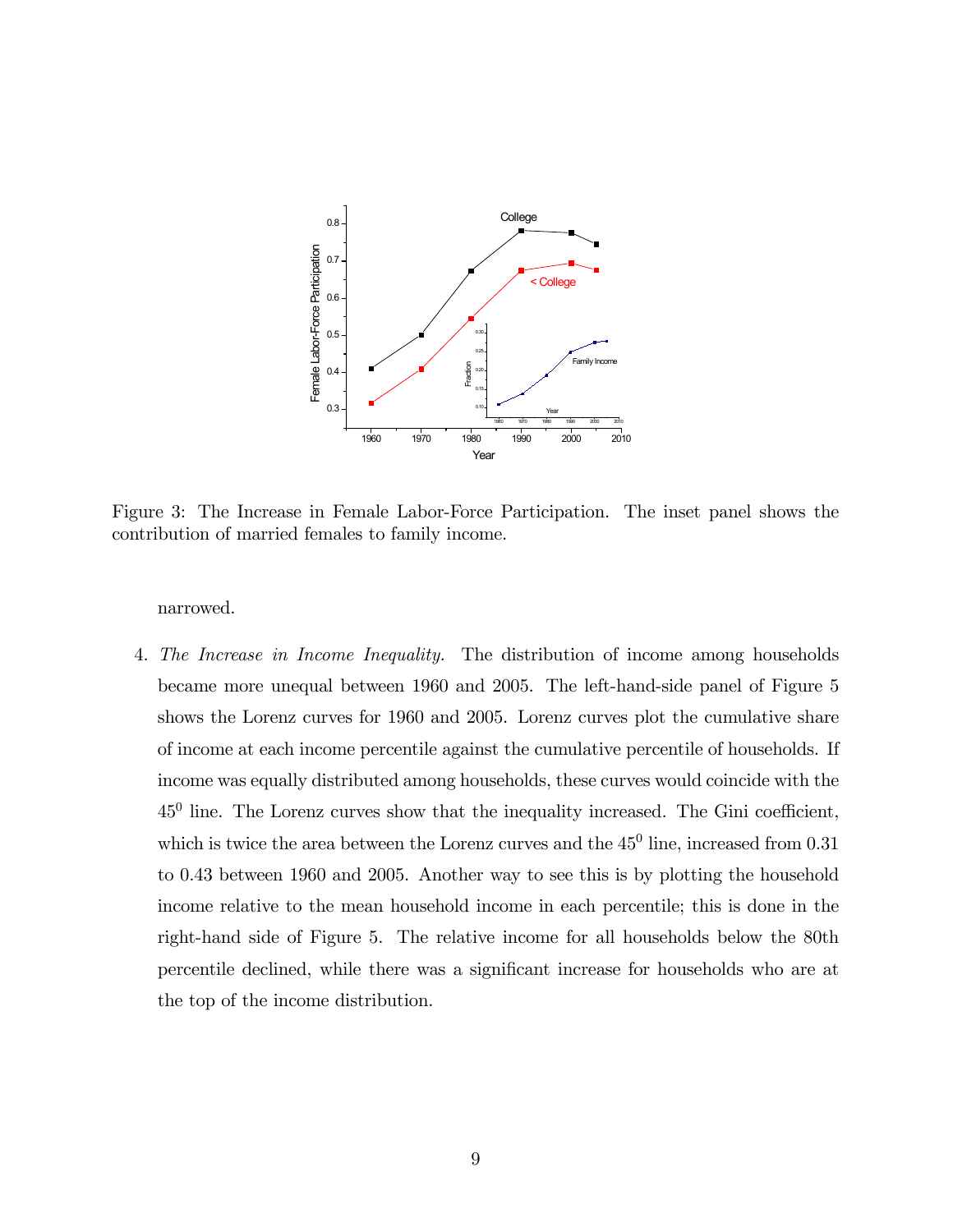

Figure 4: The Rise in Female Educational Attainment, the College Premium and the Narrowing of the Gender Gap



Figure 5: The Increase in Income Inequality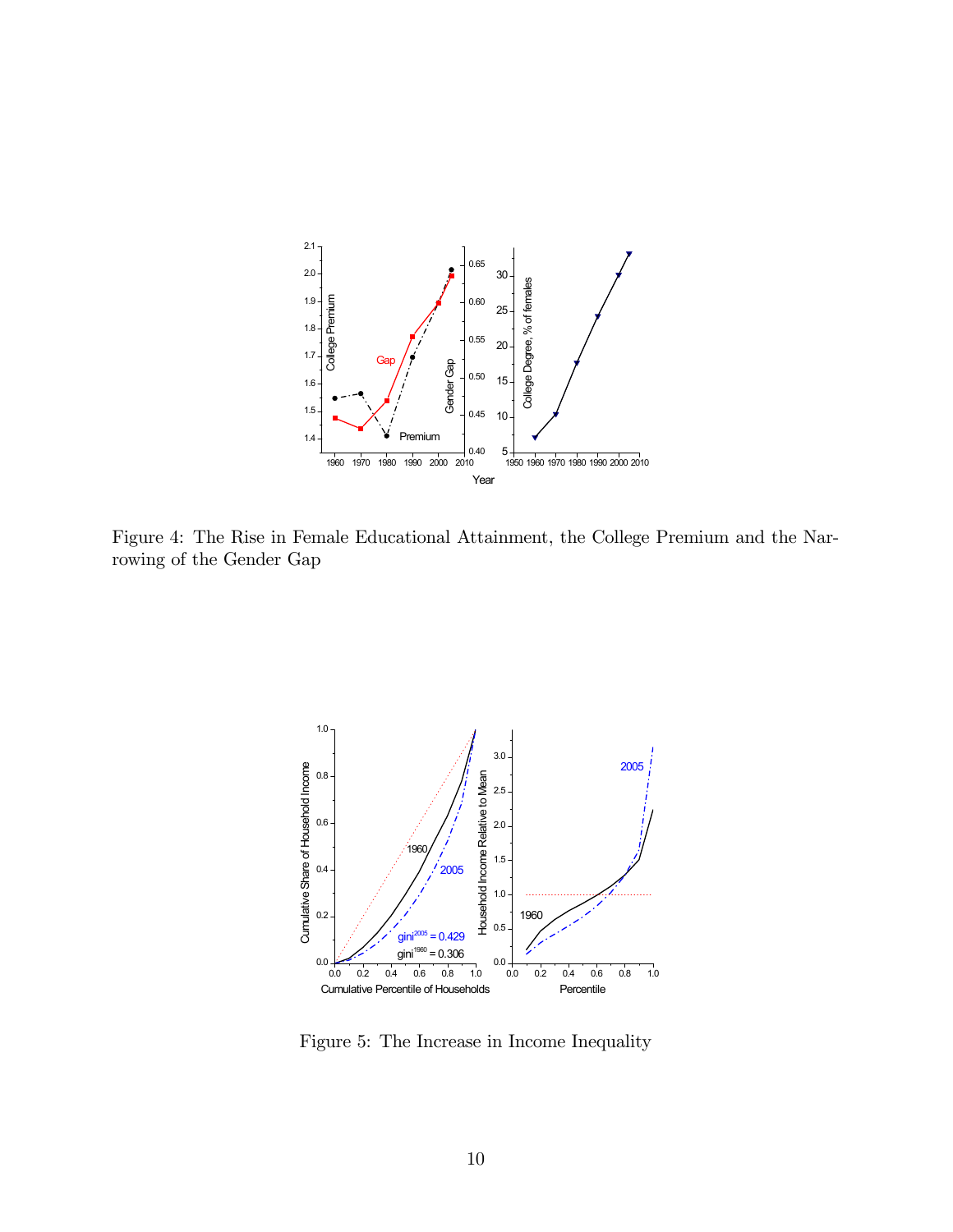## 3 Model

What are the economic forces behind this dramatic shift in household characteristics? The idea can be described in a nutshell. People marry for both economic and noneconomic reasons: material well-being and love. On the material side of things, a womanís labor is important for both home production and market production. Over time the value of a womanís labor in home production has declined, due to technological progress in the household sector. Specifically, inputs into home production, such as dishwashers, frozen foods, microwave ovens, washing machines, and most recently the internet, have reduced the need for household labor.<sup>8</sup> At the same time, the value of a woman's time in the market and her incentives to obtain additional education increased as a result of a narrower gender wage gap and a higher skill premium. Therefore, love and the value of a womanís labor on the market have come to play more important roles, relative to the value of a woman's labor in home production, in the decision about whether or not to get married and whom to marry.

A rise in the skill premium heightens income inequality. If more high ability people go to college (relative to low ability ones), then the earnings differential between high and low ability individuals will widen. A higher skill premium creates a greater incentive to match assortatively. So, changes in marriage patterns can intensify inequality. But, for this mechanism to have force, married women must work in the market. Otherwise, if women never worked, household income inequality would closely follow the inequality among men.

To formalize the discussion above four things are required. First, a model of marriage and divorce is needed. Second, the framework must include a decision about whether or not married females should work. Third, the structure should incorporate an education decision. Fourth, people must be heterogenous in ability. This motivates the following setup.

<sup>&</sup>lt;sup>8</sup> While the focus here is on marriages, these forces reduce the need to live in large households in general. Bethencourt and Ríos-Rull (2009) and Salcedo, Schoellman and Tertilt (2012) model the rise in single families, but in contexts not involving marriage. In a similar vein, Greenwood and Guner (2009) model the decisions of young people to leave their parent's home.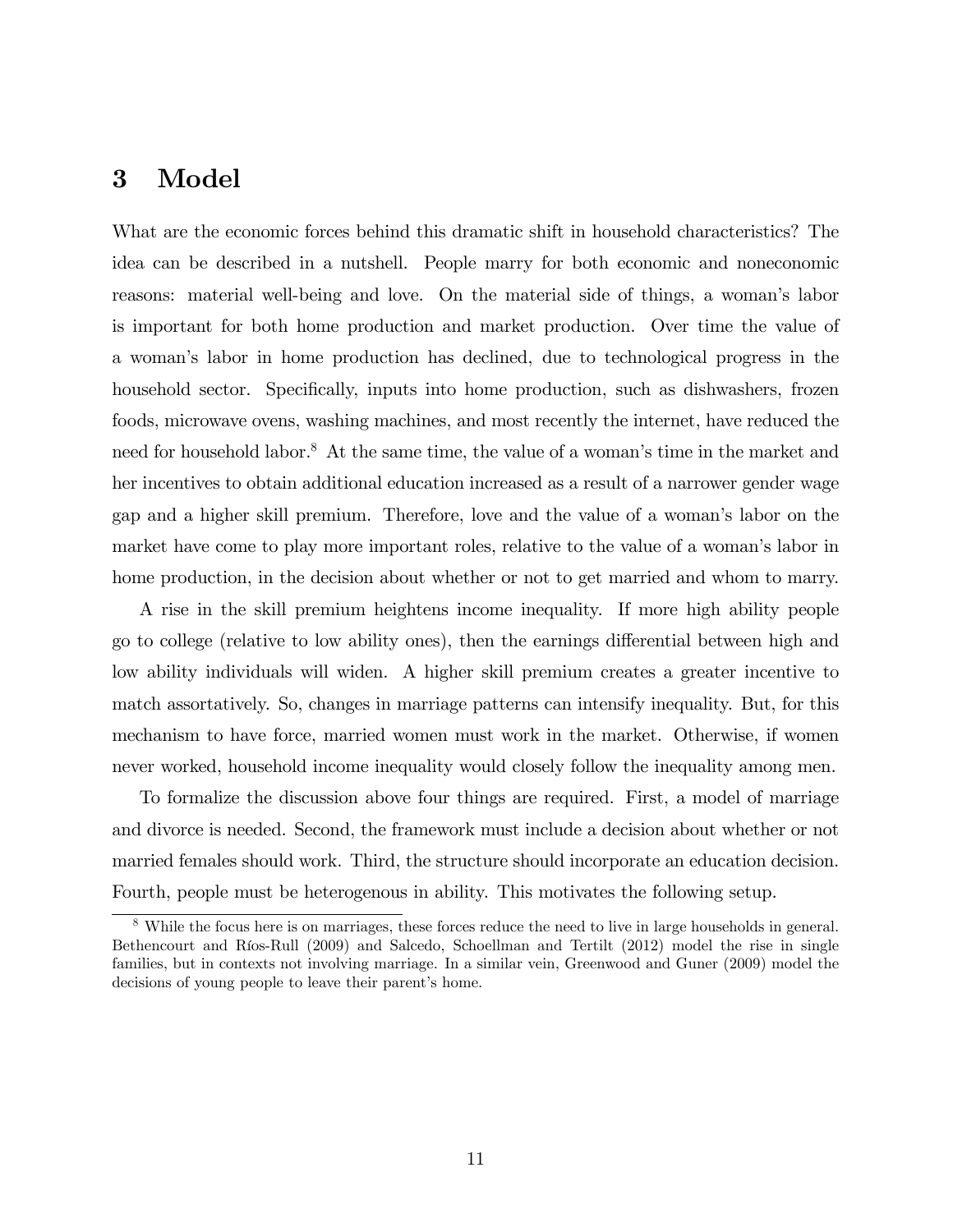#### 3.1 Setup

Imagine an economy that is populated by equal numbers of females,  $f$ , and males,  $m$ . Some females and males are college educated, while others are non-college educated. Some individuals of each gender will be married, the rest either divorced or never married. A person faces a constant probability of dying,  $\pi$ , each period. Upon death an individual is replaced by a young doppelganger who is about to begin his or her adult life. A person enters adult life with an ability level  $a \in \mathcal{A}$ . Initial ability is distributed across the population in line with the distribution function  $A(a)$ . It will be assumed that a is log normally distributed so that  $\ln a \sim N(0, \sigma_a^2)$ , where  $\sigma_a^2$  denotes the variance of this zero-mean distribution.

The first decision that a young adult makes is whether or not to acquire an education. An uneducated male will earn the amount  $w_0a$  for each unit of labor supplied on the market, while an educated one earns  $w_1a$ , where  $w_1 > w_0$ . A female earns the fraction  $\phi \in [0,1]$  of what a comparable male does. This reflects the gender gap in labor income. Acquiring an education has an up-front utility cost  $\kappa$ . For a person of gender  $g \in \{f, m\}$  with ability a,  $\kappa$  is a random variable drawn from the distribution  $C_a^g(\kappa)$ . Assume that  $C_a^g(\kappa)$  is a normal distribution with mean  $\eta_g/a$  and variance  $\sigma_{\kappa}^2$ . The idea here is that the cost of learning is inversely related to a personís ability, so on average higher ability individuals have lower costs of education. There is, however, mixing, since even among individuals with high ability there will be some who draw a high cost of education. Let  $e \in \mathcal{E} = \{0, 1\}$  represent whether  $(e = 1)$  or not  $(e = 0)$  a person has acquired an education. After the education decision, each individual will be characterized by an ability level,  $a$ , and education level,  $e^{\theta}$ . Denote a person's type by  $(a, e) \in \mathcal{T} \equiv \mathcal{A} \times \mathcal{E}$ .

Skill-biased technological progress results in skilled labor becoming more valuable relative to unskilled labor. Therefore,  $w_1$  will grow over time relative to  $w_0$  and the college premium moves up. As a consequence, more males will complete college. More females should finish college too. Take a single female first. The income earned when single will now have risen for a college educated woman, relative to a non-college educated one. Thus, a college educated single female can now live better than before (again, relative to an non-college educated one).

<sup>&</sup>lt;sup>9</sup> It is optimal for an individual to get education in the first period. There is only a one-time utility cost and the benefits can be enjoyed for the longest possible horizon.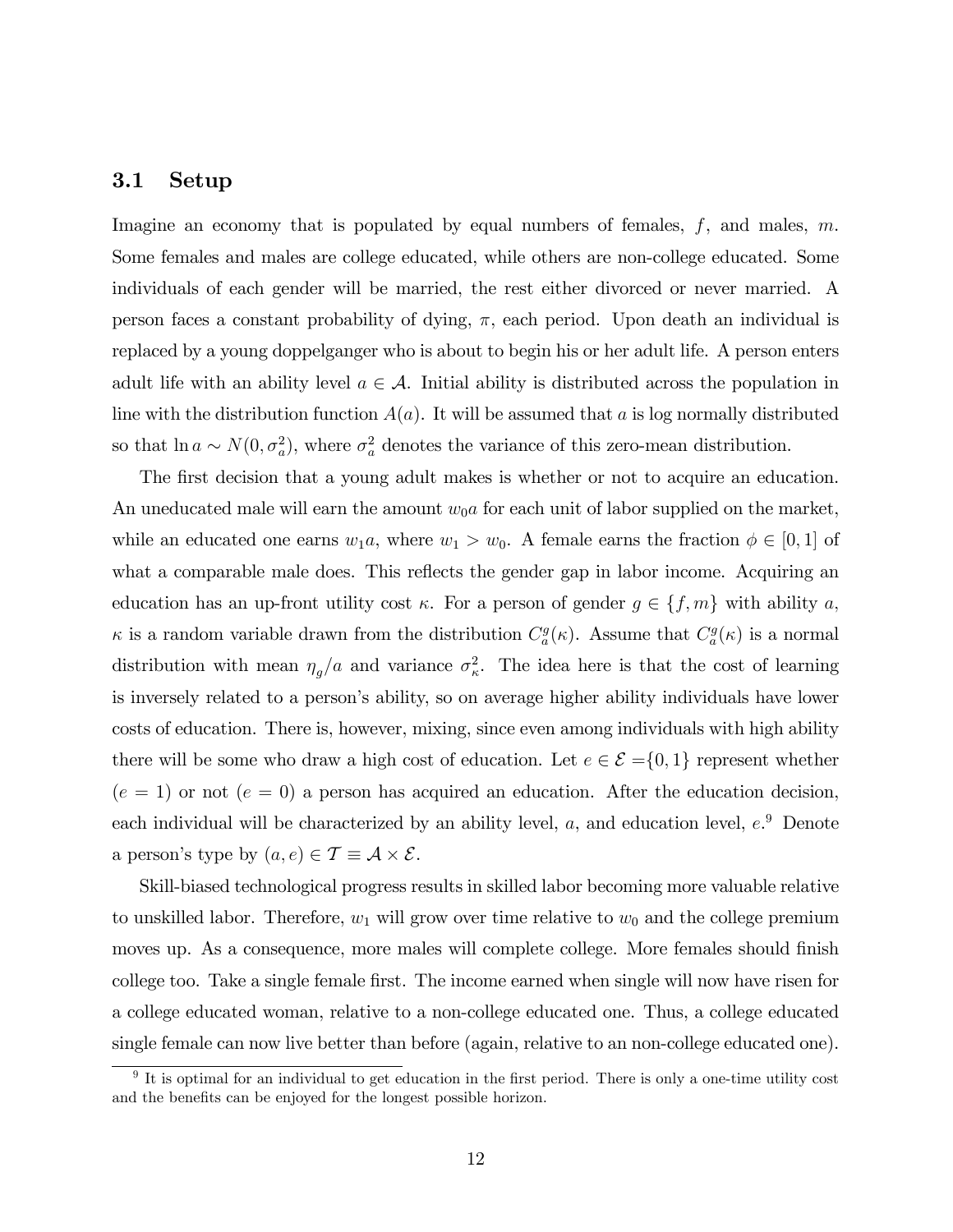The extra income that a college education now provides means that a college educated single woman can afford to be choosier when selecting a husband. The same reasoning applies to being single because of a divorce.

Now, consider a married female. If she works, the return to a college education will have risen because her family will have more income (assuming that married women work). This provides an incentive to become more educated. This fact will also make a college educated woman more attractive on the marriage market. The return from finding a better partner on the marriage market, in and of itself, may provide an extra return for females (and males) to invest in college. A decline in the gender gap (a rise in  $\phi$ ) will reinforce women's incentives to acquire a college education. These forces should cause people to become pickier about their mate, causing a decline in marriage and a rise in divorce. Educated individuals are also less willing to marry uneducated agents, as with a higher skill premium, the cost of marrying an uneducated person is higher. Hence, one would expect a rise in assortative mating. This mechanism intensifies the effect of a step up in the skill premium on income inequality.

At the beginning of each period people must decide whether or not to work in the market during the period. Each person has one unit of time per period, which can be used for market or home production. Let  $h_f$  and  $h_m$  denote the hours worked by a female and a male in the market, respectively. The workweek in the market is fixed. This is reflected in the two possible values that h can take,  $h \in \mathcal{H} \equiv \{0, \overline{h}\}\.$  Suppose single agents always work full time, allocating  $\overline{h}$  to market and  $1 - \overline{h}$  to household work. It is assumed that in marriage h is chosen only for the wife; the husband always works full-time.<sup>10</sup> Once a female decides whether or not to get educated at the start of her life, her wage rate does not change. In particular, females who choose to stay home do not experience any future wage penalty. The importance of labor market experience for the labor supply decisions of married females is emphasized, among others, by Eckstein and Wolpin (1989) and Eckstein and Lifshitz (2011). Olivetti (2006) documents an increase in the returns to experience for women and links it to the rise in their market participation. If experience matters for female wages, higher risk of divorce can encourage wives to work, as discussed by Fernandez and Wong (2014).

 $10$  The effect of changes in home technologies and wages on the time allocation decisions of husbands and wives has been analyzed by Bar and Leukhina (2011) and Knowles (2012).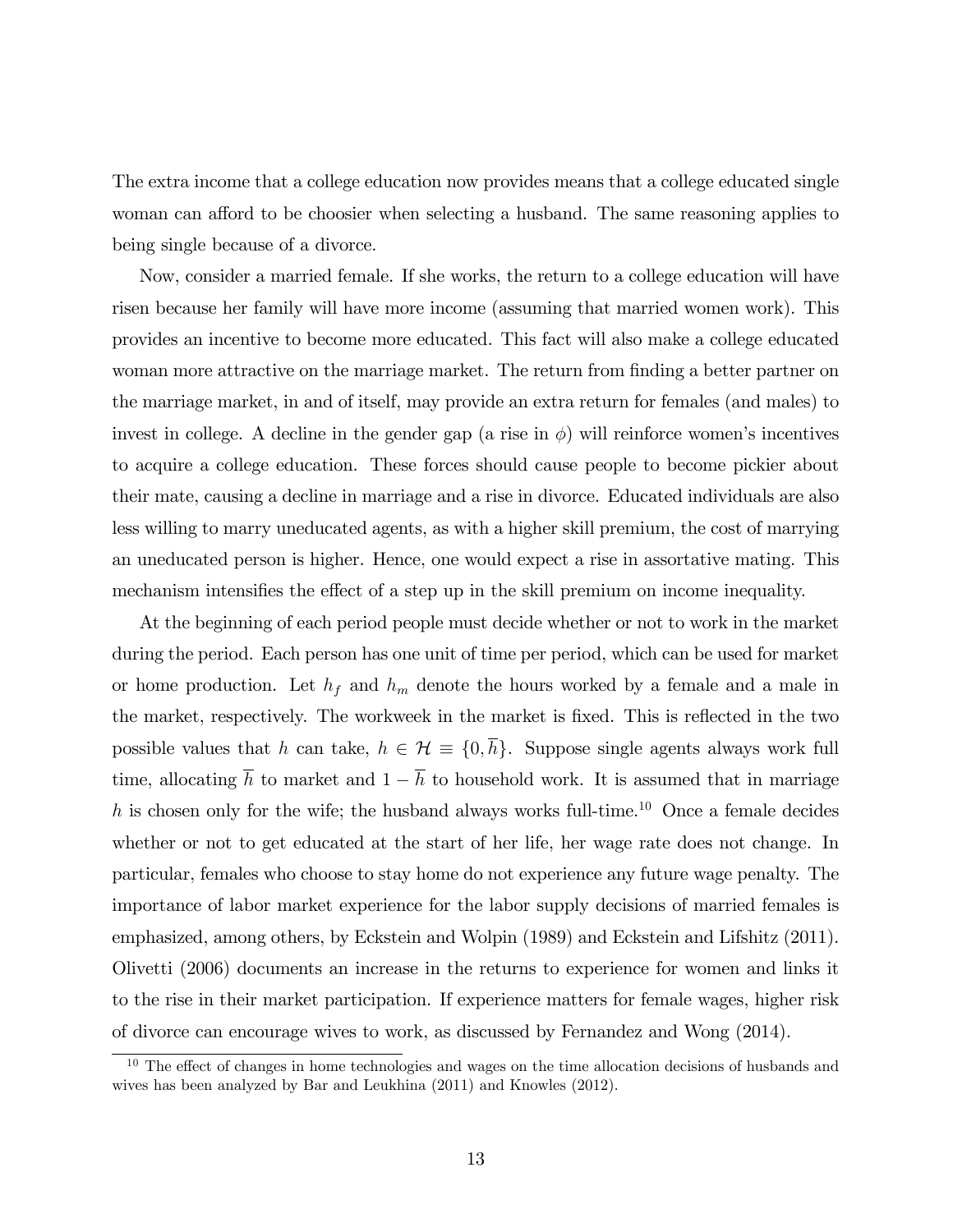Home goods are produced according to

$$
n = \left[\theta d^{\lambda} + (1 - \theta)(z - h_T)^{\lambda}\right]^{1/\lambda}, \ 0 < \lambda < 1,\tag{2}
$$

where d is the amount of household durables,  $h_T$  is the total amount of time spent on market work, and  $z \in \{1, 2\}$  is the household's size. The restriction that  $0 < \lambda < 1$  implies that household durables, d, and time,  $z - h_T$ , are substitutes in household production. Household durables,  $d$ , can be purchased at the price  $p$  in terms of the market goods. The substitutability between labor and durable goods in household production implies that labor will be released from married households if the price of durables drops due to technological advance in the home sector. This promotes a rise in married female labor-force participation.

At the end of each period a single person will meet someone else of the opposite sex, with ability level  $a^*$  and education  $e^*$ . The couple will then draw two shocks. The first is a match-specific bliss shock  $b \in \mathcal{B}$ , taken from the distribution  $F(b)$ . In particular, b will be normally distributed so that  $b \sim N(\bar{b}_s, \sigma_{b,s}^2)$ , where  $\bar{b}_s$  and  $\sigma_{b,s}^2$  denote the mean and variance of the bliss distribution that an unmarried couple draws from. In a marriage the bliss shock evolves according to the distribution  $G(b'|b)$ . Specifically, the bliss shock is assumed to follow the autoregressive process  $b' = (1-\rho_{b,m})\bar{b}_m + \rho_{b,m}b+\sigma_{b,m}\sqrt{1-\rho_{b,m}}\varepsilon$ , with  $\varepsilon \sim N(0, 1)$ . Here  $\bar{b}_m$  and  $\sigma_{b,m}^2$  represent the long-run mean and variance of this process, while  $\rho_{b,m}$  is the coefficient of autocorrelation. A married person will decide whether or not to remain with their current partner partly on the value of this bliss shock.

The second shock,  $q \in \mathcal{Q} = \{q_l, q_h\}$ , measures the cost for a married woman of going to work.<sup>11</sup> Without loss of generality, assume that  $q_l < q_h$ . Some families may place a greater value on the woman staying at home; perhaps they are more likely to have children, a factor abstracted away from here. The q shock is drawn from the distribution  $Q_{e,e^*}(q)$ , which depends on the education levels of the husband,  $e$ , and wife,  $e^*$ . It is assumed that  $Q_{e,e^*}(q)$  is uniform and a matched couple draws  $q_l$  and  $q_h$  with equal probabilities. Finally, it is assumed that  $Q_{e,e^*}(q)$  depends only on the education level of the husband; i.e., there is one distribution for couples with college-educated husbands and another one for couples

<sup>&</sup>lt;sup>11</sup> Guner, Kaygusuz and Ventura (2012) employ a similar strategy to model female labor-force participation.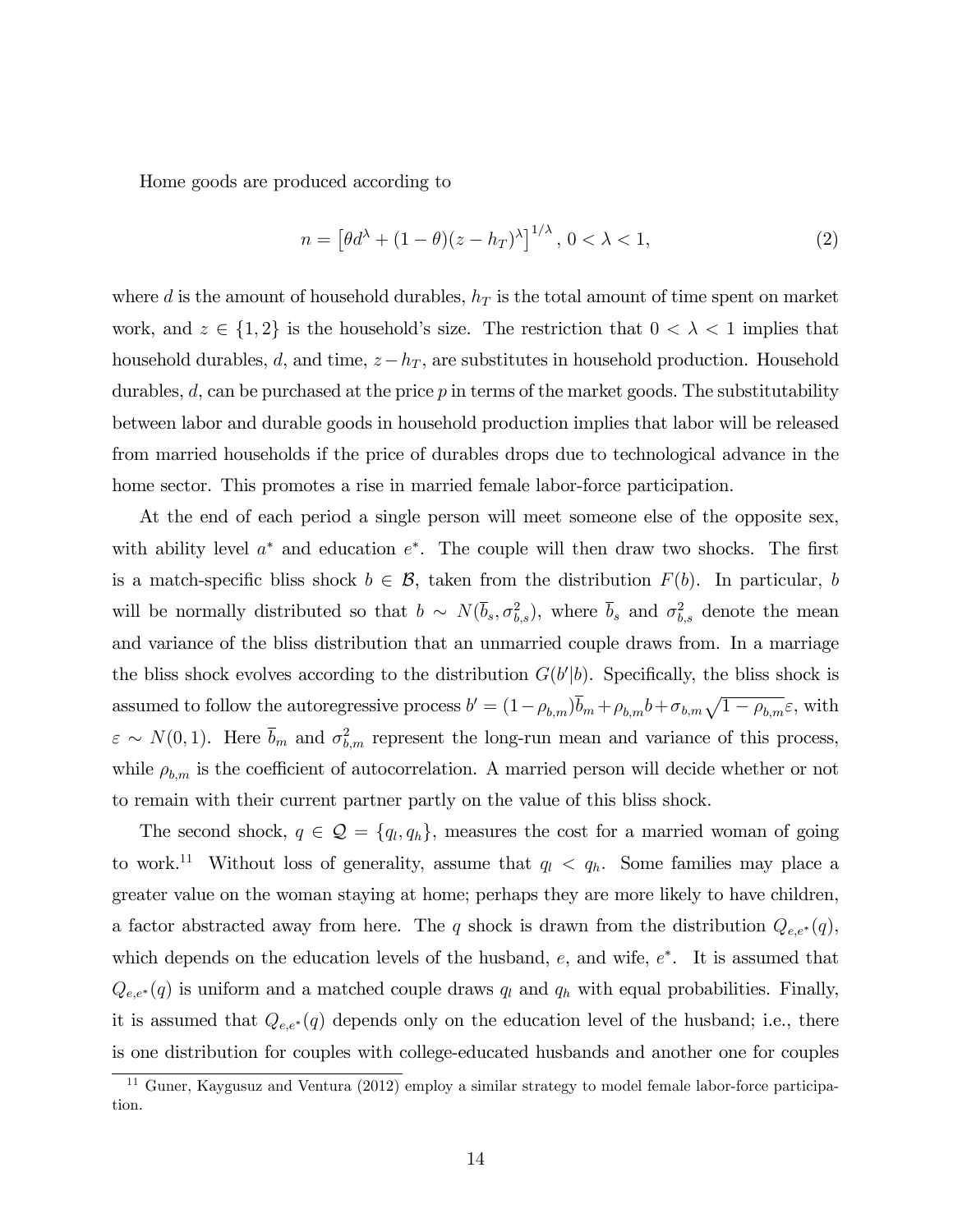with non-college educated husbands. This assumption is elaborated on further when the estimation strategy is discussed below. This shock is assumed to be permanent and hence does not change over time.<sup>12</sup> The couple then decides whether or not to marry. This decision will be based upon both economic and noneconomic considerations, as will soon become clear.

One barrier for married women going to work is the presence of young children. Modeling fertility endogenously is a substantial complication. The unitary model of the household must now be abandoned, because the presence of children affects men and women differently upon a divorce. Some form of a bargaining model must now be used—see Greenwood, Guner and Knowles (2003). As a practical matter, an accounting decomposition exercise along the lines of Greenwood, Guner, Kocharkov and Santos (2014) shows that changing fertility has little impact on income inequality.<sup>13</sup> Part of the cost of a married woman going to work might be child care costs, so  $q$  could partially reflect these. The effect of these latter costs on married female labor supply is examined by Attanasio, Low and Sanchez-Marcos (2008).

The noneconomic factors underlying a marriage consist of the value of  $b$ , the value of  $q$ , and a measure of how compatible a couple is. For a couple with education levels  $e$  and  $e^*$ , this compatibility is represented by the function  $M(e, e^*)$ , where

$$
M(e, e^*) = \mu_0(1 - e)(1 - e^*) + \mu_1(ee^*).
$$

If neither person went to college then this function returns a value of  $\mu_0$ , since  $e = e^* = 0$ , while if both are college educated then it gives a value of  $\mu_1$ . It yields 0 for all other cases.<sup>14</sup> If these parameters do not change over time, then any changes in assortative mating over time will be generated endogenously by the model only in response to technological progress in the household sector and to changes in the wage structure. Changes in  $\mu_0$  and  $\mu_1$ , on the other hand, can capture changes in assortative mating due to other factors, such as changing

<sup>&</sup>lt;sup>12</sup> It is assumed that this cost has no bite once a marriage is dissolved. As a result, and absent an explicit fertility decision or a cost of divorce, divorced and never-married females are indistinguishable in the model economy.

<sup>&</sup>lt;sup>13</sup> To be more precise, in such an accounting exercise, imposing the 1960 fertility patterns to the 2005 economy only increases the Gini coefficient from 0.430 to 0.434.

<sup>&</sup>lt;sup>14</sup> It could alternatively be assumed that a fraction of agents match within their own education group while the remaining agents match randomly.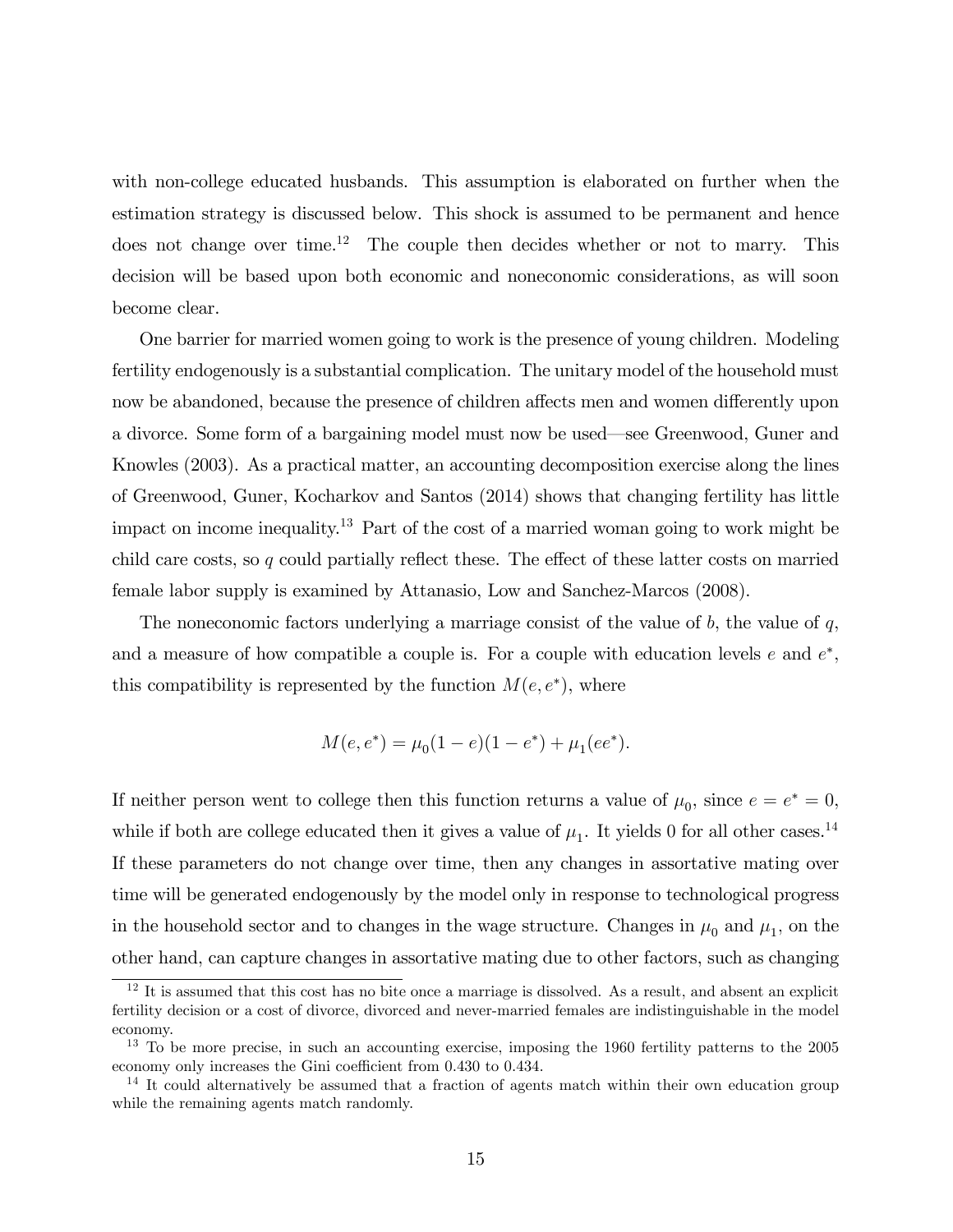social norms in the marriage market.<sup>15</sup> The economic factors are based upon each person's ability and educational attainment; that is, their  $(a, e)$  pair.

Now, suppose married women stay at home when the skill premium rises. It is still possible for more women to go to college. The increased return to skill will entice more men to acquire a college education. The fact that there are more college educated men around implies that there may be a bigger incentive for women to invest in college education in order to become more desirable on the marriage market (because of compatibility considerations).

Last, let all people discount the future at the rate  $\beta = \tilde{\beta}(1-\pi)$ , where  $\tilde{\beta}$  is the subjective discount factor. Suppose that for singles tastes over the consumption of market goods, c, and nonmarket ones,  $n$ , are represented by

$$
T_s(c, n) = \frac{1}{1 - \zeta} (c - \mathfrak{c})^{1 - \zeta} + \frac{\alpha}{1 - \xi} n^{1 - \xi},
$$

where  $\mathfrak c$  is a fixed cost in terms of market goods. Assume that in marriage the utility derived from consumption and love is a public good. Momentary utility for a married household is

$$
T_m(c,n) = \frac{1}{1-\zeta} \left(\frac{c-\mathfrak{c}}{1+\chi}\right)^{1-\zeta} + \frac{\alpha}{1-\xi} \left(\frac{n}{1+\chi}\right)^{1-\xi},
$$

where  $\chi$  < 1 is the adult equivalence scale. The equivalence scale reflects the fact that there are economies of scale in household consumption, so that a two-person household requires less than the twice the consumption of a one-person household in order to realize the same level of utility as the latter. The variables c and  $\chi$  provide an economic motive for marriage. A two-person household will be better of than single-person ones. As incomes grow over time the fixed cost,  $\mathfrak{c}$ , will be easier to cover. Therefore, a trend to smaller households will emerge. This will be reflected in a lower marriage rate and a higher divorce rate.

Now, suppose that  $\xi > \zeta$ , which implies higher diminishing marginal utility for household goods vis- $\alpha$ -vis market ones. In this case, single households will benefit the most from technological advance in the home sector. This is because at the margin they will be the most intensive users of home production, as paradoxical as this may seem. That is, while the

 $15$  Modeling changes in societal norms, a factor out of the purview of the current analysis, is the subject of Fernandez, Fogli and Olivetti (2004).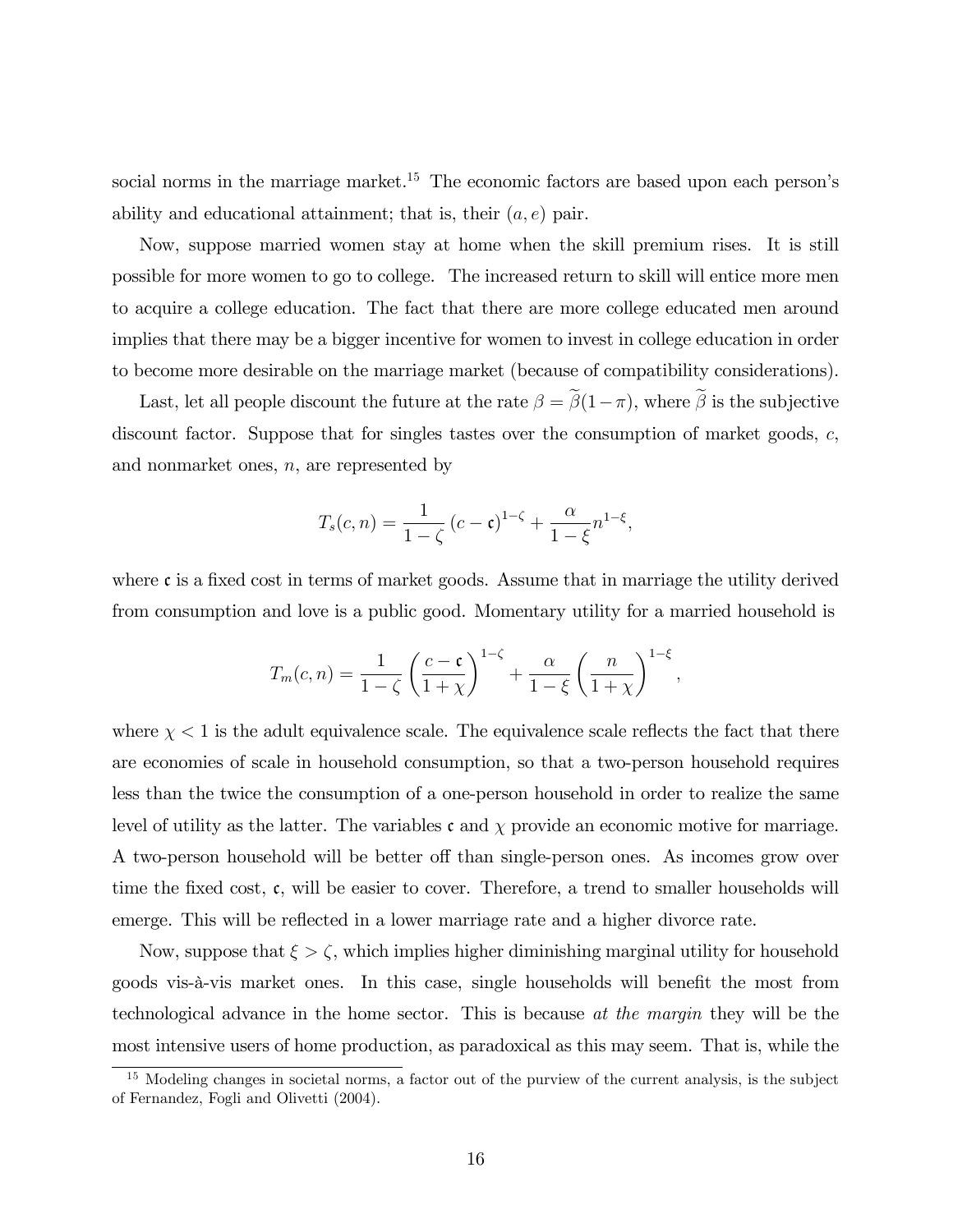economically better off married couple (due to economies of scale) will consume more of all goods, relative to a single person, they will not consume twice as much home goods, because they will prefer to direct, at the margin, their larger consumption bundle toward market ones. Technological progress in the home allows for more home goods to be produced. It will improve single life the most because the marginal value for a home produced good is highest for singles. This operates to reduce household size over time.

To complete the description of the setting, the timing of events within a period is illustrated in Figure 6. At any point, the model economy will be populated by married, single-male and single-female households. Some of these married households will have husbands and wives who are college educated, while others will have two non-college educated members, and yet others will have a college educated husband and a non-college educated wife or vice versa. Similarly, single households will also differ by their educational attainments. Furthermore, not all educated agents will have the same earnings, since they have different ability levels. Finally, some married females will participate in the labor market while others won't. These differences will generate inequality among households, and the model economy provides a natural framework to study how changes in household structure affect inequality.

#### 3.2 Singles

Consider the consumption decision facing a single. This is a purely static problem. For a single person of gender  $g \in \{f, m\}$  with ability a and educational attainment  $e \in \{0, 1\}$ , the problem is given by

$$
U_s^g(a, e) \equiv \max_{c, n, d} T_s(c, n),\tag{3}
$$

subject to

$$
c = \begin{cases} w_e \phi a \overline{h} - p d, & \text{if } g = f, \\ w_e a \overline{h} - p d, & \text{if } g = m, \end{cases}
$$

and

$$
n = \left[\theta d^{\lambda} + (1 - \theta)(1 - \overline{h})^{\lambda}\right]^{1/\lambda}.
$$

Next, turn to the marriage decision. Consider a single person of gender  $g \in \{f, m\}$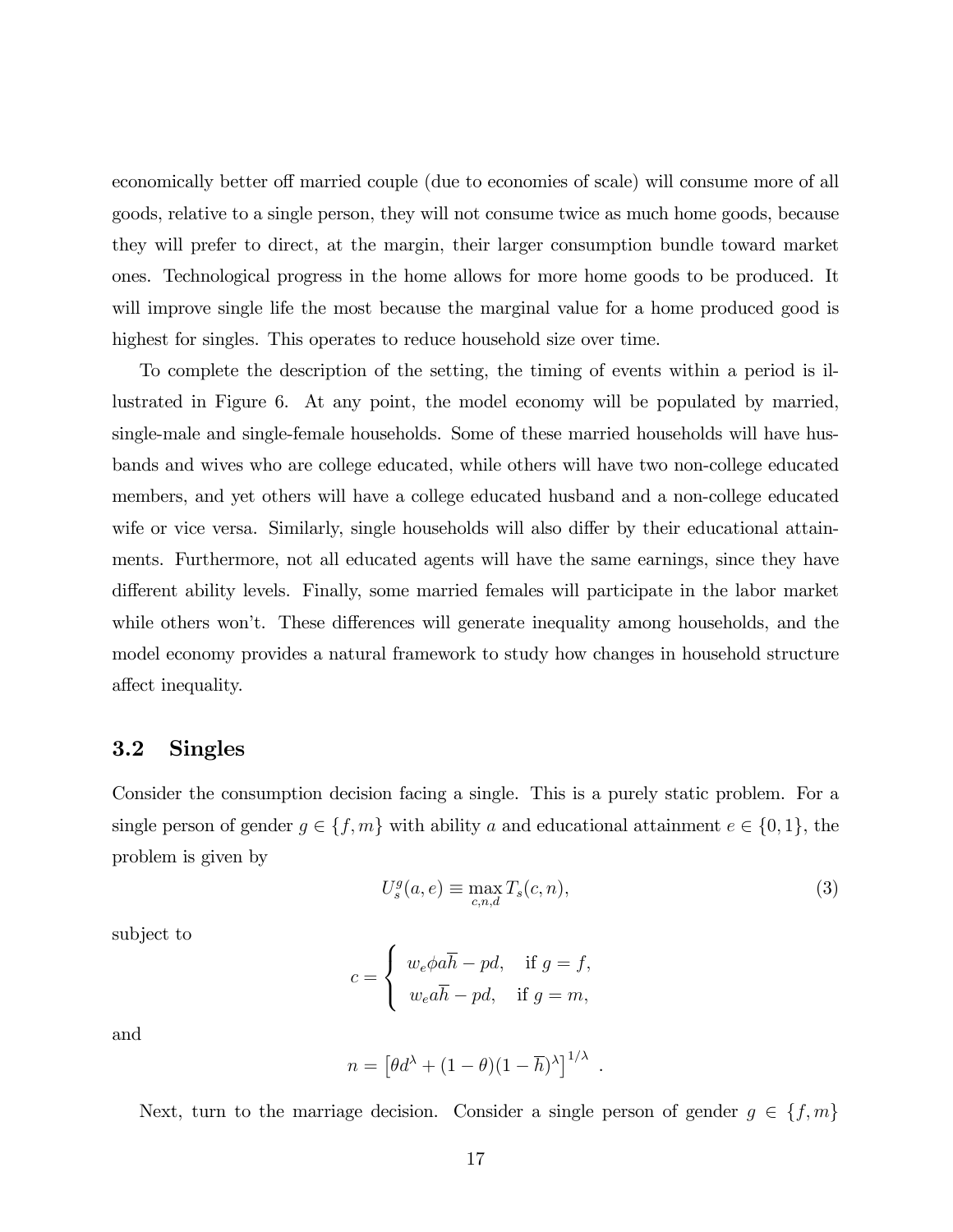

Figure 6: Timing of Decisions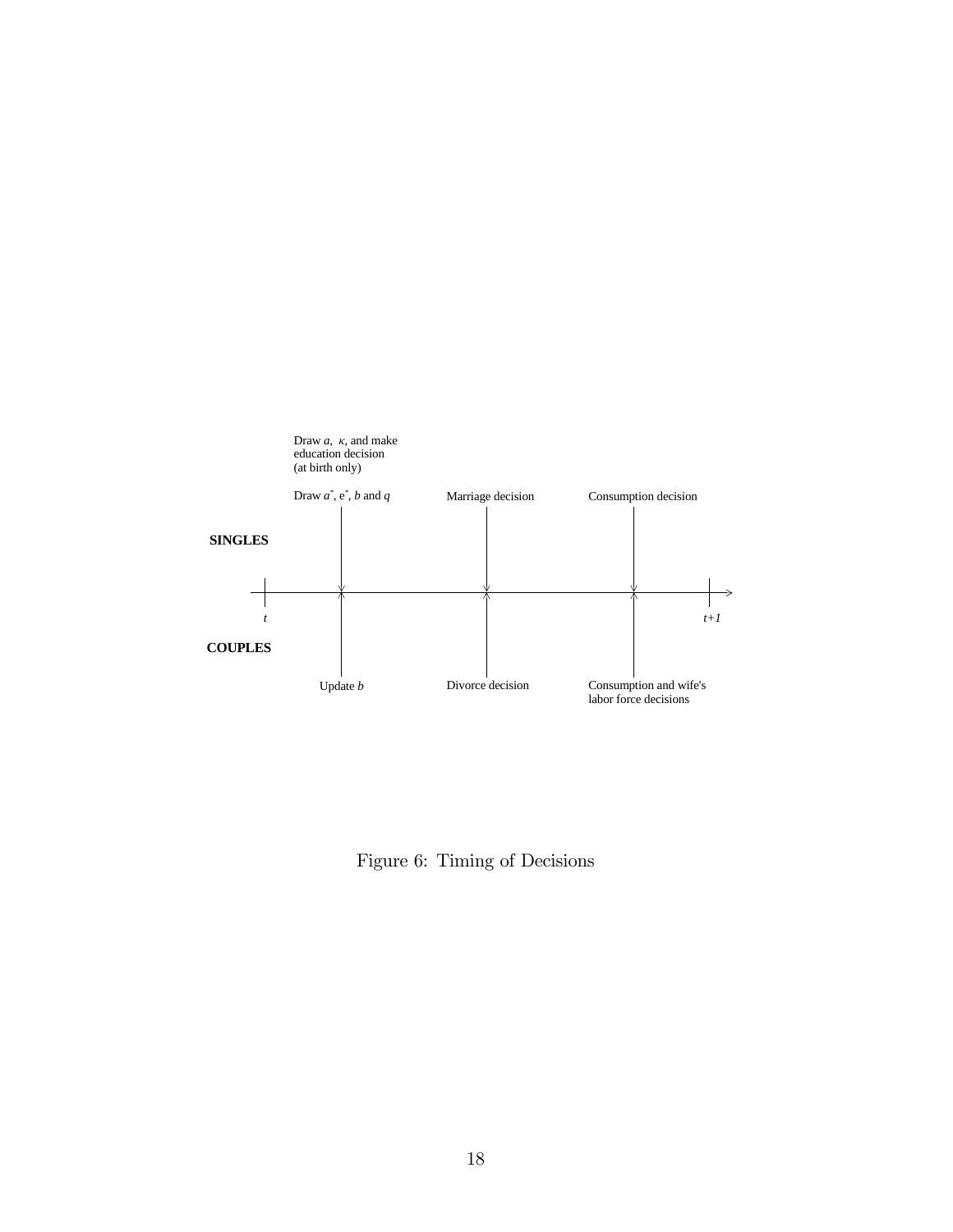with ability a and educational attainment e. Suppose that this individual meets someone of the opposite gender,  $g^*$ , who has ability  $a^*$  and education attainment  $e^*$  and the potential couple draws shocks b and q. Will they get married? To answer this question, let  $V_s^g(a, e)$ and  $V_s^{g^*}(a^*, e^*)$  represent the expected lifetime utilities that both parties will realize if they remain single in the current period. Likewise, denote the expected lifetime utility that is associated with a marriage in the current period by  $V_m^g(a, e, a^*, e^*, b, q)$ . A marriage will occur if and only if

$$
V_m^g(a, e, a^*, e^*, b, q) \ge V_s^g(a, e) \text{ and } V_m^{g^*}(a^*, e^*, a, e, b, q) \ge V_s^{g^*}(a^*, e^*).
$$
 (4)

Observe that for a marriage to happen it must be the first choice for *both* parties. Let the indicator function  $\mathbf{1}^g(a, e, a^*, e^*, b, q)$  take a value of 1 if both people in the match want it and value of zero otherwise. Thus,

$$
\mathbf{1}^g(a, e, a^*, e^*, b, q) = \begin{cases} 1, & \text{if (4) holds,} \\ 0, & \text{otherwise.} \end{cases}
$$
 (5)

[Observe that  $\mathbf{1}^g(a, e, a^*, e^*, b, q) = \mathbf{1}^{g^*}(a^*, e^*, a, e, b, q)$ .]

The value of being single in the current period will depend on the distribution of potential future mates on the marriage market. Each mate is indexed by their  $(a^*, e^*)$  combination. Let the distribution of potential mates from the opposite gender be represented by  $\tilde{\mathbf{S}}^{g^*}(a^*, e^*)$ . This will be elaborated on later. The value function for a single person of gender q with ability a and educational attainment e can now be expressed as

$$
V_s^g(a, e) = U_s^g(a, e)
$$
  
+  $\beta \int \int \int \int \{ \mathbf{1}^g(a, e, a^*, e^*, b, q) V_m^g(a, e, a^*, e^*, b, q) \}$   
+  $[1 - \mathbf{1}^g(a, e, a^*, e^*, b, q)] V_s^g(a, e) \} d\hat{\mathbf{S}}^{g^*}(a^*, e^*) dF(b) dQ_{e, e^*}(q)$ , for  $g = f, m$ .

Embedded in the above dynamic programming problem is the assumption that one will draw a mate next period with an ability level less than  $a^*$  and education level  $e^*$  with probability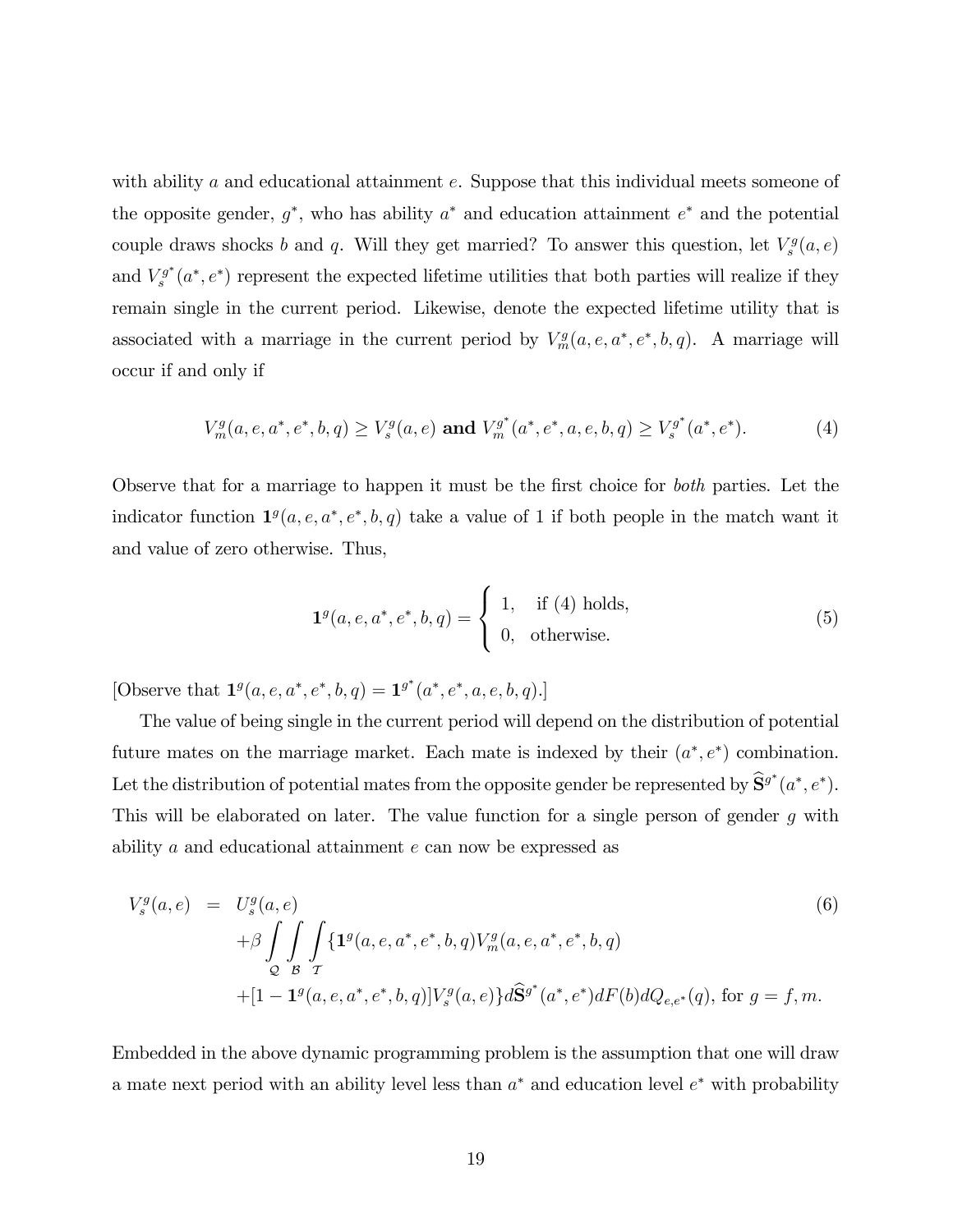$\widehat{\bf S}^{g^*}(a^*,e^*).^{16}$ 

#### 3.3 Couples

The static consumption problem for a married couple is

$$
U_m^g(a, e, a^*, e^*, q) \equiv \max_{c, n, d, h^f \in \{0, 1\}} T_m(c, n) - h^f q,\tag{7}
$$

subject to

$$
c = \begin{cases} w_{e^*}a^*\overline{h} + w_e\phi a\overline{h}h^f - pd, & \text{if } g = f, \\ w_e a\overline{h} + w_{e^*}\phi a^*\overline{h}h^f - pd, & \text{if } g = m, \end{cases}
$$

and

$$
n = \left[\theta d^{\lambda} + (1 - \theta)(2 - \overline{h} - \overline{h}h^f)^{\lambda}\right]^{1/\lambda}.
$$

Recall that all utility flows are public goods within a marriage. So, the couple picks  $c, n, d$ , and  $h^f$  together. Working in the market takes away the fraction  $\bar{h}$  of a person's time endowment. Recall that husbands are assumed to work full-time. The variable  $h^f \in \{0, 1\}$ represents the wifeís participation decision. It takes a value of 1 when the woman works and a value of 0 if she doesn't. Once again, the variable  $q$  gives the cost for a married woman of going to work. This is netted out of household utility, when the woman works. Let  $H<sup>f</sup>(a, e, a^*, e^*, q) \in \{0, 1\}$  denote the female labor force participation decision for a couple of type  $(a, e, a^*, e^*, q)$ .

A divorce will occur if and only if

$$
V_s^g(a, e) \ge V_m^g(a, e, a^*, e^*, b, q) \text{ or } V_s^{g^*}(a^*, e^*) \ge V_m^{g^*}(a^*, e^*, a, e, b, q). \tag{8}
$$

Therefore, the indicator function  $\mathbf{1}^g(a, e, a^*, e^*, b, q)$ , specified by (5), will return a value of one if both the husband and wife want to remain married and will give a value of zero if one

 $16$  Other matching processes could be envisaged, such as the Gale and Shapley algorithm employed by Del Boca and Flinn (2014).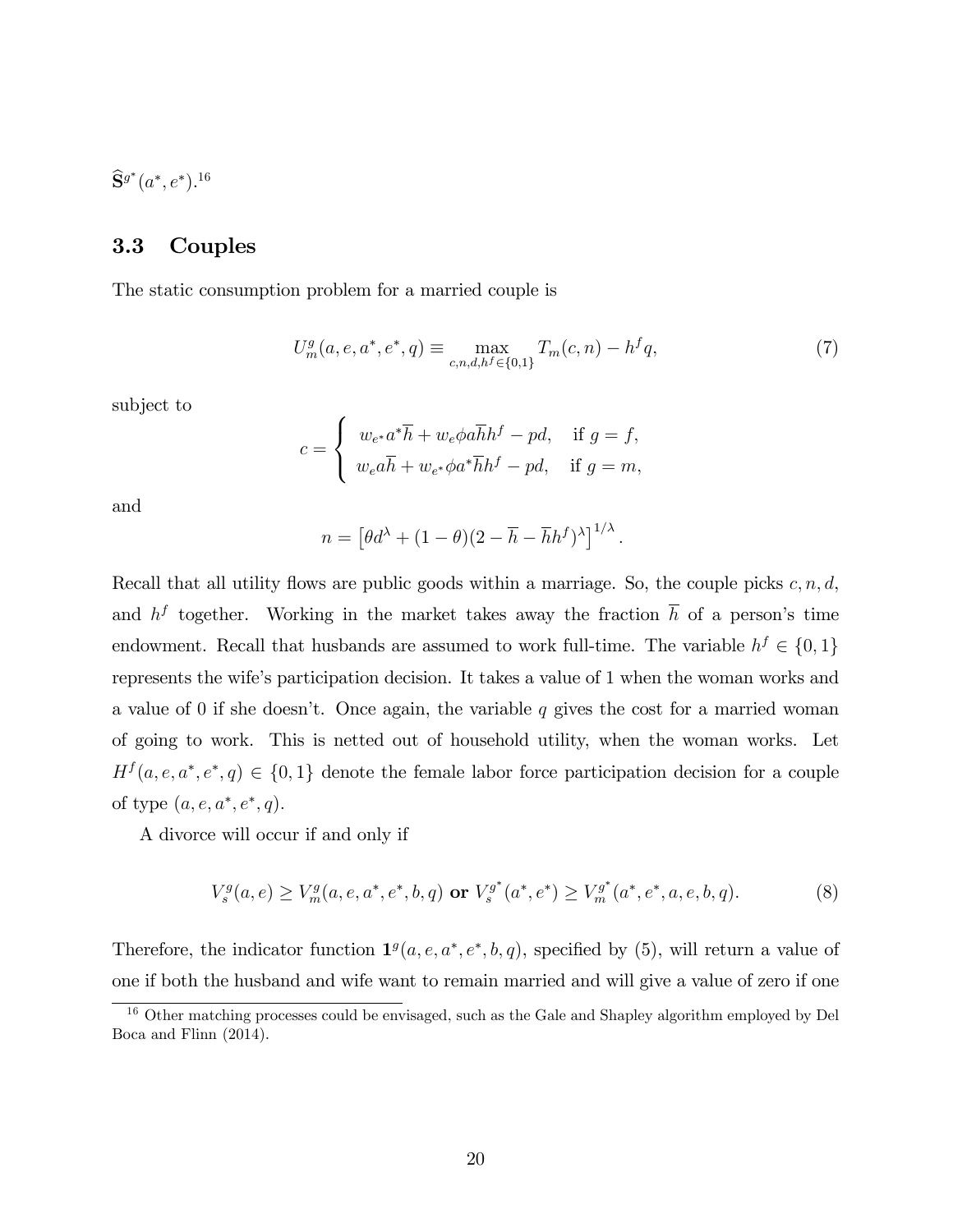of them desires a divorce. Given this, the value function for a married person reads

$$
V_m^g(a, e, a^*, e^*, b, q) = U_m^g(a, e, a^*, e^*, q) + b + M(e, e^*)
$$
  
+ 
$$
\beta \{ \int_B [\mathbf{1}^g(a, e, a^*, e^*, b', q) V_m^g(a, e, a^*, e^*, b', q) \newline \beta \} + [1 - \mathbf{1}^g(a, e, a^*, e^*, b', q)] V_s^g(a, e)] dG(b'|b) \}, \text{ for } g = f, m.
$$
 (9)

This value function is used in equations  $(4)$ ,  $(5)$ ,  $(6)$  and  $(8)$ ; likewise,  $(6)$  is employed in  $(4)$ , (5), (8) and (9).

#### 3.4 Educational Choice

People choose their education level at the beginning of adult life after they observe  $\kappa$ , the utility cost of education. The problem they face is

$$
\max_{e \in \{0,1\}} \{ V_s^g(a, e) - e\kappa \},\tag{10}
$$

where  $V_s^g$  is defined by (6). The decision rule stemming from this problem will be represented by a simple threshold rule, since  $V_s^g(a, 1) > V_s^g(a, 0)$ ,

$$
E_a^g(\kappa) = \begin{cases} 1 \text{ if } \kappa \le \tilde{\kappa}_a^g, \\ 0 \text{ if } \kappa > \tilde{\kappa}_a^g. \end{cases}
$$
 (11)

The total number of agents of gender g with ability a who choose to get a college degree is then given by

$$
\int_{-\infty}^{\infty} E_a^g(\kappa) dC_a^g(\kappa),
$$

and the total number of gender  $g$  agents with college education is

$$
\int_0^\infty \int_{-\infty}^\infty E_a^g(\kappa) dC_a^g(\kappa) dA(a).
$$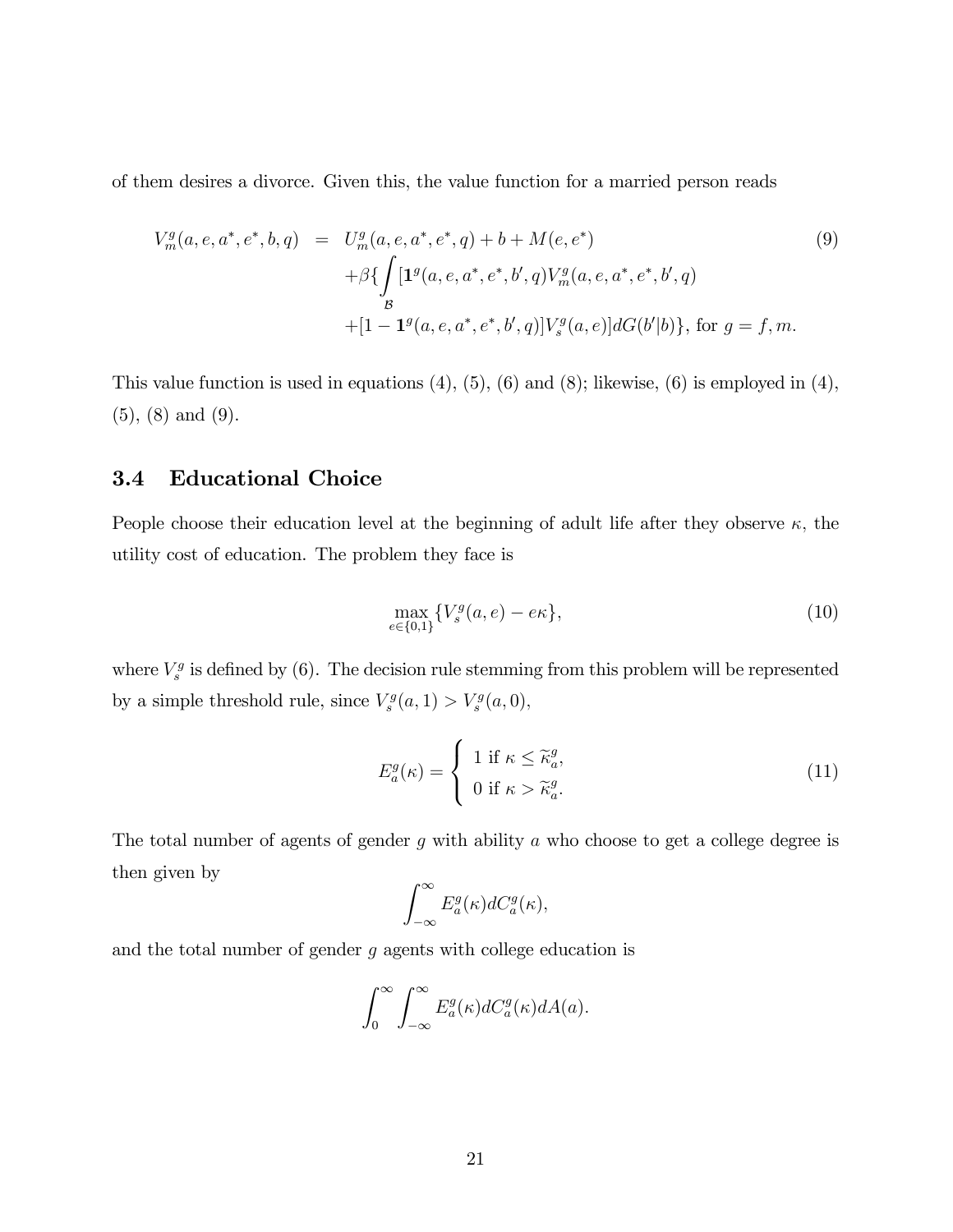#### 3.5 Steady-State Equilibrium

The dynamic programming problem for a single person, or (6), depends upon knowing the solution to the problem for a married person, as given by (9), and vice versa. Furthermore, to solve the single's problem requires knowing the steady-state distribution of potential mates in the marriage market,  $S<sup>g</sup>(a)$ . The non-normalized steady-state distribution for singles is

$$
\mathbf{S}^{g}(a',e') = (1-\delta) \int_{\mathcal{Q}} \int_{\mathcal{B}} \int_{\mathcal{T}}^{a',e'} \int_{\mathcal{T}} [1 - \mathbf{1}^{g}(a,e,a^{*},e^{*},b,q)] d\mathbf{S}^{g}(a,e) d\hat{\mathbf{S}}^{g^{*}}(a^{*},e^{*}) dF(b) dQ_{e,e^{*}}(q)
$$
  
+ 
$$
(1-\delta) \int_{\mathcal{Q}} \int_{\mathcal{B}} \int_{\mathcal{B}} \int_{\mathcal{T}} \int_{\mathcal{T}} [1 - \mathbf{1}^{g}(a,e,a^{*},e^{*},b,q)] d\mathbf{M}^{g}(a,e,a^{*},e^{*},b_{-1},q) dG(b|b_{-1})
$$
  
+ 
$$
\delta e' \left[ \int_{-\infty}^{\infty} E^{g}_{a'}(\kappa) dC^{g}_{a'}(\kappa) dA(a') \right] + \delta (1-e') \left[ 1 - \int_{-\infty}^{\infty} E^{g}_{a'}(\kappa) dC^{g}_{a'}(\kappa) dA(a') \right] \text{ for } g = f, m.
$$
 (12)

In the above recursion,  $\mathbf{M}^g(a, e, a^*, e^*, b_{-1}, q)$  represents the steady-state distribution over married people and  $\hat{\mathbf{S}}^{g^*}(a^*, e^*)$  denotes the normalized distribution for singles of the opposite gender and is defined by

$$
\hat{\mathbf{S}}^{g^*}(a^*, e^*) \equiv \frac{\mathbf{S}^{g^*}(a^*, e^*)}{\int_{\mathcal{T}} d\mathbf{S}^{g^*}(a^*, e^*)}.
$$
\n(13)

The first term in (12) counts those singles who failed to match in the current period. The second term enumerates the flow into the pool of singles from failed marriages. The last two terms represent the arrival of new adults (the doppelgangers).

In similar fashion, the distribution of married men and women is defined by

$$
\mathbf{M}^{g}(a', e', a^{*}, e^{*}, b', q') = (1 - \delta) \int_{\mathcal{Q}}^{q'} \int_{\mathcal{B}}^{b'} \int_{\mathcal{T}}^{a', e'} \int_{\mathcal{T}}^{a^{*}, e^{*}} \mathbf{1}^{g}(a, e, a^{*}, e^{*}, b, q)
$$
  
\n
$$
\times d\hat{\mathbf{S}}^{g^{*}}(a^{*}, e^{*}) d\mathbf{S}^{g}(a, e) dF(b) dQ_{e, e^{*}}(q)
$$
  
\n
$$
+ (1 - \delta) \int_{\mathcal{Q}}^{q'} \int_{\mathcal{B}}^{b'} \int_{\mathcal{B}} \int_{\mathcal{T}}^{a', e'} \int_{\mathcal{T}}^{a^{*}, e^{*}} \mathbf{1}^{g}(a, e, a^{*}, e^{*}, b, q)
$$
  
\n
$$
\times d\mathbf{M}^{g}(a, e, a^{*}, e^{*}, b_{-1}, q) dG(b|b_{-1}), \text{ for } g = f, m. \tag{14}
$$

The first term on the right-hand side measures the flow into marriage from single life. Only  $1 - \delta$  of these matches will last into the next period. The second term counts the num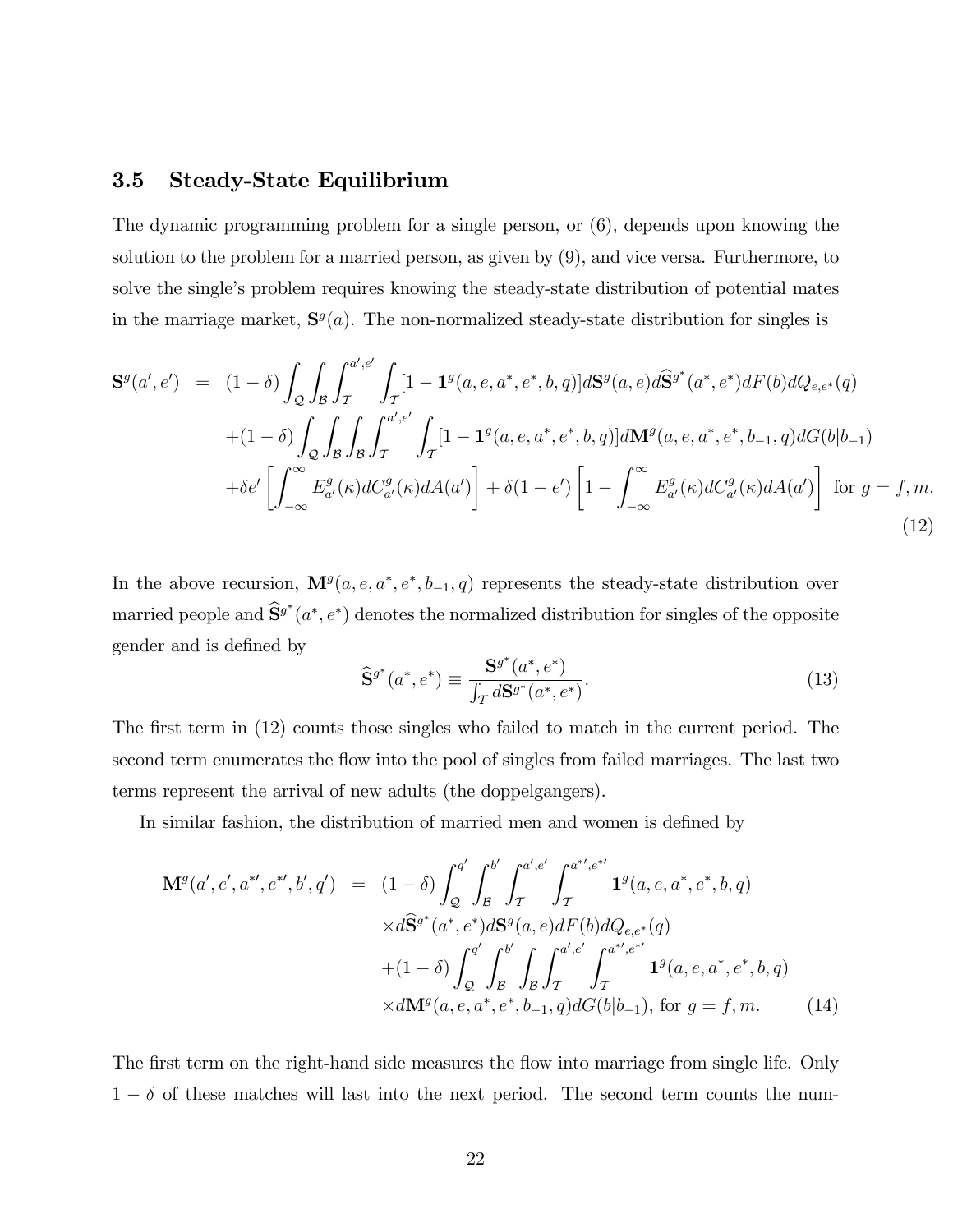ber of marriages that will survive from the current period into the next one. To compute a steady-state solution for the model amounts to solving a fixed-point problem, as the following definition of equilibrium should make clear. [Note that  $\mathbf{M}^{g}(a, e, a^*, e^*, b_{-1}, q)$  =  ${\bf M}^{g^*}(a^*,e^*,a,e,b_{-1},q).]$ 

**Definition 1** A stationary matching equilibrium is a set of value functions for singles and marrieds,  $V_s^g(a, e)$  and  $V_m^g(a, e, a^*, e^*, b, q)$ , an education decision rule for singles,  $E_a^g(\kappa)$ , a matching rule for singles and married couples,  $\mathbf{1}^g(a, e, a^*, e^*, b, q)$ , and stationary distributions for singles and married couples,  $S^g(a, e)$  and  $\mathbf{M}^g(a, e, a^*, e^*, b_{-1}, q)$ , all for  $g = f, m$ , such that:

- 1. The value function  $V_s^g(a, e)$  solves the single's recursion (6), taking as given her/his indirect utility function,  $U_s^g(a, e)$ , from problem (3), the value function for a married person,  $V_m^g(a, e, a^*, e^*, b, q)$ , the matching rule for singles,  $\mathbf{1}^g(a, e, a^*, e^*, b, q)$ , and the normalized distribution for singles,  $\hat{\mathbf{S}}^g(a, e)$ , defined by (13).
- 2. The value function  $V_m^g(a, e, a^*, e^*, b, q)$  solves a married person's recursion (9), taking as given her/his indirect utility function,  $U_m^g(a, e, a^*, e^*, q)$ , from problem (7), the matching rule for a married couple,  $\mathbf{1}^g(a, e, a^*, e^*, b', q)$ , and the value function for a single,  $V_s^g(a, e)$ .
- 3. The decision rule  $E_a^g(\kappa)$  solves a single's education problem (10), taking as given  $V_s^g(a, e)$  from (6).
- 4. The matching rule  $\mathbf{1}^g(a, e, a^*, e^*, b, q)$  is determined in line with (5), taking as given the value functions  $V_s^g(a, e)$  and  $V_m^g(a, e, a^*, e^*, b, q)$ .
- 5. The stationary distributions  $S^g(a, e)$  and  $\mathbf{M}^g(a, e, a^*, e^*, b_{-1}, q)$  solve (12) and (14), taking as given the decision rule for an education,  $E_a^g(\kappa)$ , and the matching rule  $\mathbf{1}^g(a,e,a^*,e^*,b,q).$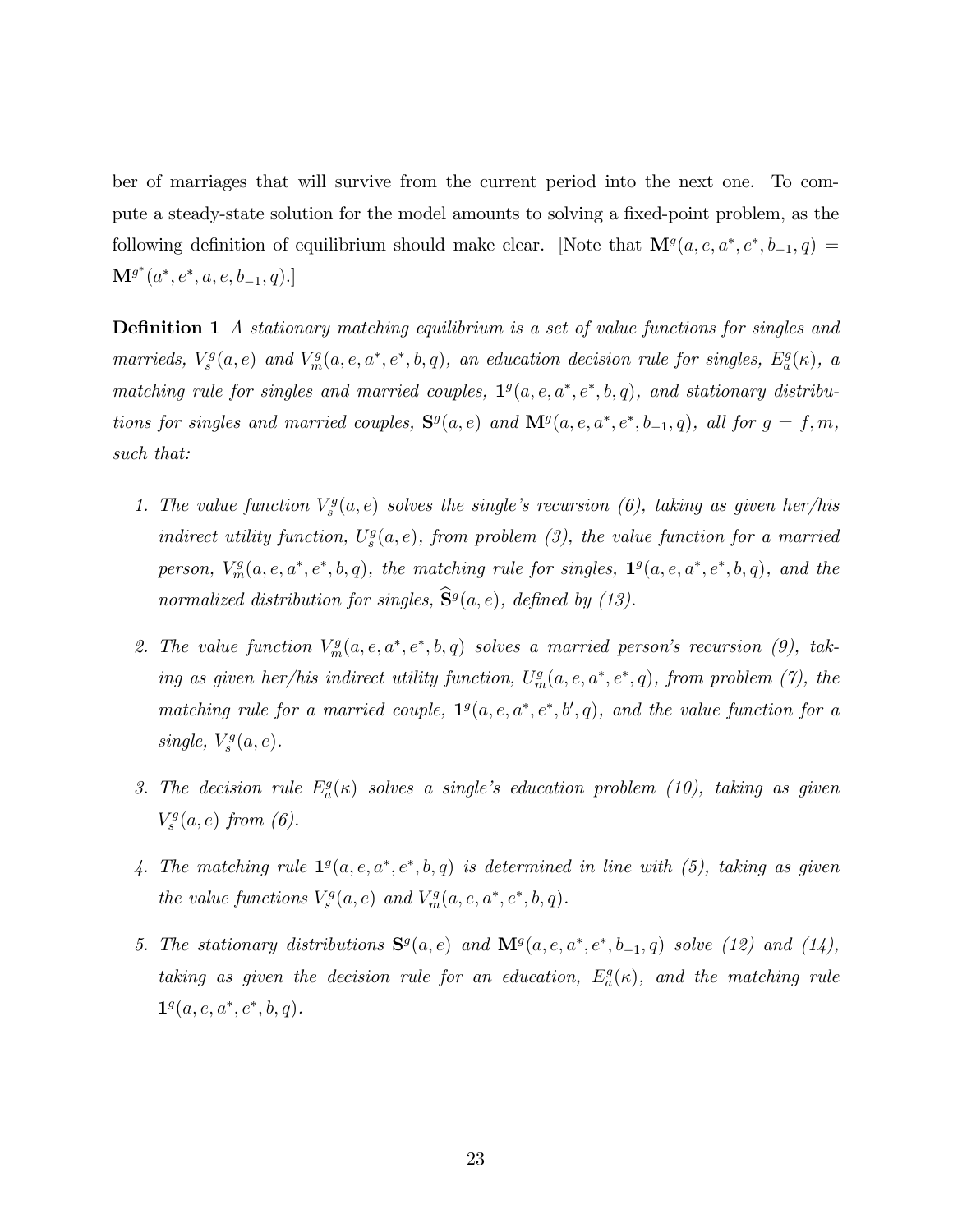#### 4 Fitting the Model to the U.S. in 1960

The model developed will now be fit to the U.S. data for 1960. There are many parameters. A few of them are easy to choose and can be assigned on the basis of a priori information. Most of the parameters will be Ötted using a minimum distance estimation procedure, however. The estimation procedure will focus on the 1960 U.S. economy. In the next section the model will be simulated using 2005 wages and durable goods prices and the resulting fit examined. It will be assumed that the model is in a steady state for each of these years.

#### 4.1 A Priori Information

The easy ones are done first. The length of period is one year. Let  $\tilde{\beta}$  (the subjective discount factor) be 0.96, a standard value in macroeconomic studies, such as in Prescott (1986). All the targets for the estimation are calculated for individuals between ages 25 and 54, which corresponds to an operational lifespan of 30 years. Set  $\pi = 1/30 = 0.033$  so that individuals in the model also live 30 years on average. This would dictate a value for the discount factor of  $\beta = 0.960 \times (1 - 0.033)$ . Assigning a value for the work week, h, is straightforward. Assume a 40 hour work week. Since there are 112 non-sleeping hours in a week, let  $\bar{h} = 40/112 = 0.36$ .<sup>17</sup> Last, the household production parameters,  $\theta$  and  $\lambda$ , have been estimated by McGrattan, Rogerson and Wright (1997). Their numbers,  $\theta = 0.21$  and  $\lambda = 0.19$ , are used here.<sup>18</sup> Finally, in line with the OECD equivalence scale, set  $\chi = 0.70$ . To summarize, the parameter values picked on the basis of a priori information are displayed in Table 2.

<sup>&</sup>lt;sup>17</sup> An alternative would be to set  $\overline{h}$  to actual hours worked per week. The value of  $\overline{h}$  would then be 0.37, 0.35, and 0.39 in 1960 for single males, single females, and married males, respectively, and 0.38, 0.36, and 0.40 in 2005. Simulating the model economy for 1960 and 2005 with these values, instead of  $\overline{h} = 0.36$ , produces almost identical results.

<sup>&</sup>lt;sup>18</sup> The parameter  $\lambda$  determines the elasticity of substitution between durable goods and household time,  $1/(1-\lambda)$ . McGrattan, Rogerson and Wright (1997) identify this parameter using time series variation. Since targets from a single year (specifically, 1960) are used to estimate the parameters here,  $\lambda$  is not included among them. Table B1 in Appendix B shows the 1960 model statistics when  $\lambda$  is increased or decreased by 20%, while all other parameters are kept at their benchmark values. Changes in  $\lambda$  do not have any major effect on 1960 targets.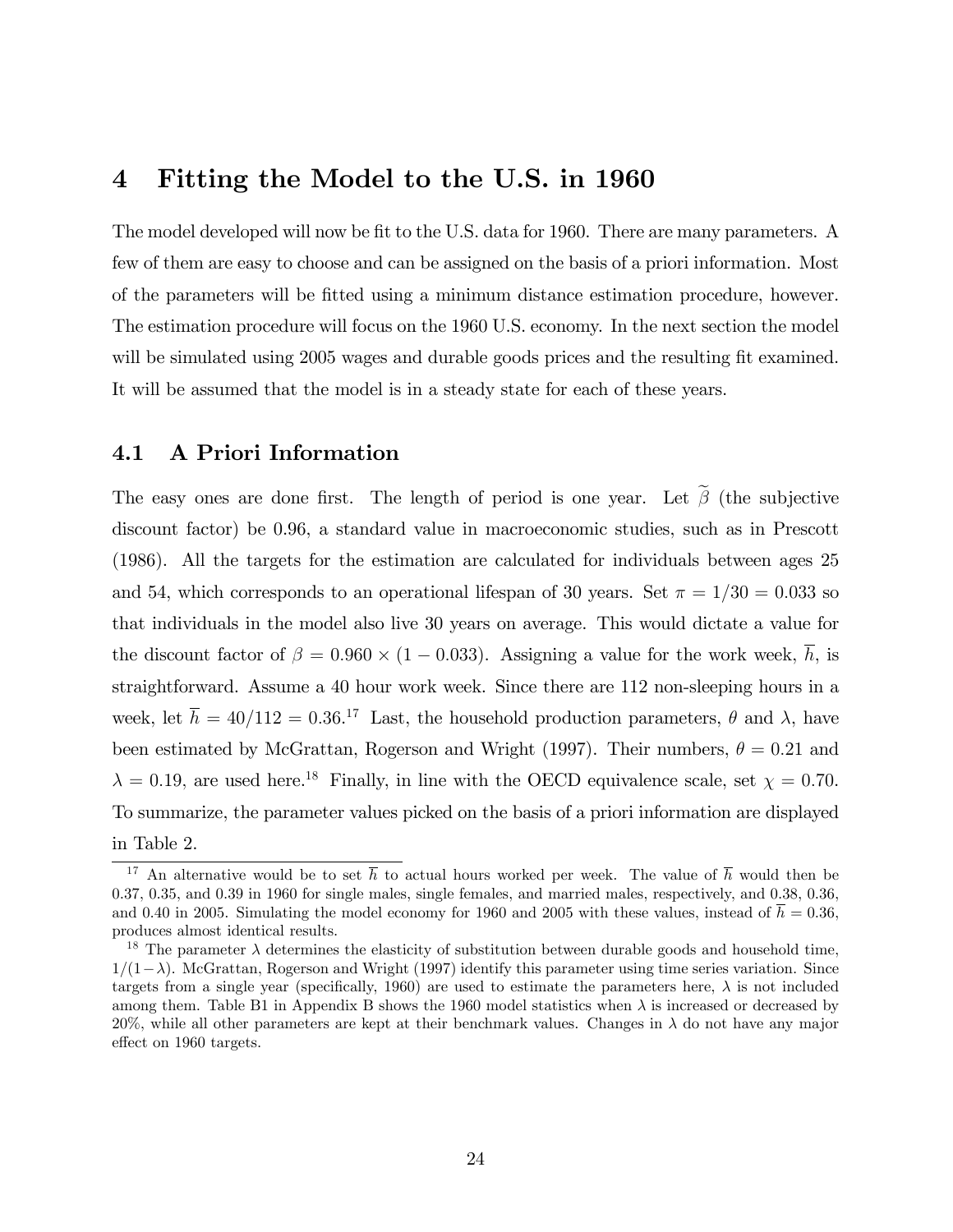| Category             | Parameter Values Criteria       |                        |
|----------------------|---------------------------------|------------------------|
| Preferences          | $\beta = 0.96$                  | Prescott $(1986)$      |
|                      | $\chi = 0.70$                   | OECD Scale             |
| Household Technology | $\theta = 0.21, \lambda = 0.19$ | McGrattan et al (1997) |
| Death Probability    | $\pi = 1/30$                    | A 30 year lifespan     |
| Hours                | $\overline{h} = 0.36$           | Data                   |

TABLE 2: PARAMETERS  $-$  A PRIORI INFORMATION

#### 4.2 Minimum Distance Estimation

This leaves 23 parameters to be assigned. There are 6 preference parameters,  $\{\zeta, \mathfrak{c}, \alpha, \xi, \mu_0, \mu_1\},\$ 5 parameters for the marital bliss shocks,  $\{\bar{b}_s, \sigma_{b,s}, \bar{b}_m, \sigma_{b,m}, \rho_{b,m}\}$ , 3 wage parameters  $\{w_{0,1960}, w_{1,1960}, \phi_{1960}\}$ , 1 parameter for durable goods prices,  $p_{1960}$ , 3 parameters for the cost of education,  $\{\eta_f, \eta_m, \sigma_{\kappa}\},$ and 1 parameter for the ability distribution,  $\sigma_a$ . It is assumed that  $q_h$  and  $q_l$  differ by the education level of the husband. Let  $q_h^1$  and  $q_l^1$  denote the cost of joint work for couples with a college educated husband, and  $q_h^0$  and  $q_l^0$  be the corresponding values for households with a non-college educated husband. This adds 4 more parameters. For both types of husbands, it is assumed that there is an equal chance of drawing a high or a low cost. Normalize the wage rate for a non-college educated male in 1960 to be one, so that  $w_{0,1960} = 1$ . The remaining 22 parameters are estimated so that the model matches, as closely as is possible, a set of 25 data moments for 1960.<sup>19</sup>

The data targets are:

- 1. Educational Attainment. The fraction of females and males that went to college.
- 2. *Vital Statistics*. The fraction of the population that has ever-been married by educational level, and that is currently divorced (out of the ever-married populace) by education level.<sup>20</sup>

 $19$  In the data used, observations come from a mixture of different cohorts. In the model, there is essentially an infinite horizon cohort, with some of its members dying each period and being replaced with doppelgangers. One way to get the data to be close to the steady state approximation is to use averages of a sub-period rather than just a single year. The decennial census that is used to compute the moments contains data for 1960 only. Computing the same data targets using the Current Population Survey (CPS) for several years in the 1960s (1962-1965) yields remarkably similar statistics.

<sup>&</sup>lt;sup>20</sup> In the model economy individuals form households to enjoy economies of scale in household production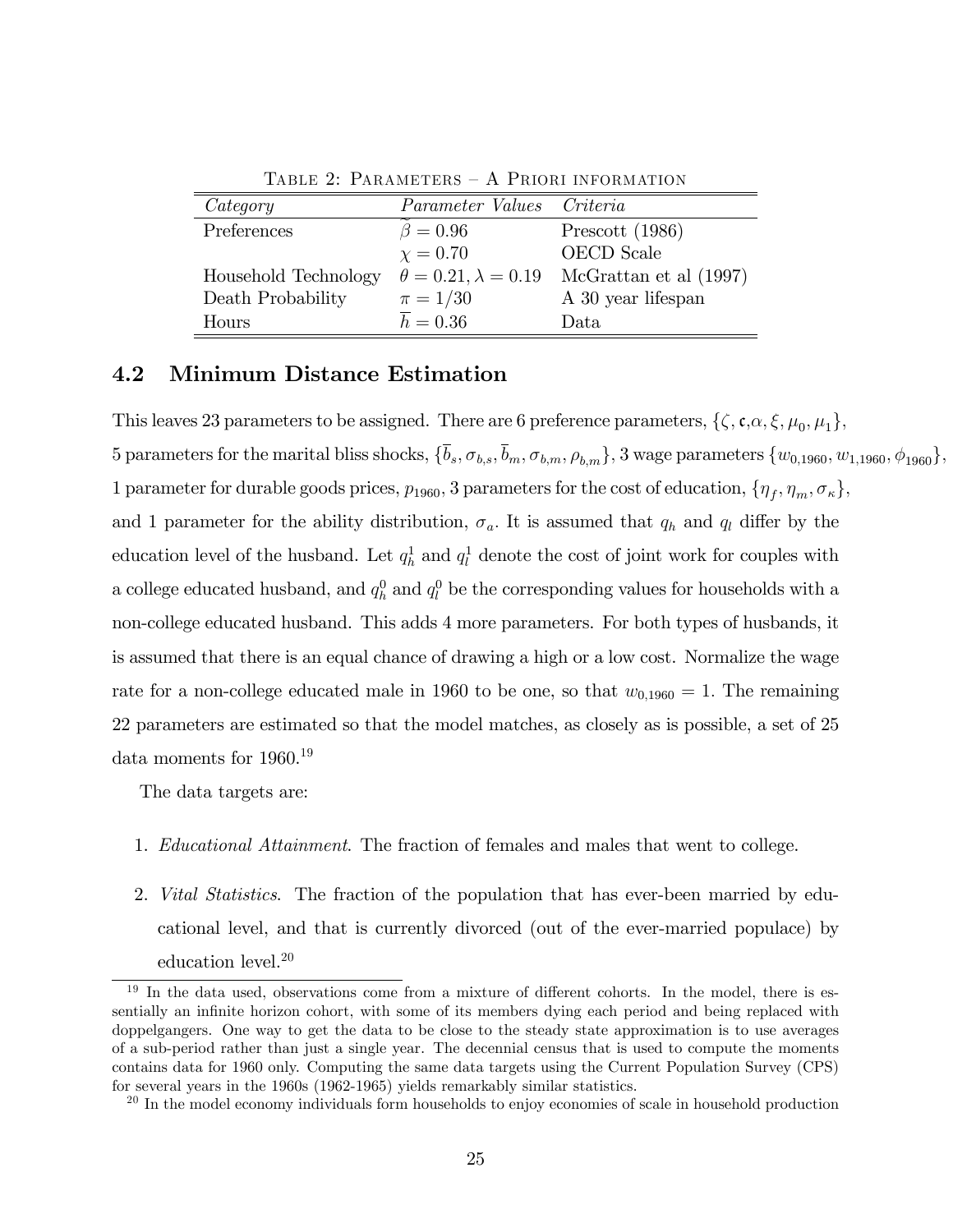- 3. Assortative Mating. A contingency table for marriage that contains the fractions of marriages for each possible combination of educational levels for both the husband and wife.
- 4. Married Female Labor-Force Participation. The fraction of married females, classified by the education levels of husbands and wives, that work, and the share of household income provided by wives.
- 5. Skill premium and gender earnings gap: The earnings ratio between college educated and non-college educated males (the skill premium), and the earnings ratio between females and males (the gender gap).
- 6. Inequality: The Gini coefficient for earnings inequality among households; the  $90$ to-10 and 90-to-50 percentile ratios; income inequality across married households by the educational attainments of husbands and wives; and the ratio of single female to married household income.

Before the parameter estimates and the model fit are presented, a comment on the skill premium and gender wage gap as targets is in order. Take the skill premium first. Wages are needed for non-college and college educated males in 1960; viz,  $w_{0,1960}$  and  $w_{1,1960}$ . Recall that  $w_{0,1960} = 1$ . The college premium in 1960 for the model is the average ratio of earnings for a college educated male to a non-college educated one, as given by

$$
\frac{w_{1,1960} \left[ \int_0^\infty \int_{-\infty}^\infty aE_a^m(\kappa) dC_a^m(\kappa) dA(a) \right] / \left[ \int_0^\infty \int_{-\infty}^\infty E_a^m(\kappa) dC_a^m(\kappa) dA(a) \right]}{\left[ \int_0^\infty \int_{-\infty}^\infty a(1 - E_a^m(\kappa)) dC_a^m(\kappa) dA(a) \right] / \left[ \int_0^\infty \int_{-\infty}^\infty (1 - E_a^m(\kappa)) dC_a^m(\kappa) dA(a) \right]}.
$$

This is an endogenous variable, because young single males decide whether or not to go to

and consumption. Hence, it is a model of couples living together rather than being legally married. While it is possible to combine the married and cohabiting population to arrive at a stock of people who live together, it is more problematic to calculate a separation rate for cohabiting people. In the U.S. Census the divorced category only covers those who had been married in the past. See Gemici and Laufer (2014) for a study of cohabitation and marriage. These authors calculate dissolution rates for married and cohabiting couples from the Panel Study of Income Dynamics. The calculation of such rates, however, is only possible after 1978.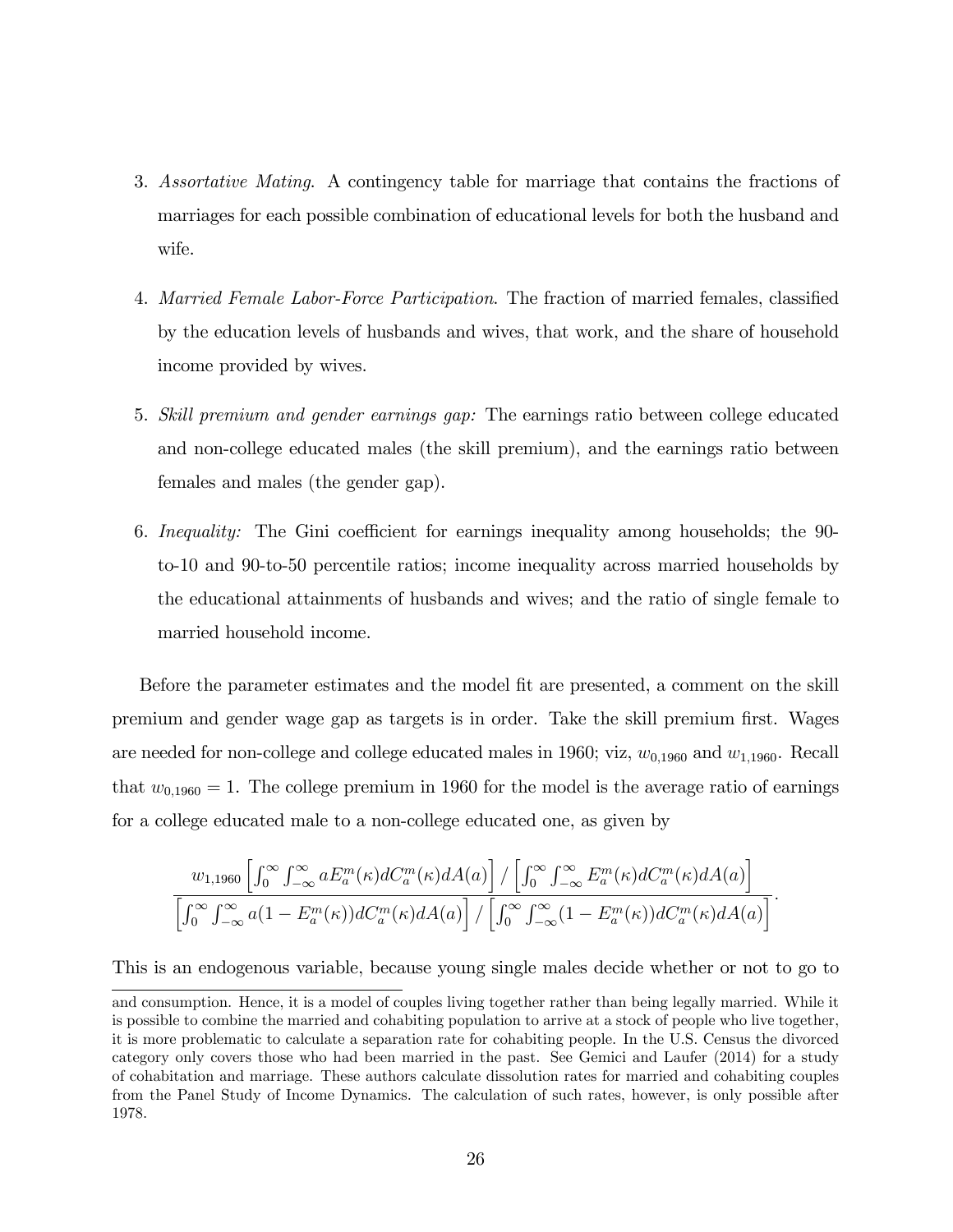school. The strategy here is to pin down  $w_{1,1960}$ , along with other parameters, such that this statistic is as close as possible to its data counterpart, about 1.55 in 1960.

A similar strategy is followed to determine the gender wage gap parameter  $\phi_{1960}$ . Recall that  $\mathbf{M}^f(a, e, a^*, e^*, b, q)$  and  $\mathbf{S}^f(a, e)$  are non-normalized distributions of married and single females, respectively. As in the data, average earnings for females are calculated for those who work; i.e., all singles and married ones who participate in the labor market. This is given by

$$
\phi_{1960}w_{1,1960} \int \dots \int a e H^f(a, e, a^*, e^*, q) d \mathbf{M}^f(a, e, a^*, e^*, b, q)
$$

$$
+ \phi_{1960} \int \dots \int a (1 - e) H^f(a, e, a^*, e^*, q) d \mathbf{M}^f(a, e, a^*, e^*, b, q)
$$

$$
+ \phi_{1960}w_{1,1960} \int \int a e d \mathbf{S}^f(a, e) + \phi_{1960} \int \int a (1 - e) d \mathbf{S}^f(a, e).
$$

(Again,  $w_{0,1960} = 1$ .) The first and second terms in this equation give the average earnings for married skilled and unskilled women who decide to work. The last two terms calculate the same statistic for single women. On the other hand, since all males, single or married, work, the average earnings for them read

$$
\left[w_{1,1960} \int_0^\infty \int_{-\infty}^\infty a E_a^m(\kappa) dC_a^m(\kappa) dA(a) + \int_0^\infty \int_{-\infty}^\infty a(1 - E_a^m(\kappa)) dC_a^m(\kappa) dA(a)\right].
$$

The gender earnings gap in the model is the ratio of these two averages. The parameter  $\phi_{1960}$  is estimated, again along with other parameters, to generate a gender earnings gap in the model that is as close as possible to the observed gender earnings gap in the data, about 0.45 in 1960.

Let DATA represent a vector of 25 moments that are calculated from the U.S. data for 1960. A vector of the analogous 25 moments can be obtained from the steady state of the model for 1960. The results for the model will be a function of the parameters to be estimated, of course. Therefore, represent this vector of moments by  $\mathcal{M}(\omega)$  where  $\omega$  denotes the vector of 22 parameters to be estimated. DeÖne the vector of deviations between the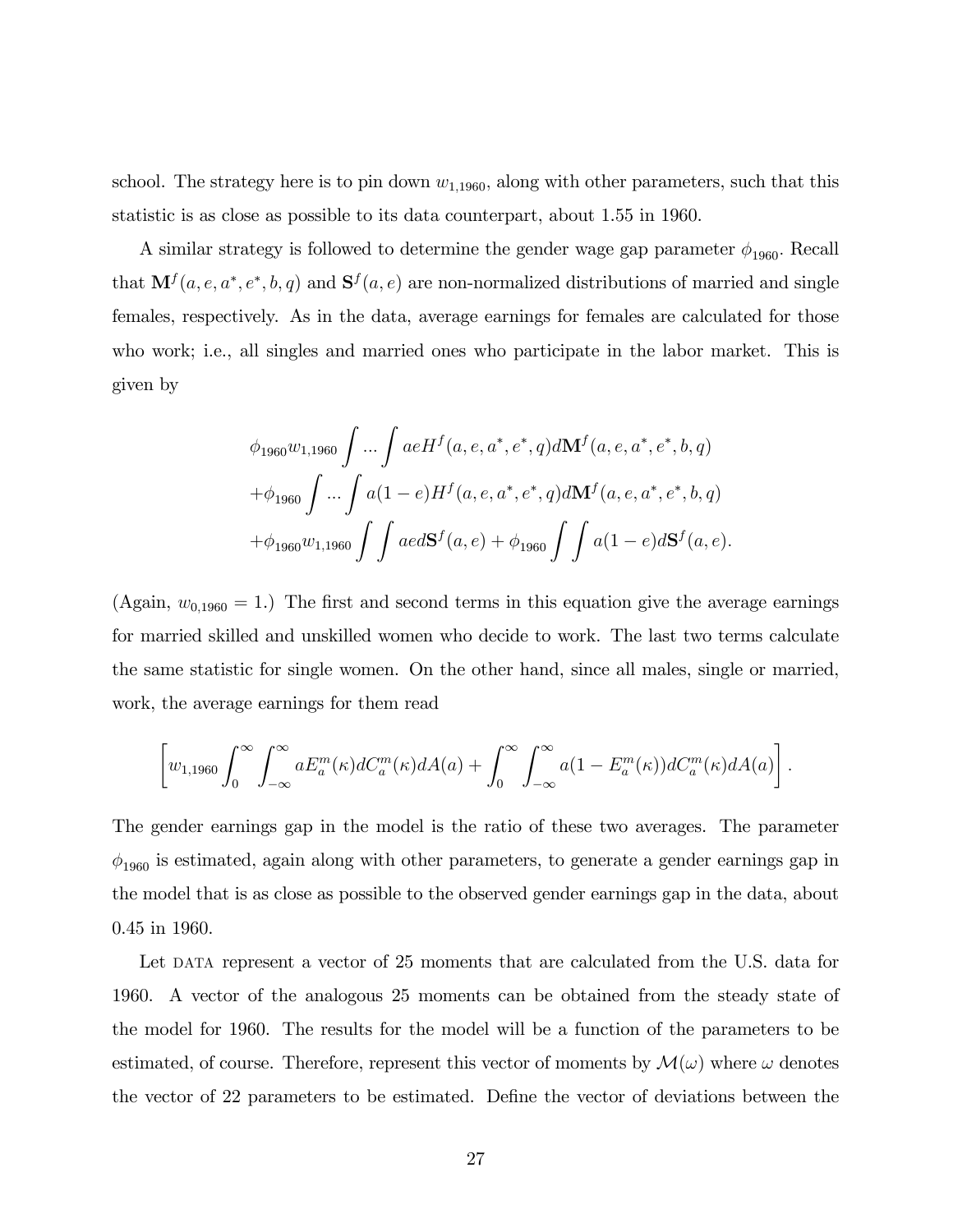data and the model by  $G(\omega) \equiv \text{DATA}-\mathcal{M}(\omega)$ .

Minimum distance estimation picks the parameter vector,  $\omega$ , to minimize a weighted sum of the squared deviations between the data and the model. Specifically,

$$
\widehat{\omega} = \arg \min G(\omega)' WG(\omega),
$$

where  $W$  is some positive semi-definite matrix. The estimation assumes that the model is a true description of the world, for some value of the parameter vector,  $\omega$ . The number of targets is larger than the number of parameters. The estimator,  $\hat{\omega}$ , is consistent for any weighting matrix, W. Let  $se(\widehat{\omega})$  represent the vector of standard errors for the estimator,  $\widehat{\omega}$ . It is given by

$$
se(\widehat{\omega}) = diag\{\frac{[J(\widehat{\omega})'WJ(\widehat{\omega})]^{-1}J(\widehat{\omega})'W\Sigma WJ(\widehat{\omega})[J(\widehat{\omega})'WJ(\widehat{\omega})]^{-1\prime}}{n}\},
$$

where  $J(\hat{\omega}) \equiv \partial \mathcal{M}(\hat{\omega})/\partial \hat{\omega}$ ,  $\Sigma$  is the variance-covariance matrix for the data moments, and n is the total number of observations.<sup>21</sup> The data moments are calculated from the 1960 U.S. Census. Each element in  $\Sigma$  is weighted by the number of observations for a particular moment relative to the total number of observations. Set  $W = I$ , where I is the identity matrix.

Table 3 reports the parameter estimates and their associated standard errors. The set of moments and the corresponding results for the benchmark model for 1960 are displayed in Table 4. The Ötted parameter values look reasonable and are tightly estimated, for the most part.

<sup>&</sup>lt;sup>21</sup> Each diagonal element of  $\Sigma$  corresponds to the variance of a particular moment in the data. Since most moments are calculated with different sample restrictions, off-diagonal terms are set to zero.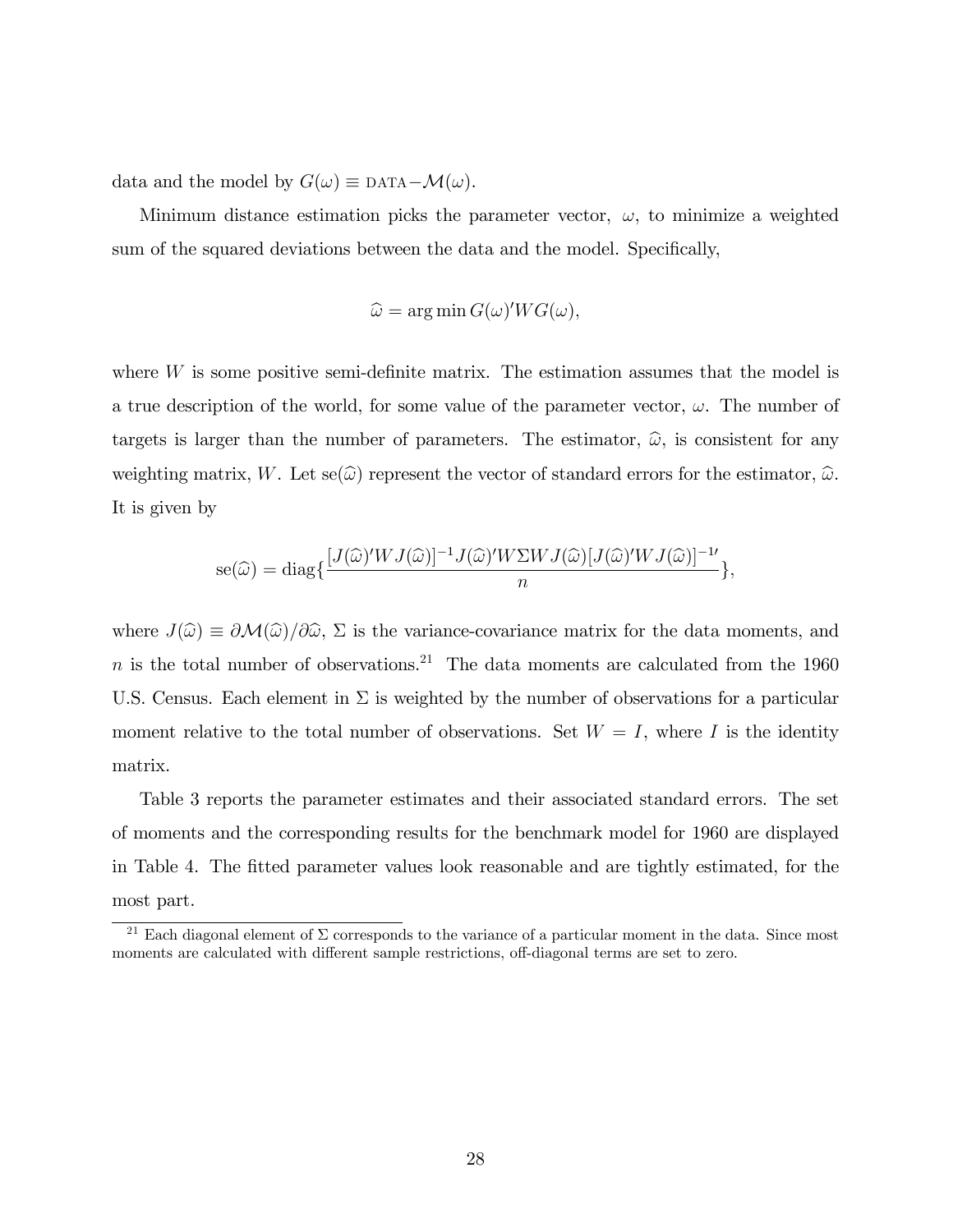| Category              | Parameter Values          | Standard Error | 95% Conf. Interval |
|-----------------------|---------------------------|----------------|--------------------|
| Preferences           | $\alpha = 1.198$          | 0.029          | [1.141, 1.255]     |
|                       | $\xi = 3.114$             | 0.021          | [3.073, 3.155]     |
|                       | $\zeta = 1.782$           | 0.010          | [1.762, 1.803]     |
|                       | $t = 0.068$               | 0.0004         | [0.067, 0.069]     |
|                       | $\mu_0 = 0.400$           | 0.170          | [0.067, 0.733]     |
|                       | $\mu_1 = 1.308$           | 0.094          | [1.124, 1.492]     |
| <b>Ability Shocks</b> | $\sigma_a = 0.310$        | 0.003          | [0.304, 0.315]     |
| Matching Shocks       | $\overline{b}_s = -1.497$ | 0.111          | $[-1.715, -1.279]$ |
|                       | $\sigma_{b,s} = 0.599$    | 0.075          | [0.451, 0.746]     |
|                       | $b_m = -0.403$            | 0.029          | $[-0.459, -0.347]$ |
|                       | $\sigma_{b,m} = 0.338$    | 0.028          | [0.284, 0.393]     |
|                       | $\rho_{b,m} = 0.959$      | 0.004          | [0.951, 0.967]     |
| Home Shocks           | $q_l^0$ = 0.175           | 0.066          | [0.046, 0.305]     |
|                       | $q_b^0$ = 0.303           | 0.127          | [0.053, 0.552]     |
|                       | $q_l^1 = -0.226$          | 0.066          | $[-0.354, -0.097]$ |
|                       | $q_h^1 = -0.126$          | 0.123          | $[-0.367, 0.115]$  |
| Prices                | $p_{1960} = 54.703$       | 8.219          | [38.594, 70.812]   |
|                       | $w_0 = 1$ (normalization) |                |                    |
|                       | $w_1 = 1.040$             | 0.015          | [1.011, 1.068]     |
|                       | $\phi = 0.400$            | 0.002          | [0.396, 0.404]     |
| Cost of Education     | $\omega_m = 69.861$       | 5.525          | [59.031, 80.690]   |
|                       | $\omega_f = 134.970$      | 8.770          | [117.781, 152.159] |
|                       | $\sigma_e = 54.134$       | 4.871          | [44.587, 63.681]   |

TABLE 3: PARAMETERS – ESTIMATED (MINIMUM DISTANCE)

The estimate of the degree of curvature in the utility function for market goods ( $\zeta =$ 1.78) is in line with the macroeconomics literature, which typically uses a coefficient of relative aversion of either 1 or 2. Note that nonmarket goods have a weight of  $\alpha = 1.20$  in utility. This can be thought of as corresponding to a weight assigned to consumption in a typical macro model of 0:45, with the remaining weight of 0:55 being applied to leisure; i.e.,  $0.55/0.45 = 1.20$ . Nonmarket goods play a role similar to leisure here. Thus, this coefficient does not seem unreasonable. The utility function for nonmarket goods is more concave  $(\xi = 3.114)$  than the one for market goods. As was mentioned in Section 3, this implies that a household will tilt its allocation towards market goods as it gets wealthier, and, as a result, this parameter affects the differences in marriage and divorce rates for educated and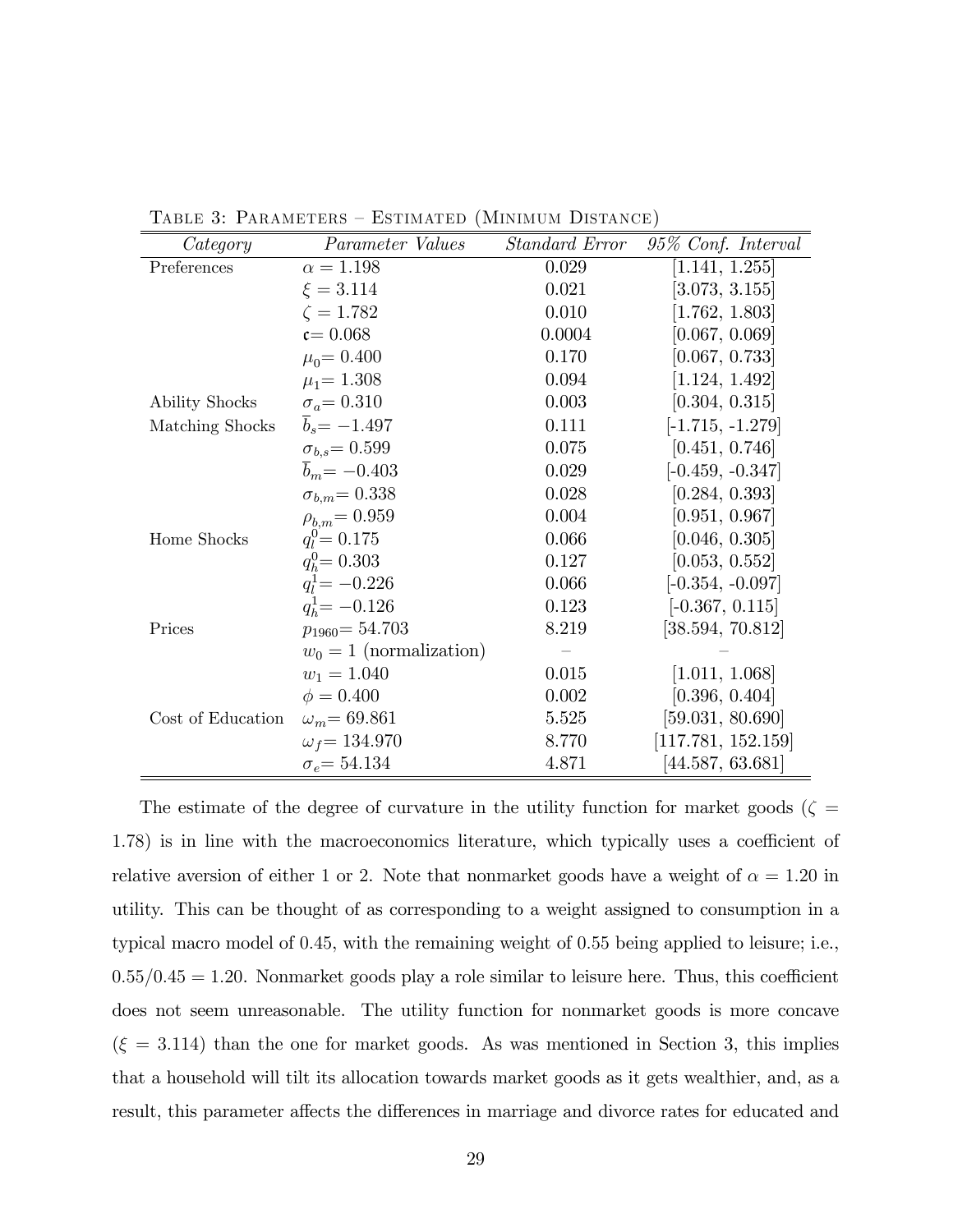non-educated individuals.

A household spends about 19 percent of its market consumption on covering the Öxed costs of a home (when  $c = 0.068$ ). This fixed cost provides an economic motive for marriage since married agents can pool resources to cover c. It also gives an incentive for married women to participate in the market. If c were set to zero, with all other parameters kept at their benchmark values, the fraction of single individuals would be 20 percent (instead of 15 percent). Furthermore, married women are less likely to participate in the labor market. Married female labor-force participation would be only 3.5 percent. The parameters of the marital bliss shocks determine marriage and divorce rates in the model. Note that the distribution for singles has a lower mean  $(-1.497 \text{ versus } -0.403)$ , but a higher variance (0:599 versus 0:338), than the one for married couples. This creates an incentive for singles to wait for a match with high b. Once a marriage is formed, marital bliss is quite persistent  $(\rho_{b,m} = 0.959)^{22}$  An educated person realizes 1.308 utils  $(\mu_1)$  from marrying a similarly educated person. The extra utility for a marriage between two non-educated individuals is lower, 0.4. These are higher than the mean level of bliss in a marriage of  $-0.403$  and influence the level of marital sorting. Setting  $\mu_0$  and  $\mu_1$  to zero in the 1960 economy would generate a correlation between husbands and wives education that is close to zero.

The estimation requires that joint work is costly for households in which the husband is non-college educated  $(q_l^0 = 0.175$  and  $q_h^0 = 0.303)$ , but there is a benefit of joint work for households in which the husband is educated  $(q_l^1 = -0.226$  and  $q_h^1 = -0.126$ ). Given husband's educational attainment, these parameters determine how the labor-force participation of a married female changes with her own education. This allows the benchmark economy to produce the observed response of female labor-force participation with respect to female educational attainment. Finally, the variance of the ability distribution, together with the parameters that determine the cost of education, weigh on both the fraction of individuals who choose to get a college education and the overall level of inequality.

<sup>&</sup>lt;sup>22</sup> In the simulations,  $N(\bar{b}_s, \sigma_{b,s}^2)$  and  $b' = (1 - \rho_{b,m})\bar{b}_m + \rho_{b,m}b + \sigma_{b,m}\sqrt{1 - \rho_{b,m}}\varepsilon$  are approximated on a discrete grid of size 15 using Tauchen's (1986) procedure. Similarly,  $N(0, \sigma_a^2)$  is approximated on a grid of size 40.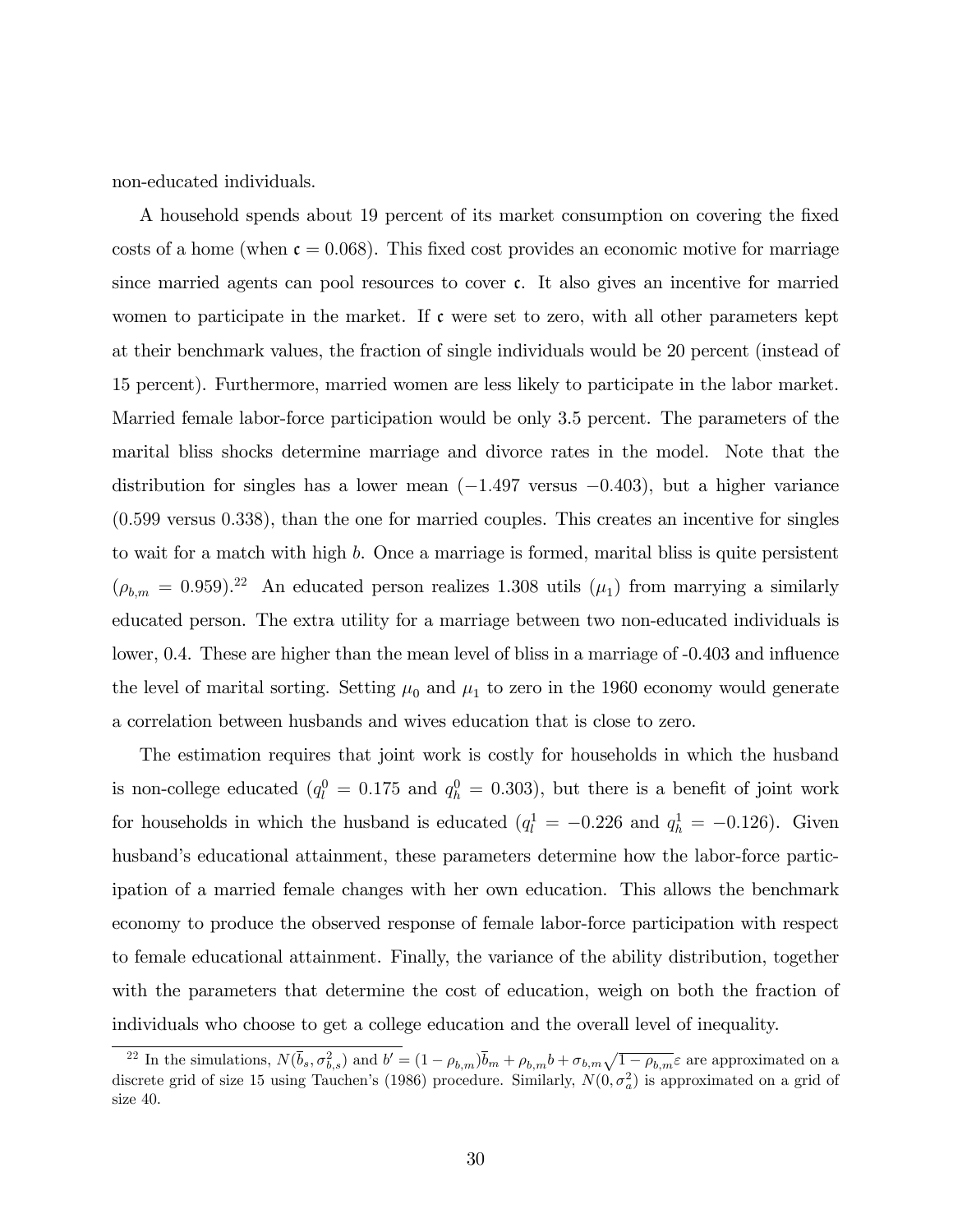As Table 4 illustrates, the model has no problem matching most of the targets. Single females relative to married couples are poorer in the model than they are in the data. The model misses the relative income of households that are composed of a college-educated wife and a non-college educated husbands. Note, however, that there is a very small number of such households (only 2.8 percent of all marriages). The model yields a slightly higher level of divorce in 1960; 3.3 percent in the data versus 4 percent in the model for college educated people and 5.3 percent in the data versus 4.4 percent in the model for non-college educated ones. As a result, the proportion of singles in the model is also higher than the data in 1960. The model has some difficulty mimicking the very high rate of marriage for the non-college educated in 1960.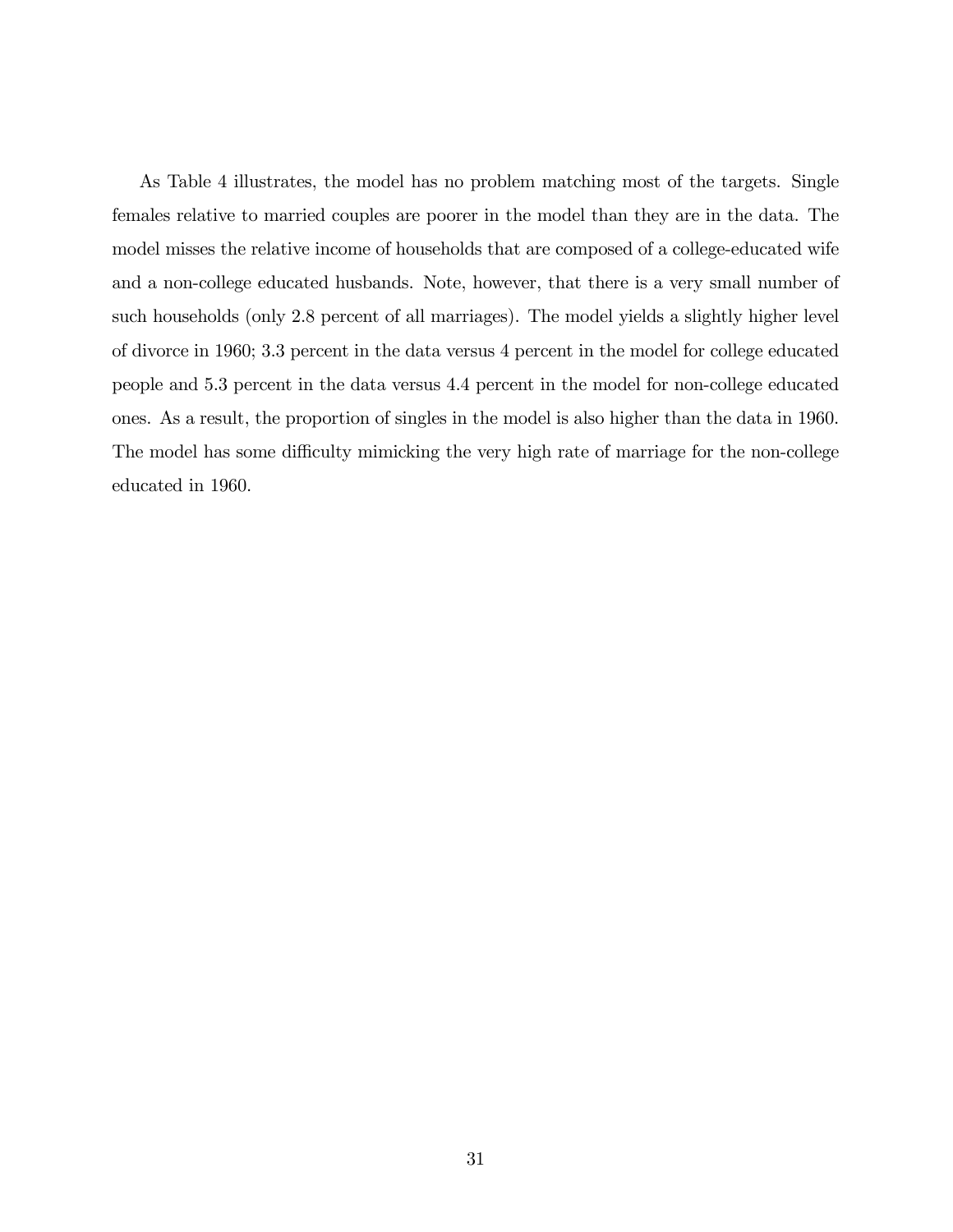|                    |              | $\mathbf{v}$ $\mathbf{v}$ $\mathbf{v}$ $\mathbf{v}$ $\mathbf{v}$ | ******** |       |
|--------------------|--------------|------------------------------------------------------------------|----------|-------|
|                    |              | Data                                                             | Model    |       |
| Education          | Fem          | Males                                                            | Fem      | Males |
|                    | 0.072        | 0.125                                                            | 0.074    | 0.129 |
|                    |              |                                                                  |          |       |
| Marriage           |              |                                                                  |          |       |
| Fraction           | Sing         | Marr                                                             | Sing     | Marr  |
|                    | 0.130        | 0.870                                                            | 0.151    | 0.849 |
|                    |              |                                                                  |          |       |
| Rates              | $<$ Coll     | Coll                                                             | $<$ Coll | Coll  |
| $-Marriage$        | 0.925        | 0.849                                                            | 0.888    | 0.882 |
| $-Divorce$         | 0.053        | 0.033                                                            | 0.044    | 0.040 |
|                    |              |                                                                  |          |       |
| Sorting            |              | Wife                                                             | Wife     |       |
| Husband            |              |                                                                  |          |       |
| $<$ Coll           | 0.855        | 0.023                                                            | 0.843    | 0.028 |
| Coll               | 0.082        | 0.040                                                            | 0.085    | 0.045 |
| Corr, educ         |              | 0.414                                                            | 0.403    |       |
|                    |              |                                                                  |          |       |
| Work, Marr Fem     |              |                                                                  |          |       |
| Husband            |              | Wife                                                             | Wife     |       |
|                    | $<$ Coll     | Coll                                                             | $<$ Coll | Coll  |
| $\rm <$ Coll       | 0.328        | 0.528                                                            | 0.318    | 0.586 |
| Coll               | 0.213        | 0.347                                                            | 0.207    | 0.294 |
| Participation, all |              | 0.324                                                            | 0.315    |       |
| Income, frac       | 0.110        |                                                                  | 0.122    |       |
|                    |              |                                                                  |          |       |
|                    |              |                                                                  |          |       |
| Inequality<br>Gini |              |                                                                  | 0.307    |       |
|                    | 0.306        |                                                                  |          |       |
| Ratio $90/10$      | 4.829        |                                                                  | 4.536    |       |
| Ratio $90/50$      |              | 1.817                                                            | 2.043    |       |
|                    |              |                                                                  |          |       |
| Income, $Sf/M$     | 0.543        |                                                                  | 0.393    |       |
| Income, Marr       |              |                                                                  |          |       |
| Husband            |              | Wife                                                             | Wife     |       |
|                    | $\rm <$ Coll | Coll                                                             |          |       |
|                    |              |                                                                  | $<$ Coll | Coll  |
| $<$ Coll           | 0.932        | 1.335                                                            | 0.943    | 0.700 |
| Coll               | 1.369        | 1.501                                                            | 1.400    | 1.501 |
|                    |              |                                                                  |          |       |
| Skill Premium      |              | 1.548                                                            | 1.566    |       |
| Gender Gap         | 0.446        |                                                                  | 0.419    |       |

TABLE 4: DATA AND BENCHMARK MODEL, 1960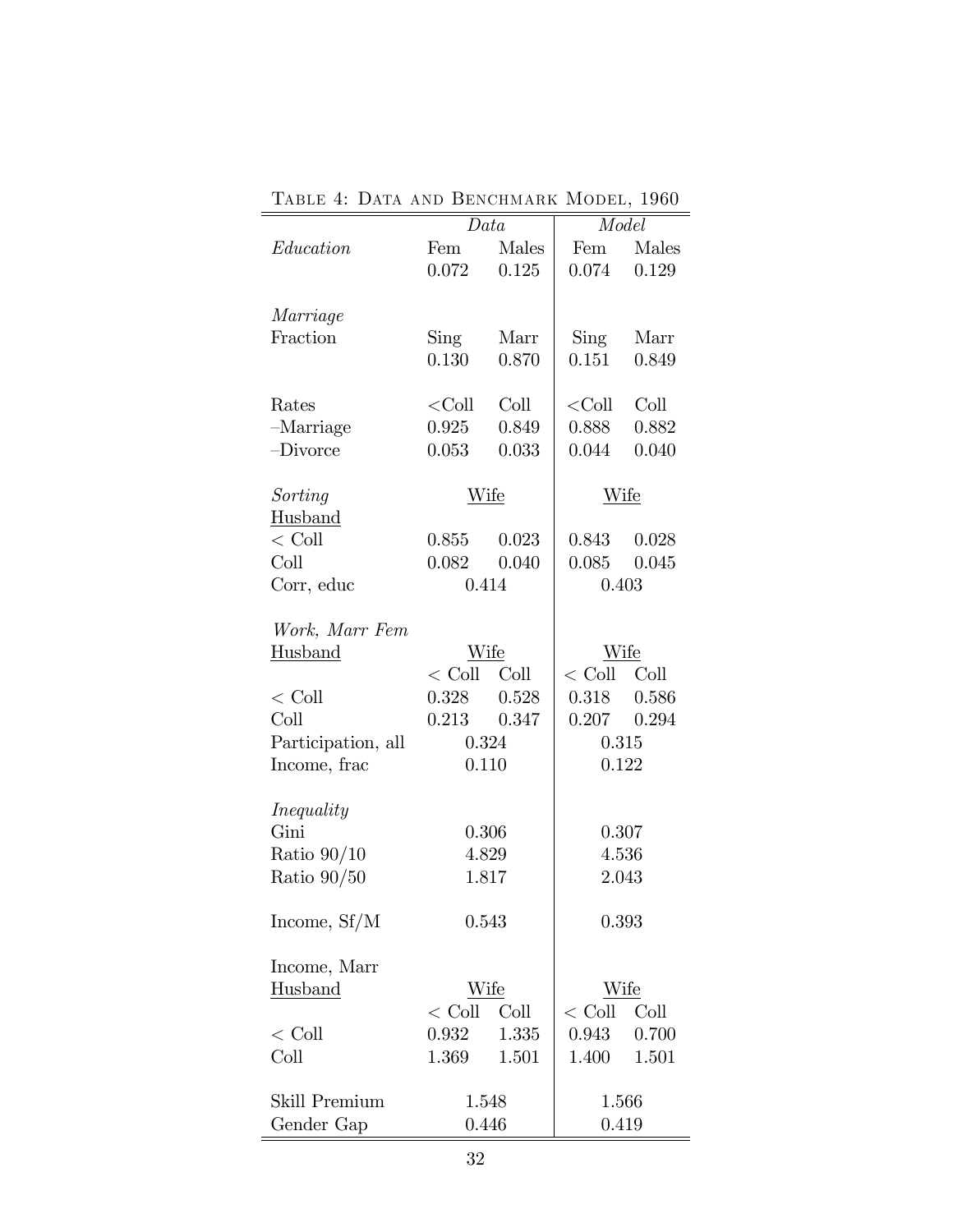#### 5 Moving Forward to 2005

The model economy is now ready to be simulated for 2005. This is done using the 2005 prices for durable goods and 2005 wages. As will be seen, in order the match the U.S. data as best as possible a very limited number of parameters need to be tweaked for 2005. These parameters involve the utility cost of education and compatibility between individuals of different education levels. There are two key goals of the analysis. The first is to assess the importance of the two driving forces for (i) the rise in assortative mating, (ii) the decline in marriage and the increase in divorce, which has impacted on non-college educated individuals more than college educated ones, (iii) the rise in educational attainments and married female labor-force participation, and (iv) increase in income inequality among households. This assessment is undertaken in Section 6. Before doing this, it is important for the model to match the U.S. data for 2005. The second goal is to understand the role that the change in family structure plays in generating income inequality. This is done is Section 7. Again, a good fit is desirable before pursuing this goal.

#### 5.1 U.S. Stylized Facts and Benchmark Model Results

In order to simulate the model economy for 2005, first set  $w_{0,2005}$ , the wage rate for unskilled individuals, to 1.17, as the earnings of non-college educated males grew by 17 percent between 1960 and 2005. Next,  $w_{1,2005}$  (the wage rate for an efficiency unit of skilled labor) and  $\phi_{2005}$  (the gender wage gap) are chosen such that the skill premium and the gender earnings gap in the model economy are as close to their data counterparts as possible. The skill premium increased from 1.55 to 2.02 between 1960 and 2005. At the same time, womenís earnings relative to menís increased from 0.45 to 0.64. Matching these two targets in 2005 implies  $w_{1,2005} = 1.81$  (vs.  $w_{1,1960} = 1.04$ ) and  $\phi_{2005} = 0.59$  (vs.  $\phi_{1960} = 0.40$ ).

Durable goods were also cheaper in 2005 than they were in 1960. Gordon (1990) reports that the quality-adjusted price of consumer durables declined between 6 percent and 13 percent a year for different durables between 1950 and 1985. A price index for eight durables (refrigerators, air conditioners, washing machines, clothes dryers, TV sets, dishwashers, microwaves and VCRs) fell at 10 percent a year. In the National Income and Product Accounts,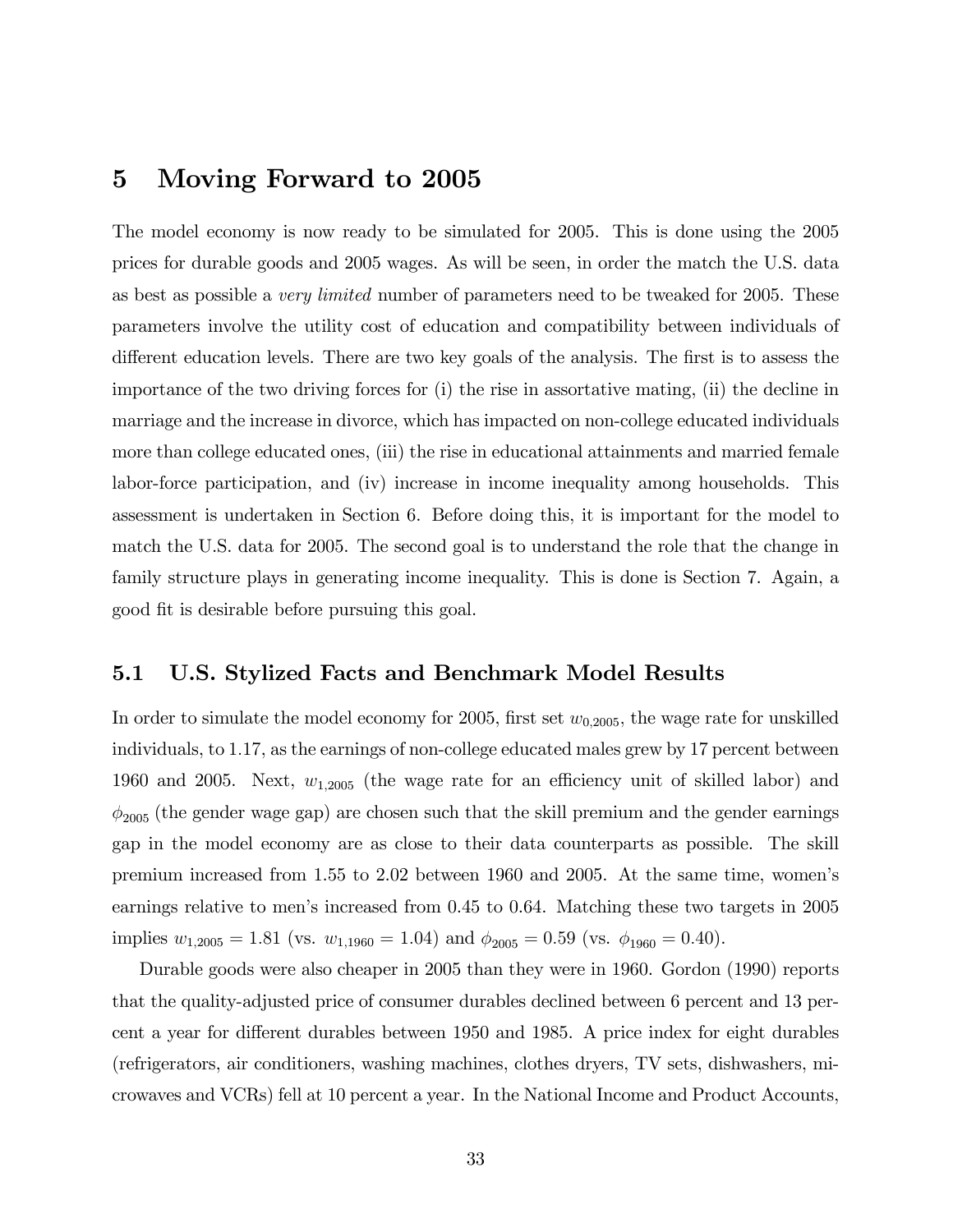the price index for "furnishings and durable household equipment" relative to the price index for "personal consumption expenditures" dropped by about 60 percent between 1960 and 2005 (close to 2 percent a year).<sup>23</sup> In the simulation it will be assumed that the price of durables falls by 5 percent a year, a value between these two estimates. Consumer durable goods prices in 2005 are then given by  $p_{2005} = p_{1960} \times e^{-0.05(2005 - 1960)}$  24

Finally,  $\eta_f$  and  $\eta_m$  are allowed to take different values in 2005. (Recall that given a, an individual of gender g draws  $\kappa$ , the utility cost of an education, from a normal distribution with mean  $\eta_g/a$  and variance  $\sigma_{\kappa}^2$ ). The 2005 values for these parameters are selected such that the model economy generates exactly the increase in educational attainment that is observed in the data. If these parameters are not allowed to change between 1960 and 2005, the model still generates an increase in the educational attainment, but the increase is smaller, especially so for females.<sup>25</sup> Matching the observed skill premium and the gender earnings gap in 2005 economy is possible, only if the model also delivers the correct levels of educational attainments men and women. In order to match the rise in educational attainment,  $\eta_f$  and  $\eta_m$  had to be decreased from 134.97 to 69.6 and from 69.86 to 58.55 between the 1960 and 2005 steady states, respectively. The model requires a larger decline in the cost of education for females.<sup>26</sup> All other parameters are kept in their 1960 values.<sup>27</sup>

<sup>&</sup>lt;sup>23</sup> Source: National Income and Product Accounts (NIPA), Table 2.3.4, Price Indexes for Personal Consumption Expenditures by Major Type of Product, version October 30, 2014.

<sup>&</sup>lt;sup>24</sup> The results for 2005 model economy with lower  $(2.5\%)$  and higher  $(7.5\%)$  price declines are reported in Table B2 in Appendix B. The decline in marriages and the rise in female labor-force participation are weaker (stronger) with a lower (higher) price decline.

<sup>&</sup>lt;sup>25</sup> Table B3 in Appendix B shows the 2005 model economy results when  $\eta_f$  and  $\eta_m$  are kept in their 1960 levels. The fraction of males and females who choose a college education would be 20.4 percent and 10.3 percent, respectively. For males, this is about 40 percent of the increase in educational attainment between 1960 and 2005. For females, however, the increase is much smaller. The educational attainment of females would only increase from 7.4 percent to 10.3 percent between 1960 and 2005, which is just 11 percent of observed rise.

<sup>&</sup>lt;sup>26</sup> Several changes that are not modeled here might be behind these exogenous shifts in education costs. For example: the federal government began guaranteeing student loans in 1965, which increased accessibility to colleges. Moreover, Title IX of the Education Amendments, passed in 1972, banned discrimination against women in education. Another factor might be changes in social norms, that are not explicitly modeled within the current framework.

<sup>&</sup>lt;sup>27</sup> It is assumed that the survival probability,  $\pi$ , takes the same value in 1960 and 2005. Life expectancy at birth increased by 7.7 years between 1960 and 2005 (The 2012 Statistical Abstracts of the US, Table 104. Expectation of Life at Birth, 1960 to 2008, and Projections, 2010 to 2020, available at http://www.census.gov/compendia/statab/cats/births\_deaths\_marriages\_divorces/life\_expectancy.html). Individuals enter the model economy, however, at age 25 and leave the model at age 55. As a result, the effect of changes in life-expectancy for the model economy will be very small. Nevertheless, a counterfactual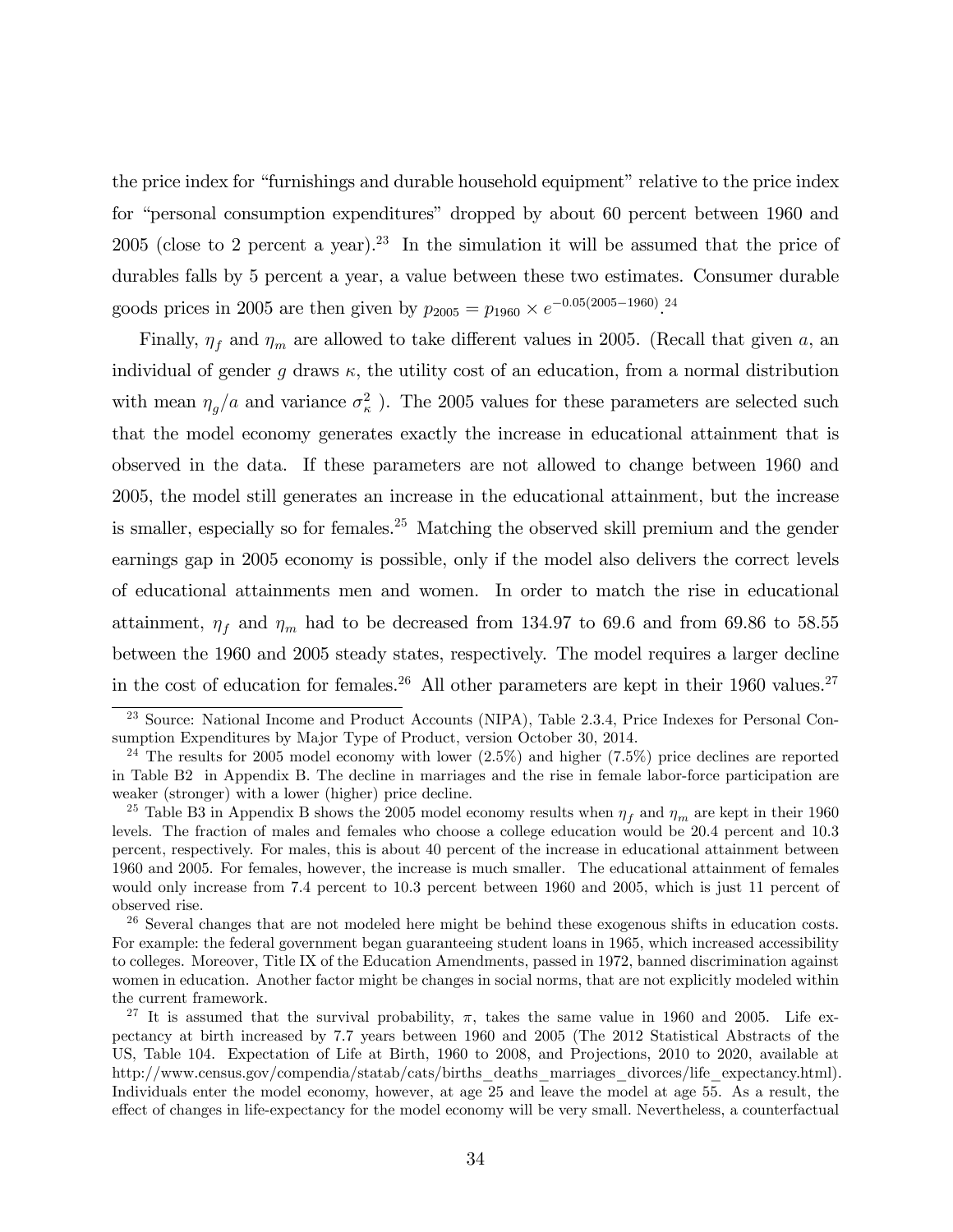Table 5 shows the results.

Overall the model does a good job matching the set of stylized facts presented for 2005. First, marriage became less important over this period. Specifically, the fraction of the population that is single more than doubled in the data (from 13.0 to 33.9 percent). The model is able to generate about 40 percent of this increase (15.1 to 23.9 percent). The rise in the number of singles and the fall in the fraction of marrieds is due to both a decline in the rate of marriage and an increase in the rate of divorce. This feature of the data is also matched. The model does deliver a more pronounced decrease in the marriage rates between 1960 and 2005 for non-college educated people compared with the college-educated. However, marriage rates for less educated people decline by 6 percentage points in the model (compared to 12 in the data), whereas the decline for college-educated individuals is 5.2 percentage points (and 5.8 in the data). In the data the increase in the divorce rate is greater for non-college educated individuals  $(5.3$  percent to  $20.2$ ) vis- $\hat{a}$ -vis college educated ones  $(3.3 \text{ percent to } 11.9)$ . The model also generates the differential increase in divorce, but the differential increase is less pronounced in the model than it is in the data. The fraction of divorced people increases by 4.9 percentage points for non-college educated people (versus 14.9 in the data) and only by 2.0 for college educated ones (compared with the 8.6 that was observed).

Second, the model does a great job replicating the increase in labor-force participation by married females (from 32.4 to 70.1 percent in the data and 31.5 to 71.6 percent in the model). The model also explains well the upward movement in the share of family income that working wives provide (11.0 to 27.8 percent in the data versus 12.2 to 32.3 percent for the model).

Third, there is more income inequality among households in 2005, both in the data and the model. The Gini coefficient increases from  $0.306$  to  $0.429$  between 1960 and 2005 in the data. The model is able to generate about 45 percent of this increase (from 0.307 to 0.362).

Finally, the framework has no trouble generating a rise in assortative mating. In fact, the mechanism in the model is too strong. The correlation between a husband's and wife's

that adds 7.7 years to the average life expectancy was conducted and the results are similar to the benchmark.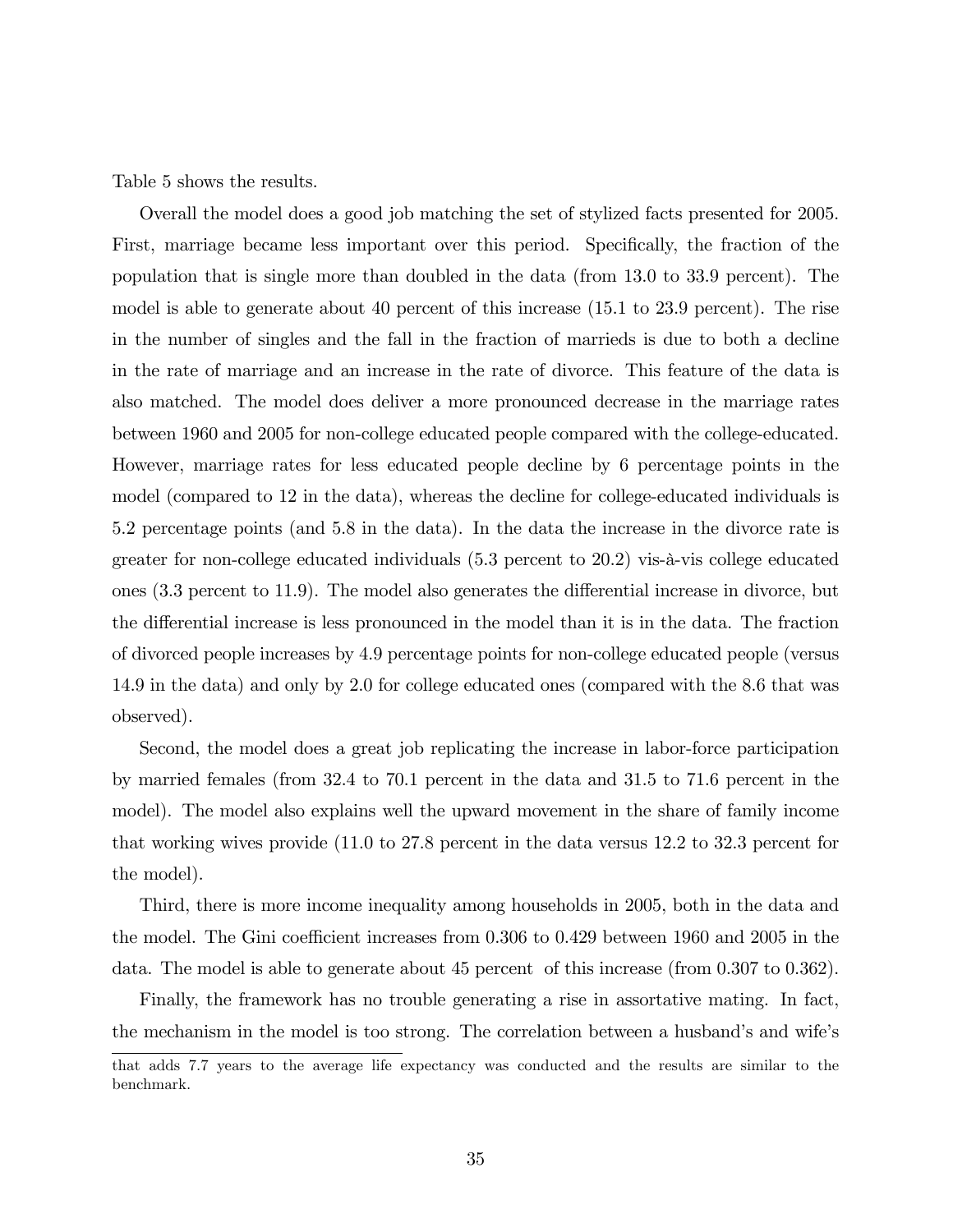education increases to 0.892 in the 2005 model economy, while it is 0.512 in the 2005 data. As it was highlighted in Section 2, the rise in assortative mating can also be captured by the following regression

$$
EDUCATION_t^w = \alpha + \beta \times EDUCATION_t^h + \gamma \times EDUCATION_t^h \times DUMMY_{2005,t} + \theta \times DUMMY_{2005,t},
$$
\n(15)

where  $t \in \{1960, 2005\}$ . Now, it is shown in Appendix 9.2, that it is possible to estimate the parameters of this regression from the information contained in the  $2\times 2$  contingency tables. The estimated value of  $\gamma$ , which captures the increase in assortative mating between 1960 and 2005 in the data, is 0.297. In contrast, estimated value for the model economy is almost twice as high,  $0.580<sup>28</sup>$  Basically, the model has difficulty generating mixed marriages between skilled and unskilled individuals. In particular, there has been a rise in the data for marriages between skilled females and unskilled males, from 2.8 percent of all marriages in 1960 to 10.8 percent of all marriages in 2005.<sup>29</sup> The model economy is not able to generate this increase. The lack of mixed marriages in 2005 also affects how the model economy performs with respect to the labor-force participation of females. In particular, skilled females who are married to skilled males work too little in the model economy compared with what they do in the data, while unskilled females married to unskilled males work too much.

Can the model economy deliver a lower level of sorting in 2005? Consider the following thought experiment: Imagine that the extra utility of a match between two skilled individuals,  $\mu_1$ , takes a lower value in 2005. In particular, lower  $\mu_1$  such that the coefficient  $\gamma$ in (15) is as close as possible to its data counterpart. This requires  $\mu_1$  to be reduced by a factor of 3 (from 1.308 to 0.436). One interpretation for this exogenous change is that people are less class conscious today versus yesteryear. The rise in positive assortative mating obtained in the model therefore comes solely from powerful economic forces. The results of this experiment are shown in Table 6.<sup>30</sup> Note that, now, the  $\gamma$  coefficients obtained from

<sup>&</sup>lt;sup>28</sup> The estimated values for the other coefficients in the regression,  $\alpha$ ,  $\beta$ , and  $\theta$ , are 0.026, 0.302 and 0.139 in the data, and 0.032, 0.312 and 0.085 in the simulations.

<sup>&</sup>lt;sup>29</sup> Coles and Francesconi (2011) study the emergence of these "toyboy" marriages within a model where individuals value both the wage as well as fitness of their partners.

<sup>&</sup>lt;sup>30</sup> For the results in Table 6, the calibrated values for skilled wages and the gender gap in 2005 are  $w_{1,2005} = 1.885$  and  $\phi_{1960} = 0.592$ . The cost of education is also slightly altered in this economy to match the observed education rates for males and females. The cost parameters are set to  $\omega_m = 52.00$  and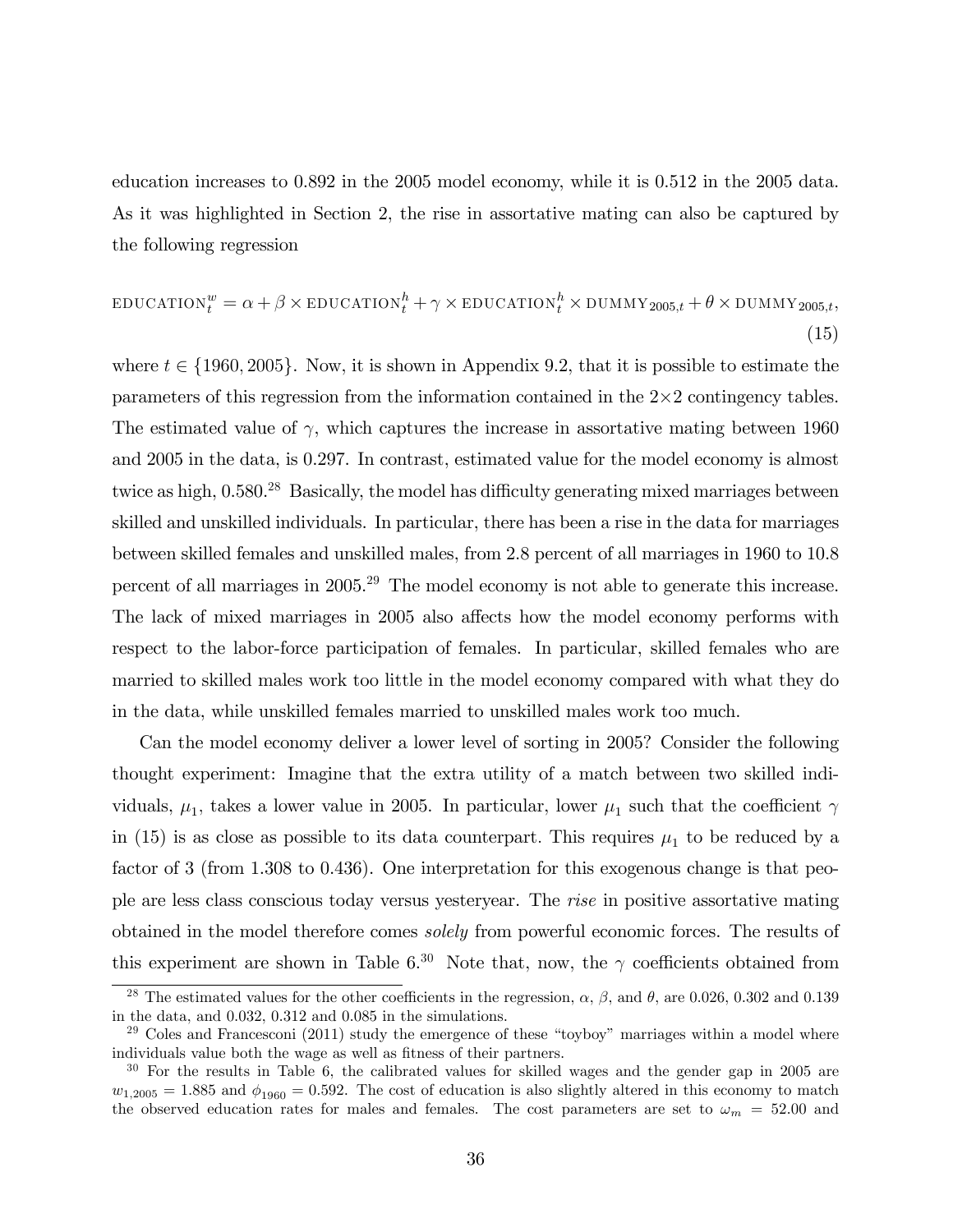running regression (15) both in the data and in the model are much closer (0.297 and 0.315 respectively). Most of the remaining outcomes in Table 6 are very similar to those in Table 5. The 2005 model economy in Table 6 is, however, able to generate a larger decline in the fraction of married population than the one in Table 5 (from 0.85 to 0.74, instead of from 0.85 to 0.76). The 2005 model economy in Table 6 also does a much better job capturing how married female labor-force participation changes as a function of their own and their husbands' education levels. There is, however, one drawback. The model economy in 2005 is not able to generate the differential in divorce rates between skilled and unskilled individuals. Indeed, skilled individuals have a slightly higher divorce rate than unskilled ones in the 2005 model economy  $(0.11 \text{ vs. } 0.10)$ . All in all the fit in Table 6 is very good. Take this as the benchmark economy for the subsequent analysis.

 $\omega_f = 54.00.$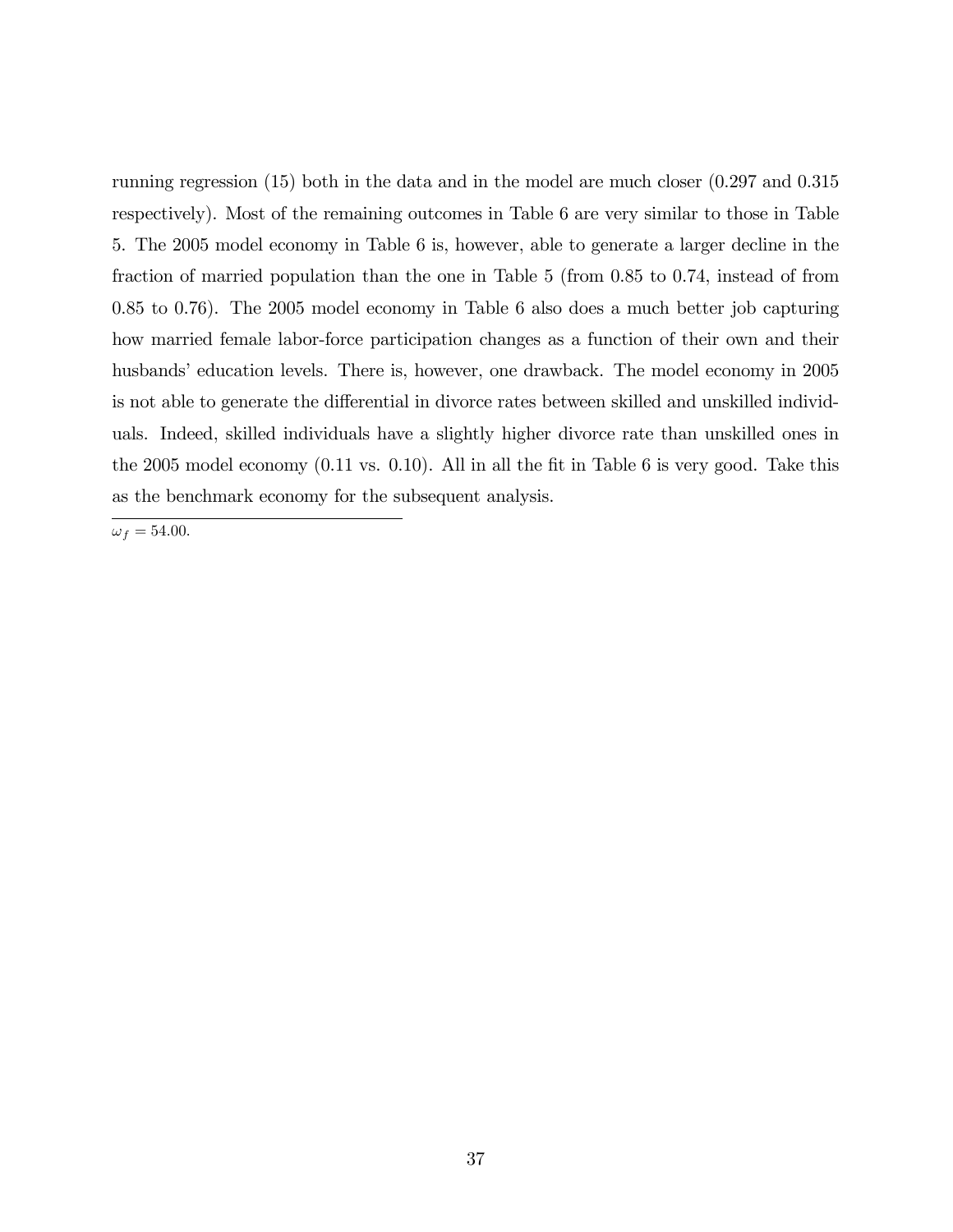|                     |                |       | 1960       |       | 2005           |       |                |       |
|---------------------|----------------|-------|------------|-------|----------------|-------|----------------|-------|
|                     | Data           |       | Model      |       | Data           |       | Model          |       |
| Education           | Fem            | Males | Fem        | Males | Fem            | Males | Fem            | Males |
|                     | 0.072          | 0.125 | 0.074      | 0.129 | 0.332          | 0.318 | 0.331          | 0.318 |
|                     |                |       |            |       |                |       |                |       |
| Marriage            |                |       |            |       |                |       |                |       |
| Fraction            | Sing           | Marr  | Sing       | Marr  | Sing           | Marr  | Sing           | Marr  |
|                     | 0.130          | 0.870 | 0.151      | 0.849 | 0.339          | 0.661 | 0.239          | 0.761 |
|                     |                |       |            |       |                |       |                |       |
| Rates               | $<$ Coll       | Coll  | $<$ Coll   | Coll  | $\rm <$ Coll   | Coll  | $<$ Coll       | Coll  |
| $-Marriage$         | 0.925          | 0.849 | 0.888      | 0.882 | 0.806          | 0.791 | 0.828          | 0.830 |
| $-Divorce$          | 0.053          | 0.033 | 0.044      | 0.040 | 0.202          | 0.119 | 0.093          | 0.060 |
|                     |                |       |            |       |                |       |                |       |
| Sorting             | Wife           |       | Wife       |       | Wife           |       | Wife           |       |
| Husband             | $\langle$ Coll | Coll  | $<$ Coll   | Coll  | $<$ Coll $\,$  | Coll  | $<$ Coll       | Coll  |
| $\langle$ Coll      | 0.855          | 0.023 | 0.843      | 0.028 | 0.545          | 0.108 | 0.644          | 0.024 |
| Coll                | 0.082          | 0.040 | 0.085      | 0.045 | 0.082          | 0.265 | 0.024          | 0.308 |
| Corr educ; $\gamma$ | $0.414; -$     |       | $0.403; -$ |       | 0.519; 0.297   |       | 0.892; 0.580   |       |
|                     |                |       |            |       |                |       |                |       |
| Work, Marr Fem      |                |       |            |       |                |       |                |       |
| Husband             | Wife           |       | Wife       |       | Wife           |       | Wife           |       |
|                     | $\langle$ Coll | Coll  | $<$ Coll   | Coll  | $\langle$ Coll | Coll  | $\langle$ Coll | Coll  |
| $\langle$ Coll      | 0.328          | 0.528 | 0.318      | 0.586 | 0.685          | 0.823 | 0.745          | 0.440 |
| Coll                | 0.213          | 0.347 | 0.207      | 0.294 | 0.632          | 0.711 | 0.793          | 0.671 |
| Participation, all  | 0.324          |       | 0.315      |       | 0.701          |       | 0.716          |       |
| Income, frac        | 0.110          |       | 0.122      |       | 0.278          |       | 0.323          |       |
|                     |                |       |            |       |                |       |                |       |
| Inequality          |                |       |            |       |                |       |                |       |
| Gini                | 0.306          |       | 0.307      |       | 0.429          |       | 0.362          |       |
| Ratio $90/10$       | 4.829          |       | 4.536      |       | 8.219          |       | 6.341          |       |
| Ratio $90/50$       | 1.817          |       | 2.043      |       | 2.500          |       | 2.359          |       |
|                     |                |       |            |       |                |       |                |       |
| Income, $Sf/M$      | 0.543          |       | 0.393      |       | 0.433          |       | 0.391          |       |
|                     |                |       |            |       |                |       |                |       |
| Income, Marr        |                |       |            |       |                |       |                |       |
| Husband             | Wife           |       | Wife       |       | Wife           |       | Wife           |       |
|                     | $\langle$ Coll | Coll  | $<$ Coll   | Coll  | $<$ Coll $\,$  | Coll  | $<$ Coll       | Coll  |
| $\langle$ Coll      | 0.932          | 1.335 | 0.943      | 0.700 | 0.724          | 1.047 | 0.737          | 0.843 |
| Coll                | 1.369          | 1.501 | 1.400      | 1.501 | 1.167          | 1.534 | 1.198          | 1.546 |
|                     |                |       |            |       |                |       |                |       |
| Skill Premium       | 1.548          |       | 1.566      |       | $2.016\,$      |       | 2.014          |       |
| Gender Gap          | 0.446          |       | 0.419      |       | 0.636          |       | 0.634          |       |
|                     |                |       |            |       |                |       |                |       |

Table 5: Moving Forward to 2005 (A Prelude)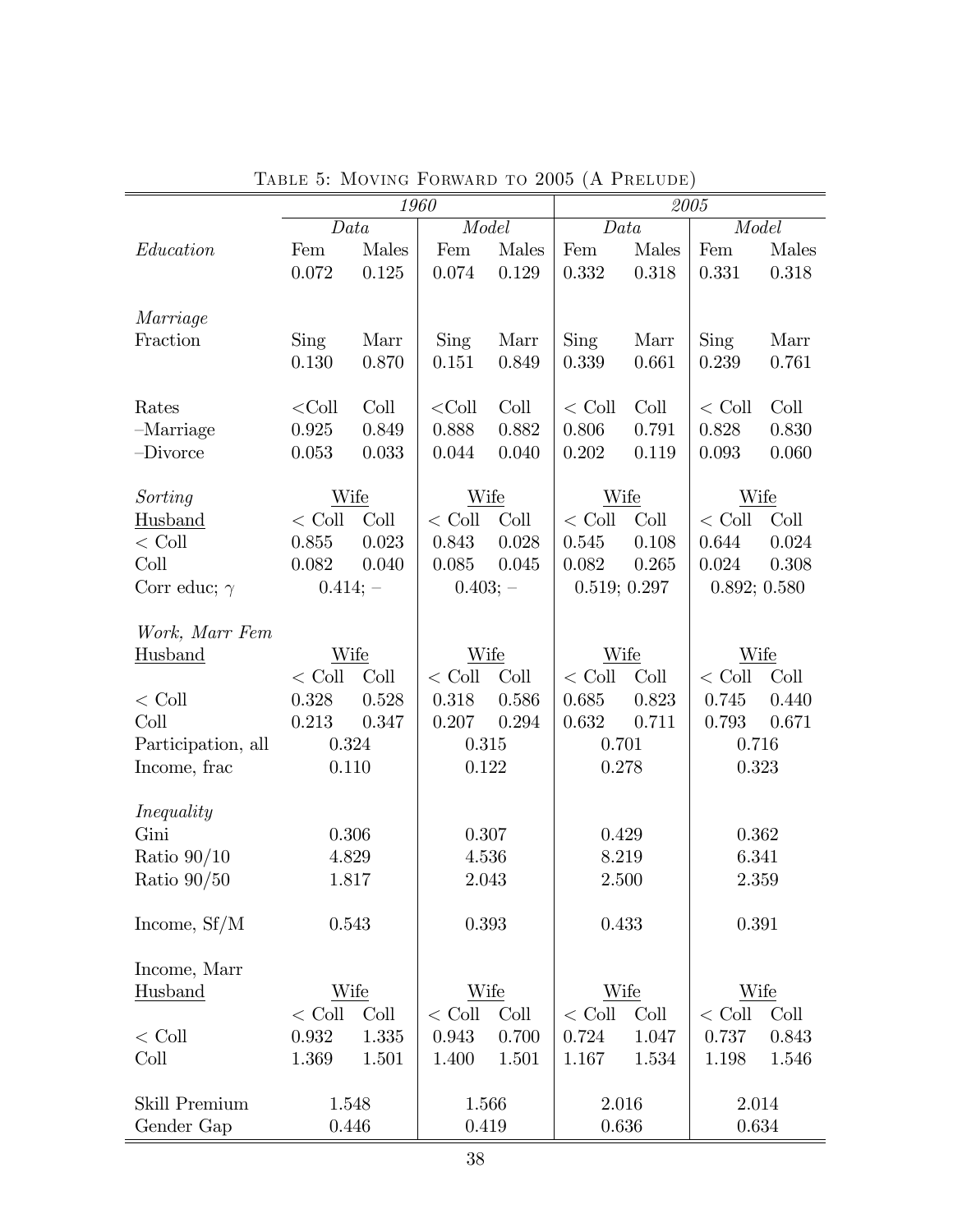| Model<br>Model<br>Data<br>Data<br>Education<br>Males<br>Fem<br>Males<br>Males<br>Fem<br>Fem<br>Fem<br>0.129<br>0.332<br>0.318<br>0.072<br>0.125<br>0.074<br>0.334<br>Marriage<br>Marr<br>Fraction<br>Marr<br>Sing<br>Marr<br>Sing<br>Marr<br>Sing<br>Sing<br>0.870<br>0.849<br>0.339<br>0.661<br>0.263<br>0.130<br>0.151<br>0.737 |  | 1960 | 2005 |  |  |       |
|-----------------------------------------------------------------------------------------------------------------------------------------------------------------------------------------------------------------------------------------------------------------------------------------------------------------------------------|--|------|------|--|--|-------|
|                                                                                                                                                                                                                                                                                                                                   |  |      |      |  |  |       |
|                                                                                                                                                                                                                                                                                                                                   |  |      |      |  |  | Males |
|                                                                                                                                                                                                                                                                                                                                   |  |      |      |  |  | 0.315 |
|                                                                                                                                                                                                                                                                                                                                   |  |      |      |  |  |       |
|                                                                                                                                                                                                                                                                                                                                   |  |      |      |  |  |       |
|                                                                                                                                                                                                                                                                                                                                   |  |      |      |  |  |       |
|                                                                                                                                                                                                                                                                                                                                   |  |      |      |  |  |       |
| Coll<br>Coll<br>Coll<br>$<$ Coll $\,$<br>$<$ Coll<br>$<$ Coll<br>$<$ Coll<br>Rates                                                                                                                                                                                                                                                |  |      |      |  |  | Coll  |
| 0.827<br>0.925<br>0.849<br>0.888<br>0.882<br>0.806<br>0.791<br>$-Marriage$                                                                                                                                                                                                                                                        |  |      |      |  |  | 0.813 |
| $-Divorce$<br>0.053<br>0.033<br>0.044<br>0.040<br>0.202<br>0.119<br>0.100                                                                                                                                                                                                                                                         |  |      |      |  |  | 0.112 |
|                                                                                                                                                                                                                                                                                                                                   |  |      |      |  |  |       |
| Wife<br>Wife<br>Sorting<br><u>Wife</u><br><b>Wife</b>                                                                                                                                                                                                                                                                             |  |      |      |  |  |       |
| Husband<br>$<$ Coll<br>Coll<br>$\langle$ Coll                                                                                                                                                                                                                                                                                     |  |      |      |  |  | Coll  |
| $0.545\,$<br>0.108<br>0.601<br>$<$ Coll<br>0.855<br>0.023<br>0.843<br>0.028                                                                                                                                                                                                                                                       |  |      |      |  |  | 0.080 |
| Coll<br>0.040<br>0.082<br>0.085<br>0.045<br>0.082<br>0.265<br>0.081                                                                                                                                                                                                                                                               |  |      |      |  |  | 0.238 |
| $0.414; -$<br>$0.403; -$<br>0.519; 0.297<br>0.628; 0.315<br>Corr educ; $\gamma$                                                                                                                                                                                                                                                   |  |      |      |  |  |       |
| Work, Marr Fem                                                                                                                                                                                                                                                                                                                    |  |      |      |  |  |       |
| Husband<br>Wife<br>Wife<br>Wife<br>Wife                                                                                                                                                                                                                                                                                           |  |      |      |  |  |       |
| Coll<br>Coll<br>$\langle$ Coll<br>$<$ Coll<br>Coll<br>$<$ Coll<br>$<$ Coll                                                                                                                                                                                                                                                        |  |      |      |  |  | Coll  |
| 0.328<br>0.318<br>0.586<br>0.685<br>0.823<br>0.726<br>$<$ Coll<br>0.528                                                                                                                                                                                                                                                           |  |      |      |  |  | 0.810 |
| Coll<br>0.213<br>0.347<br>0.207<br>0.294<br>0.632<br>0.711<br>0.580                                                                                                                                                                                                                                                               |  |      |      |  |  | 0.731 |
| Participation, all<br>0.324<br>0.315<br>0.701<br>0.722                                                                                                                                                                                                                                                                            |  |      |      |  |  |       |
| Income, frac<br>0.110<br>0.122<br>0.278<br>0.322                                                                                                                                                                                                                                                                                  |  |      |      |  |  |       |
|                                                                                                                                                                                                                                                                                                                                   |  |      |      |  |  |       |
| Inequality                                                                                                                                                                                                                                                                                                                        |  |      |      |  |  |       |
| Gini<br>0.307<br>0.364<br>0.306<br>0.429                                                                                                                                                                                                                                                                                          |  |      |      |  |  |       |
| 6.303<br>Ratio $90/10$<br>4.829<br>4.536<br>8.219                                                                                                                                                                                                                                                                                 |  |      |      |  |  |       |
| Ratio $90/50$<br>2.043<br>2.500<br>2.394<br>1.817                                                                                                                                                                                                                                                                                 |  |      |      |  |  |       |
| Income, $Sf/M$<br>0.393<br>0.543<br>0.433<br>0.422                                                                                                                                                                                                                                                                                |  |      |      |  |  |       |
|                                                                                                                                                                                                                                                                                                                                   |  |      |      |  |  |       |
| Income, Marr                                                                                                                                                                                                                                                                                                                      |  |      |      |  |  |       |
| Wife<br>Husband<br>Wife<br>Wife<br>Wife                                                                                                                                                                                                                                                                                           |  |      |      |  |  |       |
| $<$ Coll<br>Coll<br>Coll<br>Coll<br>$\rm <$ Coll<br>$\langle$ Coll<br>$\rm <$ Coll                                                                                                                                                                                                                                                |  |      |      |  |  | Coll  |
| $<$ Coll<br>0.932<br>1.335<br>0.943<br>0.700<br>0.724<br>1.047<br>0.737                                                                                                                                                                                                                                                           |  |      |      |  |  | 0.871 |
| Coll<br>1.369<br>1.501<br>1.400<br>1.501<br>1.167<br>1.534<br>1.270                                                                                                                                                                                                                                                               |  |      |      |  |  | 1.617 |
| Skill Premium<br>1.548<br>1.566<br>2.016<br>2.022                                                                                                                                                                                                                                                                                 |  |      |      |  |  |       |
| Gender Gap<br>0.419<br>0.636<br>0.446<br>0.636                                                                                                                                                                                                                                                                                    |  |      |      |  |  |       |

TABLE 6: DATA AND BENCHMARK MODEL, 1960 AND 2005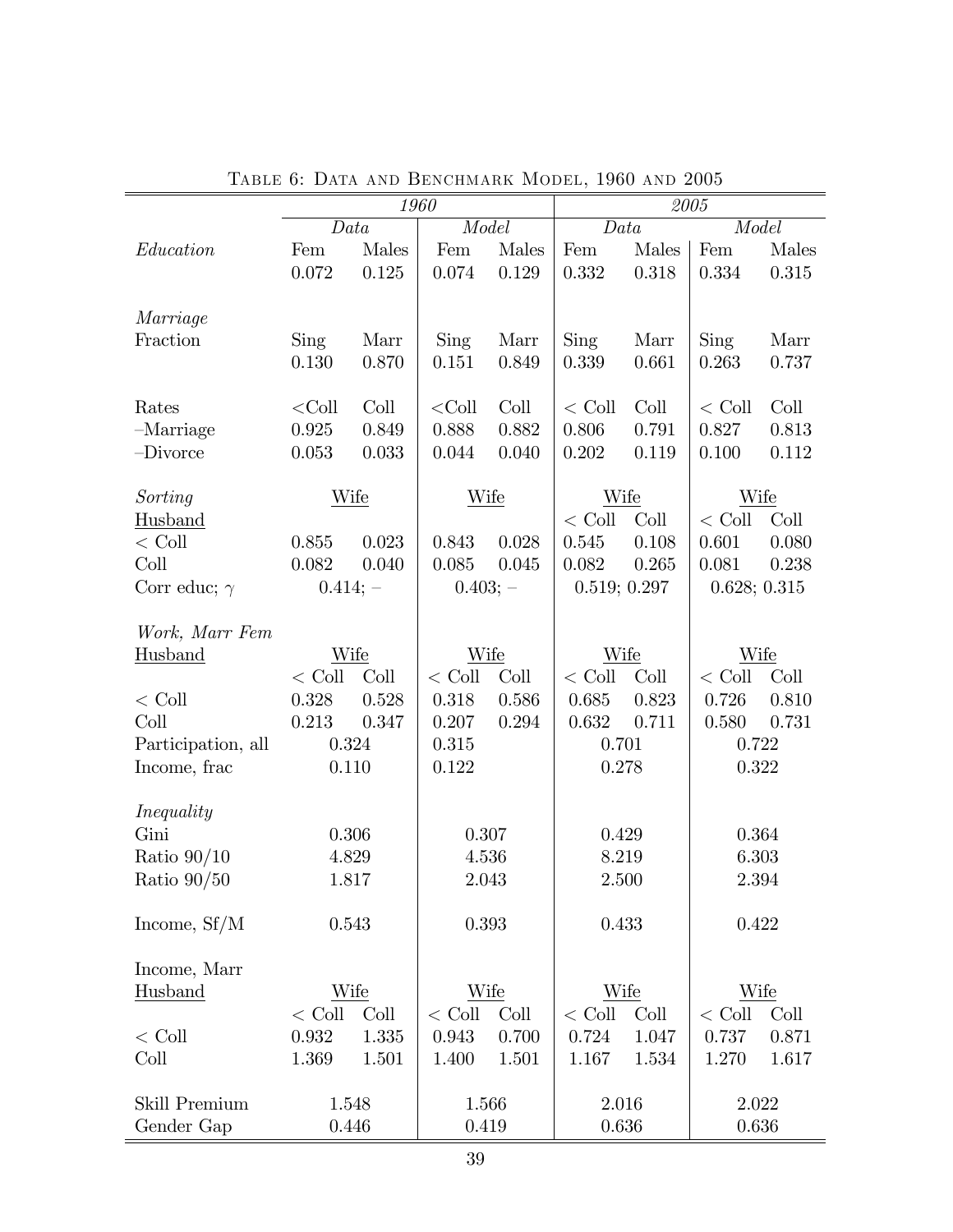### 6 Under the Hood

The forces underlying the decline in marriage, the increase in assortative mating, the upswing in married female labor-force participation, the rise in educational attainment, and higher income inequality will now be inspected. These forces are labor-saving technological progress in the home, a rise in the general level of wages, a widening in the college premium, and a narrowing of the gender wage gap. Two experiments are considered here. First, technological advance in the household sector will be shut down. Hence, only the structure of wages changes in this experiment. Second, shifts in the wage structure are turned off. Now, there is only technological progress in the home. The analysis takes the results in Table 6 as the benchmark for the two experiments.

## 6.1 No Technological Progress in the Home (Change in Wage Structure Only)

To begin with, consider shutting down technological progress in the home. Thus, only changes in the wage structure (the skill premium and the gender wage gap) are operational. Specifically, fix the 2005 price of household inputs,  $p$ , at the 1960 level. All other parameters are set at the values used to produce the 2005 benchmark model economy presented in Table 6. Think about this experiment as representing a comparative statics exercise, one done numerically as opposed to the more traditional qualitative analysis that uses pencil and paper techniques. The results of this experiment are shown in Table 7. As can be seen from the table, technological progress in the household sector is vital for promoting married female labor-force participation. Without it very few married women, about 27 percent, would work in 2005. In fact, a lower fraction of educated females would work in 2005 than in 1960. This is because households are richer in 2005 than in 1960, due to a rise in wages.<sup>31</sup>

Producing home goods is labor intensive. Married households are better disposed to un-

<sup>&</sup>lt;sup>31</sup> The absence of technological progress in the home leads to a large drop in married female labor supply. One might think that the equilibrium level of wages will rise in response. This could operate to dampen the withdrawal of labor effort by women. The structure employed here assumes that production is linear in male and female work effort, so such an effect is precluded. This assumption is relaxed in Appendix B (see Table B4); the results are similar.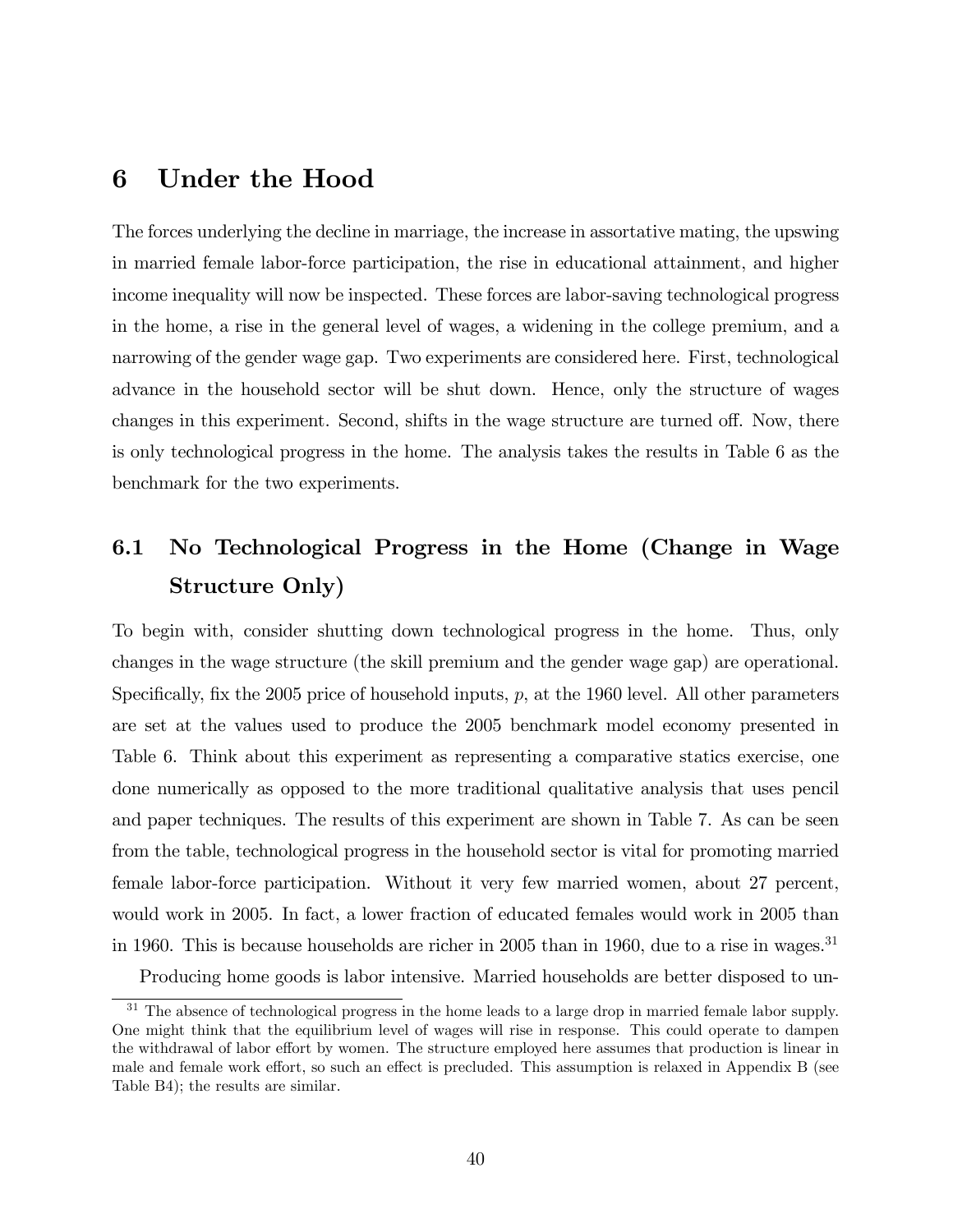dertake household production relative to single ones, because they have a larger endowment of time. Hence, the lack of technological progress in the home makes marriage more attractive. In the benchmark economy, the number of married individuals declines from 85 percent to 74 percent between 1960 and 2005, an 11 percentage point decline. The decline is smaller without technological progress in the home. The number of married individuals is now about 78 percent in 2005, a decline of about 7 percentage points. This decline is due to higher wages and a lower gender wage gap, which make singlehood more affordable. A higher skill premium makes skilled individuals choosier in the marriage market and consequently boosts the degree of assortative mating. The rise in assortative mating is, however, smaller than the benchmark economy: the correlation between a husband's and wife's education increases from 0.40 to 0.52. A similar conclusion can be drawn by comparing the corresponding  $\gamma$ coefficients from the regression in (15):  $\gamma$  decreases from 0.315 in the 2005 benchmark to 0.155 in this counterfactual. When females do not work, the upward movement in the skill premium has a smaller effect on marital sorting since, in this case, their wage is not important. Finally, income inequality in 2005 remains roughly constant when technological progress in the home is shut down.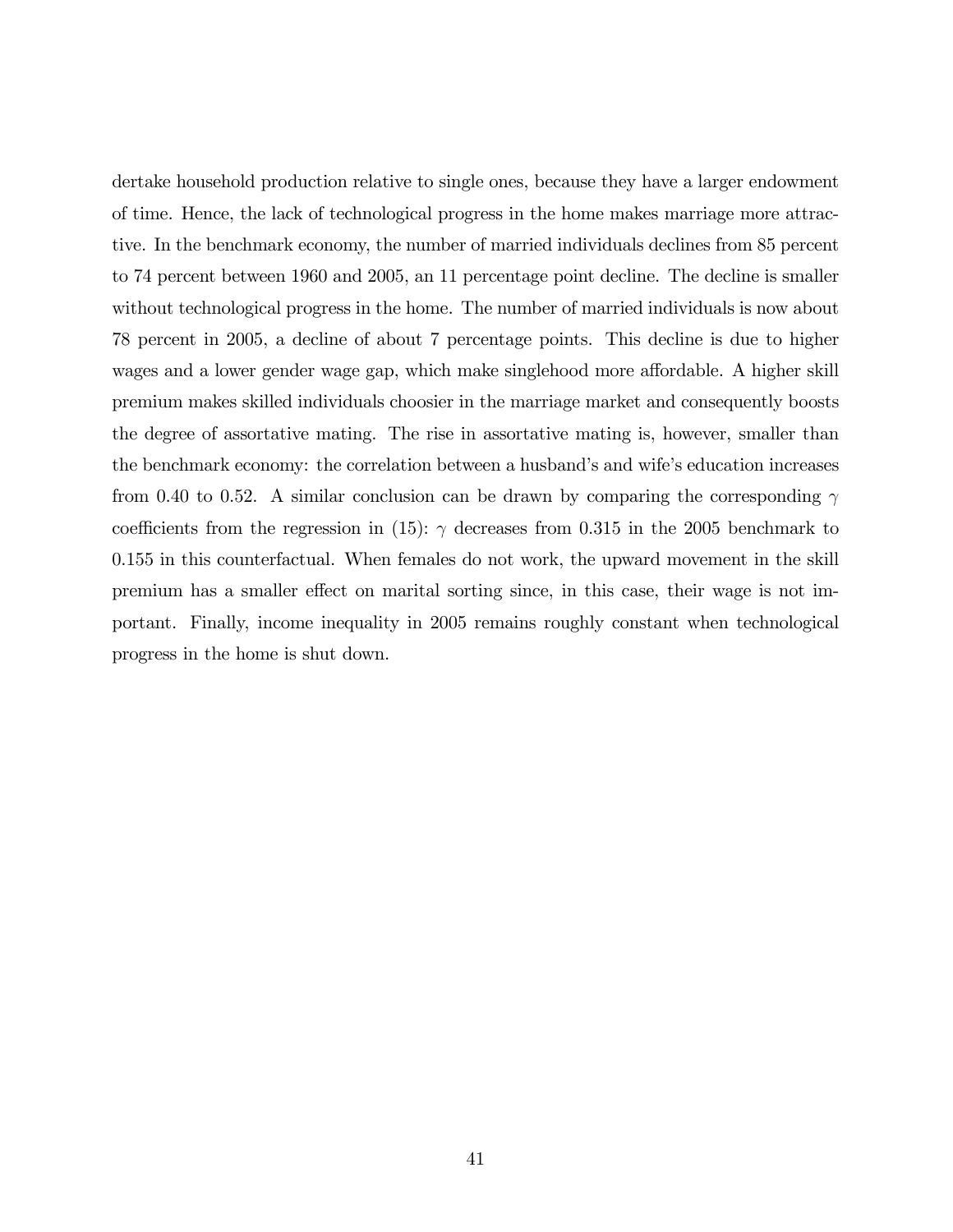|                     | 1960                   |       | 2005          |       |                |       |
|---------------------|------------------------|-------|---------------|-------|----------------|-------|
|                     | $\overline{Benchmark}$ |       | Experiment    |       | Benchmark      |       |
| Education           | Fem                    | Males | Fem           | Males | Fem            | Males |
|                     | 0.074                  | 0.129 | 0.272         | 0.340 | 0.334          | 0.315 |
| Marriage            |                        |       |               |       |                |       |
| Fraction            | Sing                   | Marr  | Sing          | Marr  | Sing           | Marr  |
|                     | 0.151                  | 0.849 | 0.219         | 0.781 | 0.263          | 0.737 |
| Rates               | $<$ Coll               | Coll  | $<$ Coll $\,$ | Coll  | $\langle$ Coll | Coll  |
| $-Marriage$         | 0.888                  | 0.882 | 0.830         | 0.850 | 0.827          | 0.813 |
| $-Divorce$          | 0.044                  | 0.040 | 0.066         | 0.068 | 0.100          | 0.112 |
| Sorting             | Wife                   |       | Wife          |       | Wife           |       |
| Husband             | $<$ Coll               | Coll  | $<$ Coll $\,$ | Coll  | $\langle$ Coll | Coll  |
| $<$ Coll            | 0.843                  | 0.028 | 0.581         | 0.053 | 0.601          | 0.080 |
| Coll                | 0.085                  | 0.045 | 0.164         | 0.202 | 0.081          | 0.238 |
| Corr educ; $\gamma$ | $0.403; -$             |       | 0.516; 0.155  |       | 0.628; 0.315   |       |
| Work, Marr Fem      |                        |       |               |       |                |       |
| Husband             | Wife                   |       | Wife          |       | Wife           |       |
|                     | $<$ Coll               | Coll  | $<$ Coll      | Coll  | $<$ Coll       | Coll  |
| $<$ Coll            | 0.318                  | 0.586 | 0.212         | 0.376 | 0.726          | 0.810 |
| Coll                | 0.207                  | 0.294 | 0.207         | 0.465 | 0.580          | 0.731 |
| Participation, all  | 0.315                  |       | 0.271         |       | 0.722          |       |
| Income, frac        | 0.122                  |       | 0.134         |       | 0.322          |       |
| Inequality          |                        |       |               |       |                |       |
| Gini                | 0.307                  |       | 0.363         |       | 0.364          |       |
| Ratio $90/10$       | 4.536                  |       | 5.778         |       | 6.303          |       |
| Ratio $90/50$       | 2.043                  |       | 2.488         |       | 2.394          |       |
| Income, $Sf/M$      | 0.393                  |       | 0.504         |       | 0.422          |       |
| Income, Marr        |                        |       |               |       |                |       |
| Husband             | Wife                   |       | Wife          |       | Wife           |       |
|                     | $<$ Coll               | Coll  | $<$ Coll      | Coll  | $\langle$ Coll | Coll  |
| $<$ Coll            | 0.943                  | 0.700 | 0.728         | 0.932 | 0.737          | 0.871 |
| Coll                | 1.400                  | 1.501 | 1.293         | 1.562 | 1.270          | 1.617 |
| Skill Premium       | 1.548                  |       | 1.877         |       | 2.022          |       |
| Gender Gap          | 0.446                  |       |               | 0.721 |                | 0.636 |

| TABLE 7: NO TECHNOLOGICAL PROGRESS IN THE HOME |  |  |                                 |  |  |  |
|------------------------------------------------|--|--|---------------------------------|--|--|--|
|                                                |  |  | (CHANGE IN WAGE STRUCTURE ONLY) |  |  |  |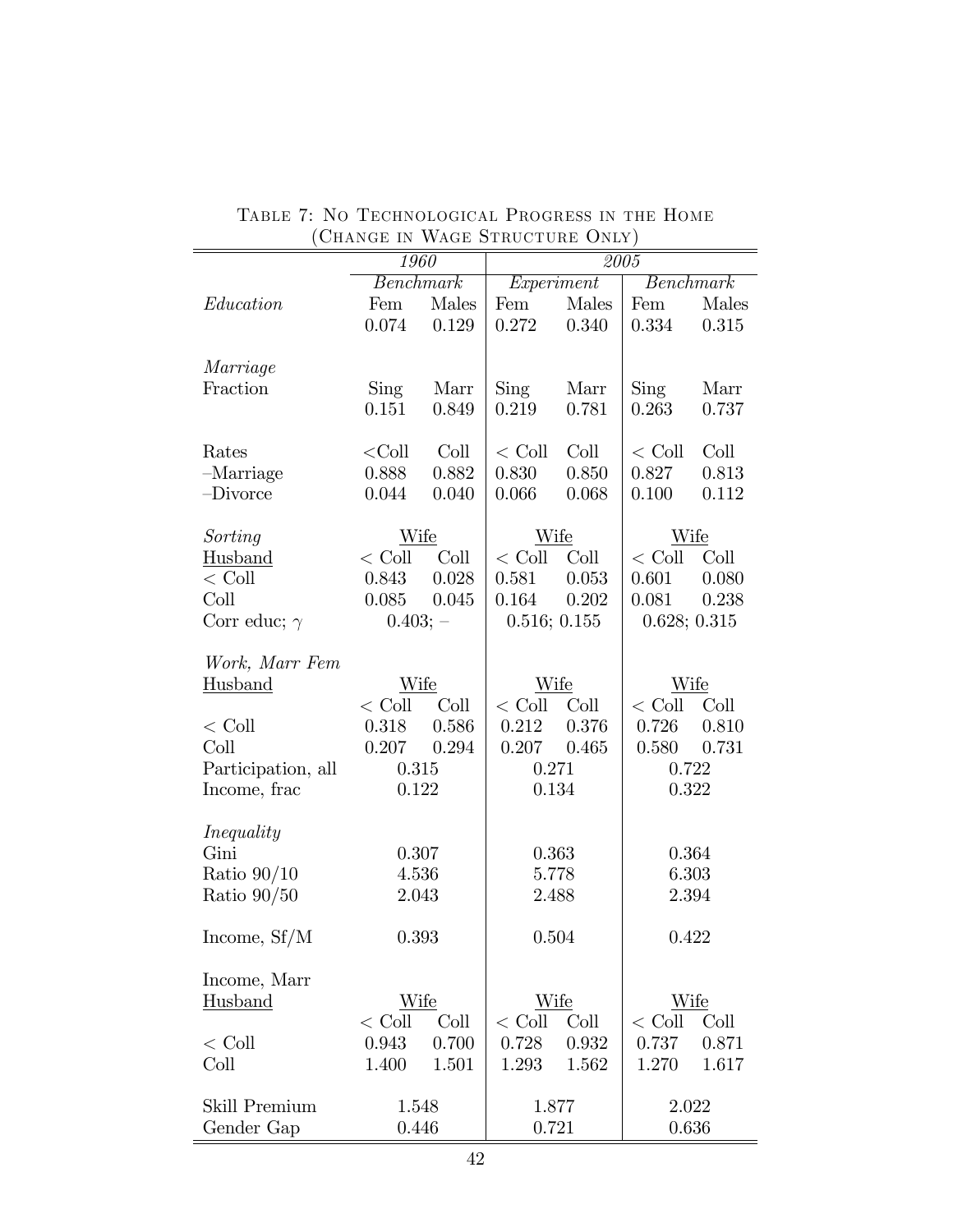## 6.2 No Change in Wage Structure (Technological Progress in the Home Only)

Now consider the situation where there is only technological progress in the home; i.e., shut down changes in wages. In particular, set wages for both females and males at the levels they had in 1960; i.e.,  $w_{0,2005} = w_{0,1960}$ ,  $w_{1,2005} = w_{1,1960}$ , and  $\phi_{2005} = \phi_{1960}$ .<sup>32</sup> The results of this comparative statics experiment are shown in Table 8. Observe first that the fraction of married women that work in 2005 is now 63.2 percent. This is only 7 percentage points less than the number of married women that work in the 2005 benchmark economy (72 percent). Therefore, growth in wages is not the key driver of the rise in married female labor-force participation. Technological progress in the household sector is.

Marriage still declines significantly, from 85 percent to 76 percent. This 9 percentage point decline is about three-quarters of the total 11 percentage point decline between 1960 and 2005. Hence, while both advancement in wages and home technologies affect marriage and divorce decisions, the effect of home technologies is relatively more important. In contrast, without changes in wages, the degree of assortative mating remains more or less constant, as can be seen from the changes in  $\gamma$  (it decreases substantially from 0.315 in the benchmark to 0.138 in this experiment). Hence, wages are key for shifts in assortative mating. Furthermore, without the growth in wages, the hike in inequality is smaller.

<sup>&</sup>lt;sup>32</sup> The results when only the gender wage gap is kept at its 1960 value are shown in Appendix B in Table B5. The importance of the narrowing gender gap for changes in married female labor force participation is stressed by Jones, Manuelli and McGrattan (2003).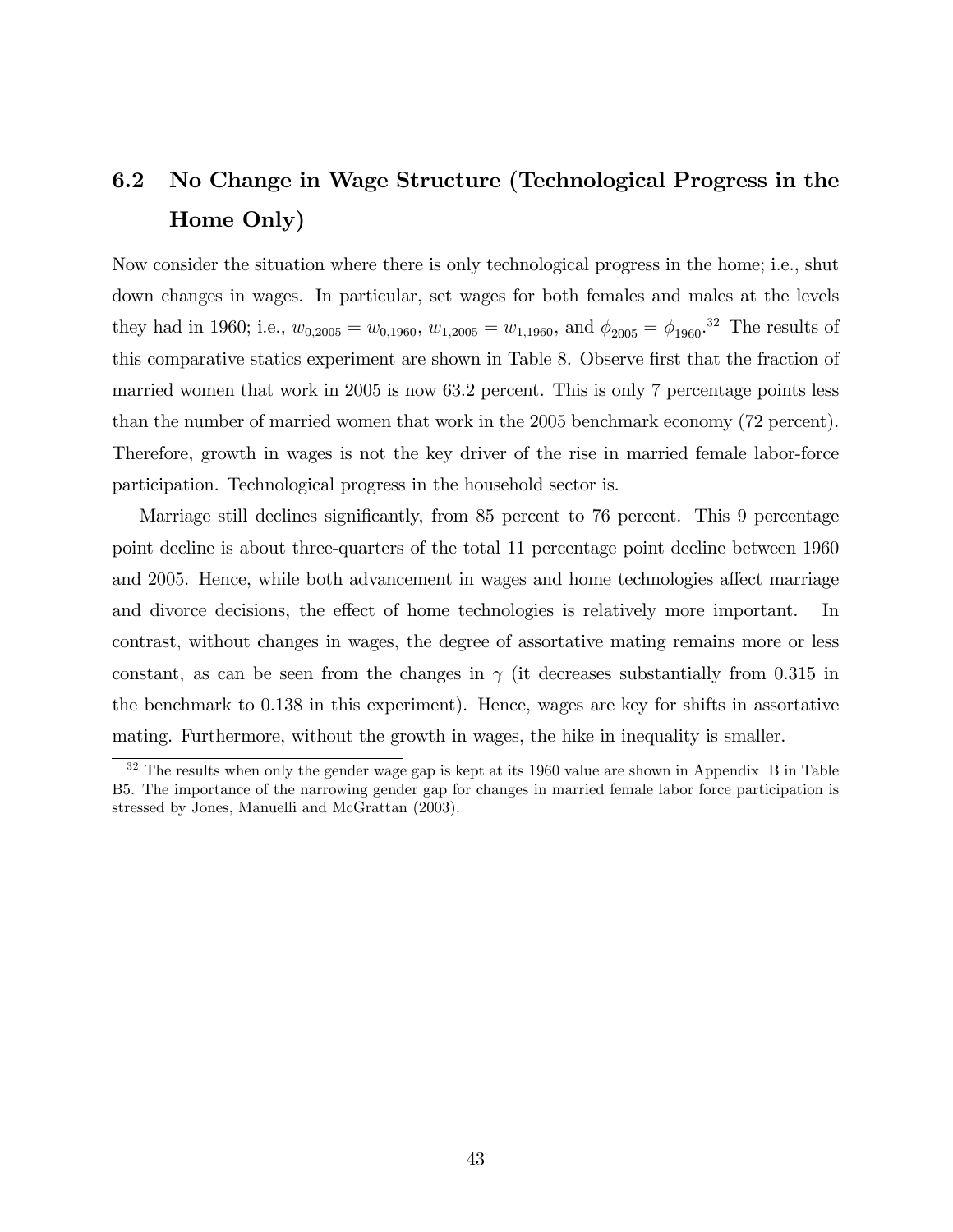|                                  | 1960       |       | 2005         |       |                |       |  |
|----------------------------------|------------|-------|--------------|-------|----------------|-------|--|
|                                  | Benchmark  |       | Experiment   |       | Benchmark      |       |  |
| Education                        | Fem        | Males | Fem          | Males | Fem            | Males |  |
|                                  | 0.074      | 0.129 | 0.200        | 0.188 | 0.334          | 0.315 |  |
| Marriage                         |            |       |              |       |                |       |  |
| Fraction                         | Sing       | Marr  | Sing         | Marr  | Sing           | Marr  |  |
|                                  | 0.151      | 0.849 | 0.236        | 0.764 | 0.263          | 0.737 |  |
| Rates                            | $<$ Coll   | Coll  | $<$ Coll     | Coll  | $\langle$ Coll | Coll  |  |
| $-Marriage$                      | 0.888      | 0.882 | 0.848        | 0.817 | 0.827          | 0.813 |  |
| $-Divorce$                       | 0.044      | 0.040 | 0.089        | 0.108 | 0.100          | 0.112 |  |
| Sorting                          | Wife       |       | Wife         |       | Wife           |       |  |
| Husband                          | $<$ Coll   | Coll  | $<$ Coll     | Coll  | $<$ Coll       | Coll  |  |
| $<$ Coll                         | 0.843      | 0.028 | 0.730        | 0.090 | 0.601          | 0.080 |  |
| Coll                             | 0.085      | 0.045 | 0.079        | 0.101 | 0.081          | 0.238 |  |
| Corr educ; $\gamma$              | $0.403; -$ |       | 0.440; 0.138 |       | 0.628; 0.315   |       |  |
| Work, Marr Fem                   |            |       |              |       |                |       |  |
| Husband                          | Wife       |       | Wife         |       | Wife           |       |  |
|                                  | $<$ Coll   | Coll  | $<$ Coll     | Coll  | $\rm <$ Coll   | Coll  |  |
| $<$ Coll $\,$                    | 0.318      | 0.586 | 0.621        | 0.791 | 0.726          | 0.810 |  |
| Coll                             | 0.207      | 0.294 | 0.619        | 0.581 | 0.580          | 0.731 |  |
| Participation, all               | 0.315      |       | 0.632        |       | 0.722          |       |  |
| Income, frac                     | 0.122      |       |              | 0.258 |                | 0.322 |  |
| Inequality                       |            |       |              |       |                |       |  |
| Gini                             | 0.307      |       | 0.328        |       | 0.364          |       |  |
| Ratio $90/10$                    | 4.536      |       | 6.290        |       | 6.303          |       |  |
| Ratio $90/50$                    | 2.043      |       | 1.869        |       | 2.394          |       |  |
| Income, $\mathrm{Sf}/\mathrm{M}$ | 0.393      |       | 0.284        |       | 0.422          |       |  |
| Income, Marr                     |            |       |              |       |                |       |  |
| Husband                          | Wife       |       | Wife         |       | Wife           |       |  |
|                                  | $<$ Coll   | Coll  | $<$ Coll     | Coll  | $<$ Coll       | Coll  |  |
| $<$ Coll $\,$                    | 0.943      | 0.700 | 0.925        | 0.941 | 0.737          | 0.871 |  |
| Coll                             | 1.400      | 1.501 | 1.251        | 1.396 | 1.270          | 1.617 |  |
| Skill Premium                    | 1.548      |       | 1.443        |       | 2.022          |       |  |
| Gender Gap                       | 0.446      |       | 0.439        |       | 0.636          |       |  |

#### Table 8: No Change in Wage Structure (Technological Progress in the Home Only)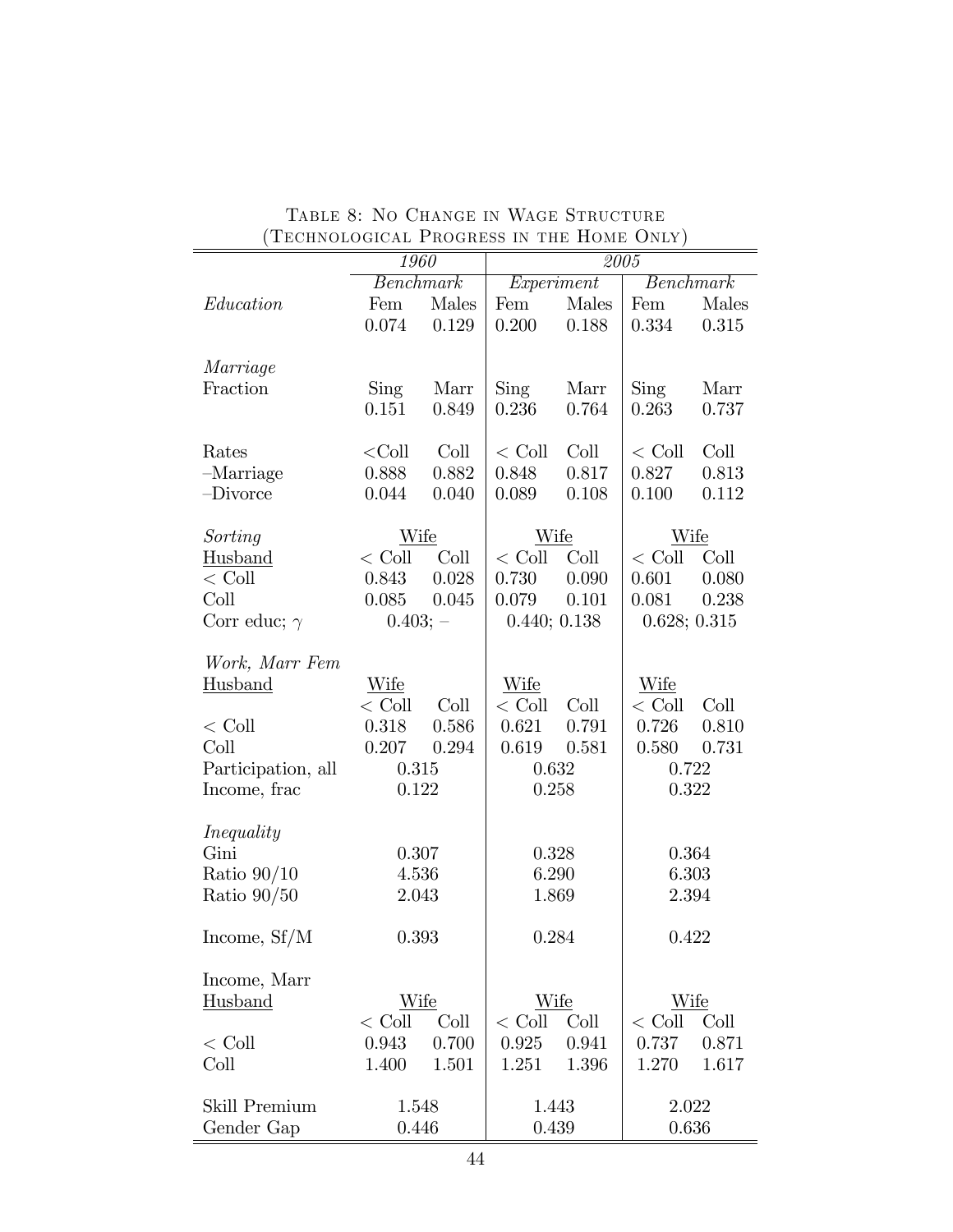## 7 Households and Inequality

Income inequality among households increased between 1960 to 2005. How much of this upturn is driven by changes in wages? And, how much of it is due to the propagation mechanisms stressed here: the decisions of households regarding education, marriage, and married female labor supply? In order to address this question, take the 1960 economy and change wages (the skill premium and the gender wage gap) and durable goods prices to their 2005 values.<sup>33</sup> Though prices are changing, consider keeping the decisions regarding education, marriage and married female labor supply constant at their 1960 values. With these modified prices and artificially fixed decisions, a new counterfactual steady state can be computed. Calculate the Gini coefficient for this hypothetical scenario. In this experiment, if an individual was not going to college in the 1960 economy, he/she still chooses not to go to college, despite a higher skill premium. If a female decided to get married, she still does so, even though household technology and the gender gap have improved. Note that since all decisions are fixed in their 1960 levels, the lower price of durables has no affect other than allowing individuals to enjoy a higher utility, due to the positive income effect. As a result, the outcome of this experiment shows how much shifts in wages, per se, contribute to the hike in inequality.

The results are shown in column (2) in Table 9. Column (1) simply reports the Gini coefficient for the 1960 economy. The Gini coefficient increases from  $0.307$  to  $0.331$ . This constitutes 42.1 percent of the total increase in the Gini, from 0.307 to 0.364. So, shifts in wages are clearly an important driver of the hike in income inequality. Still, the model's propagation mechanism is very important, accounting for the remaining 57.9 percent. This propagation mechanism will be examined now. In order to do this, redo the above experiment, but now allow households to adjust the labor-force participation decisions for married females. Education and marriage decisions are still kept at their 1960 values. Married female labor-force participation rises from 31.5 in the 1960 benchmark to 61.2 percent in this counterfactual economy due to cheaper consumer durables. The Gini coefficient, however, does not change–column (3). Changes in female labor-force participation alone do not affect

<sup>&</sup>lt;sup>33</sup> The wage structure, education costs and compatibility parameters  $\mu_0$  and  $\mu_1$  imposed here are all taken from the 2005 economy described in Table 6.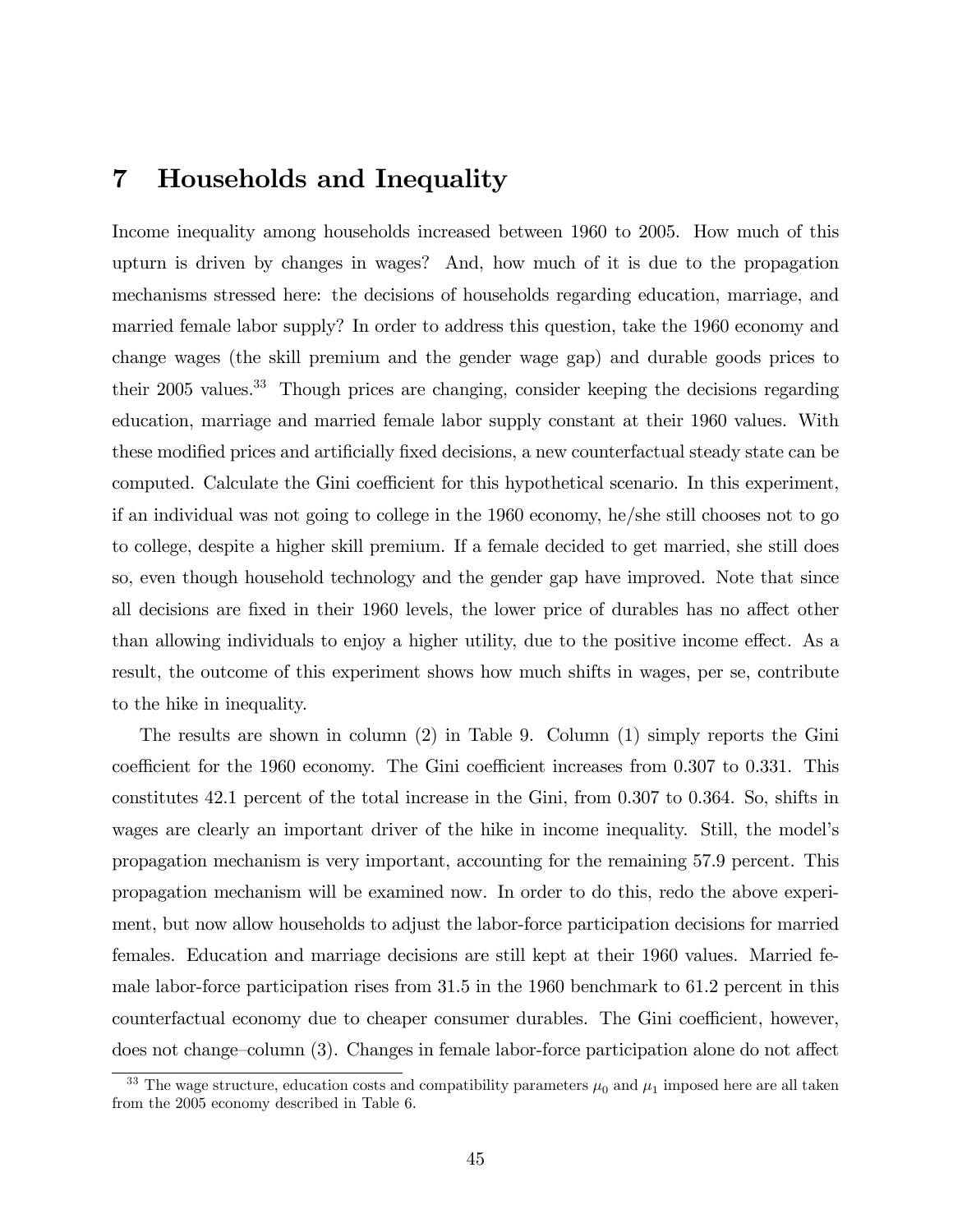inequality. Next, keep married female labor-force participation decisions at their 1960 values and let marriage decisions change. The results are shown in column (4). When marriage decisions are allowed to react, the number of married individuals declines from 0.85 to 0.69 percent and the degree of positive assortative mating slightly increases from 0.40 to 0.41.<sup>34</sup> These changes result in higher inequality. Marriage decisions account for about 17.5 percent (59.6 percent minus 42.1 percent) of the rise in income inequality.

In column (5) both marriage and labor-force participation decisions are allowed to adjust. Education decisions are still kept in their 1960 values. The level of inequality moves up even further. Observe the nonlinear interaction effect. Allowing only female labor-force participation to adjust had no effect on inequality. Likewise, permitting just the marriage decisions to respond accounted for 17.5 percent of the changes in inequality. But, allowing female labor-force participation and marriage decisions to react together accounts for 33.3 percent  $(75.4 \text{ minus } 42.1 \text{ percent})$  of the total climb. The effect of changes in marriage patterns (who is married, who is single, and who marries with whom) is magnified when married females are allowed to adjust their labor supply behavior. A rise in the skill premium and a reduction in the gender gap boost the tendency toward positive assortative mating. For this effect to be fully operational, married females must work. A skilled male is indifferent on economic grounds between a skilled and unskilled female if neither of them works, assuming that skill doesn't affect a woman's production value at home. When both work, however, the skilled female becomes the more attractive partner, at least from an economic point of view.

Finally, the gap between columns (5) and (6) shows the contribution of endogenous education, and the subsequent induced changes in marriage and married female labor supply decisions, on income inequality. Not surprisingly, allowing education decisions to respond hikes income inequality. When the skill premium rises more high ability people will go to school. This amplifies the spread between what high and low ability people earn.

<sup>&</sup>lt;sup>34</sup> Remember that here the extra utility derived when two skilled individuals marry  $\mu_1$  is set to a much lower value relative to the 1960 benchmark. Thus, the modest increase in this correlation somewhat conceals the powerful forces behind the rise in positive assortative mating.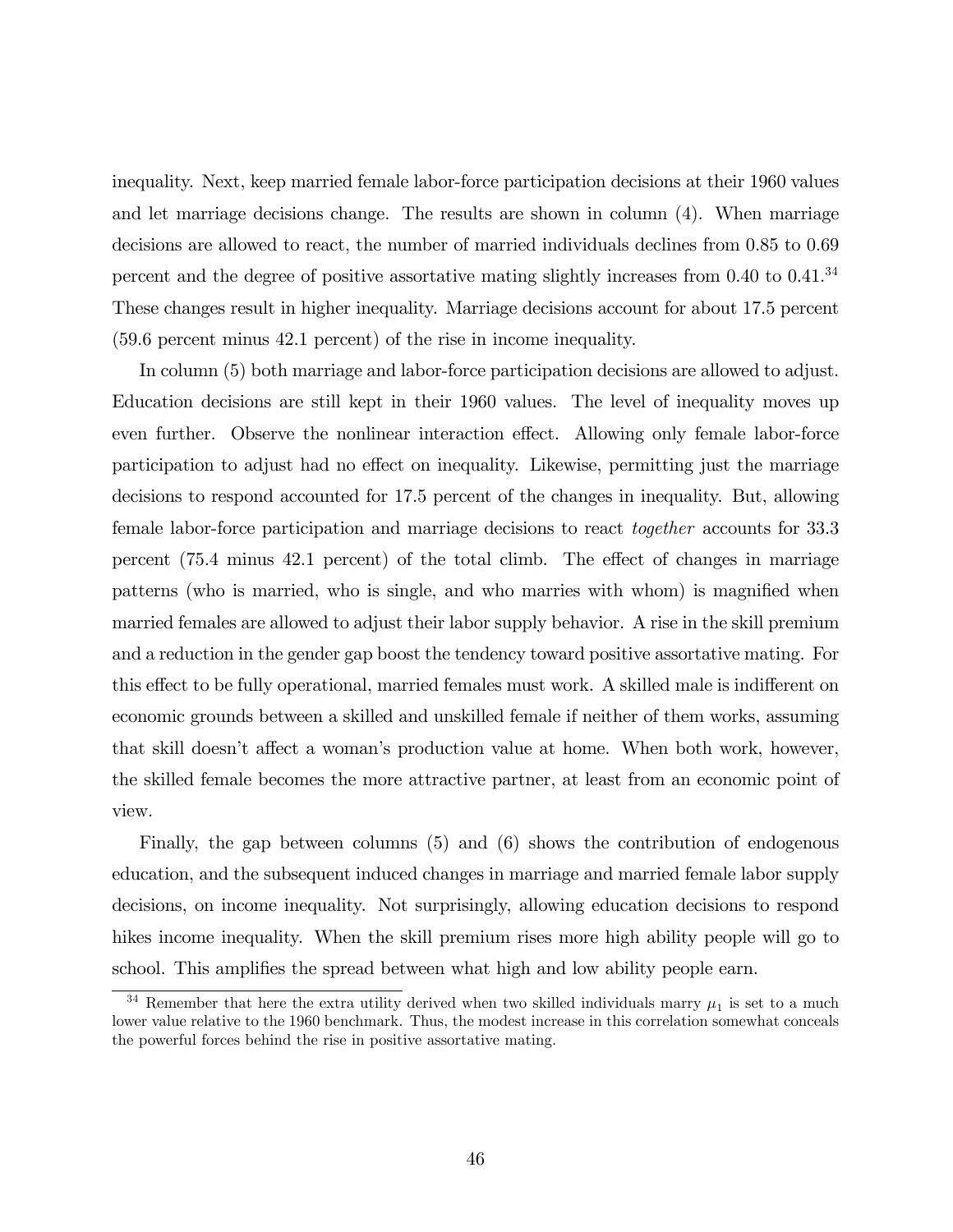|                      | 1960    |                  | Experiments      |           |       |                   |  |  |
|----------------------|---------|------------------|------------------|-----------|-------|-------------------|--|--|
|                      | $\perp$ | $\left(2\right)$ | $\left(3\right)$ | $\pm$     | (5)   | $\left( 6\right)$ |  |  |
| Decisions held Fixed |         | Edu., Mar.,      | Edu., Mar.       | Edu., LFP | Edu.  |                   |  |  |
|                      |         | <b>LFP</b>       |                  |           |       |                   |  |  |
|                      |         |                  |                  |           |       |                   |  |  |
| Gini                 | 0.307   | 0.331            | 0.331            | 0.341     | 0.350 | 0.364             |  |  |
|                      |         |                  |                  |           |       |                   |  |  |
| Change in Gini       | 0.000   | 0.024            | 0.024            | 0.034     | 0.043 | 0.057             |  |  |
|                      |         |                  |                  |           |       |                   |  |  |
| Cumulative Change    | $0.0\%$ | $42.1\%$         | 42.1%            | $59.6\%$  | 75.4% | $100.0\%$         |  |  |

TABLE 9: DECONSTRUCTING THE INCREASE IN INCOME INFOUALITY

## 8 Conclusions

People today are more likely to marry someone of the same socioeconomic class than in the past. At the same time the prevalence of marriage has fallen and the occurrence of divorce has risen, especially for people without a college education. Women are much more likely to go to college now. Married ones work more. Household income inequality amplified. This has led to a dramatic transformation of the American household.

To address these facts a model of marriage and divorce is developed. In the constructed framework, individuals marry for both economic and noneconomic reasons. The noneconomic reasons are companionship and love. The economic ones are the values of a spouses's labor at home and in the market. Technological progress in the household sector erodes the value of labor at home. This reduces the importance for a marriage of the labor used in household production. As a result married women enter the labor market. Love becomes a more important determinant in marriage. An individual can now afford to delay marriage and wait to find a mate that makes him or her happy. This leads to a decline in marriage and a rise in divorce. Increases in the college premium provide an incentive for both young men and women to go to college. A college educated person earns more in both married and single life. The fact that men now desire women that make a good income provides a extra incentive for a young woman to go to college, or vice versa. An additional motivation may be that people like to marry others with the same educational background. In equilibrium,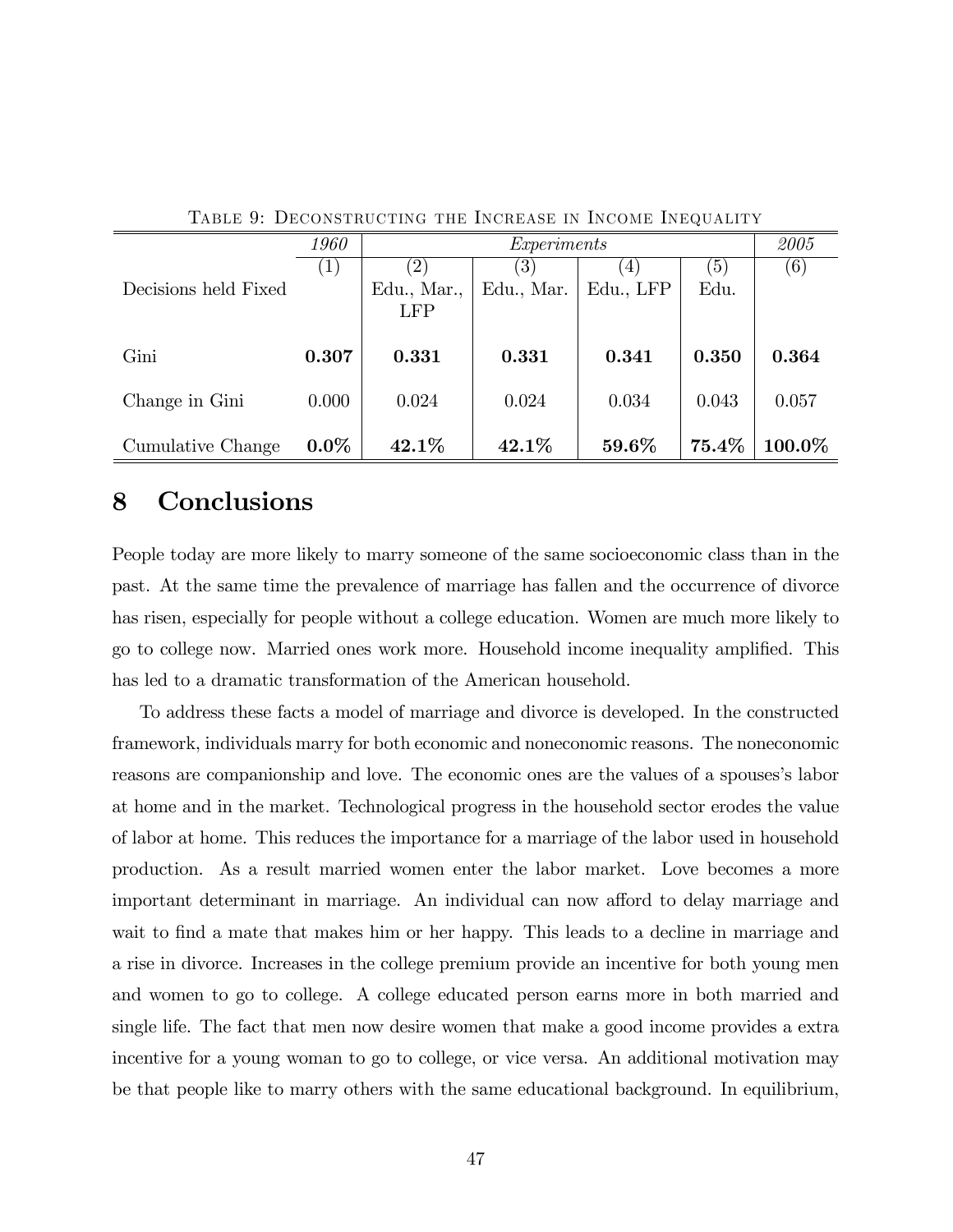this leads to a rise in assortative mating, which in conjunction with increased married female labor-force participation, contributes to the growth in income inequality.

The structural model developed is fitted to U.S. data using a minimum distance estimation procedure. A collection of data moments summarizing educational attainment, the patterns of marriage and divorce, married female labor-force participation, and income inequality in 1960 is targeted. The estimated structural model matches the stylized facts well, yielding parameter values that are both reasonable and tightly estimated. The model predictions for 2005 are also broadly in line with the data. Like almost everything in life there is still room for improvement. In particular, the model generates too steep an increase in assortative mating. In order to decompose the effects of technological progress in the home and changes in the wage structure on the variables of interest, a small set of parameters are tuned to generate a reasonable 2005 benchmark.

The decomposition exercises show that technological progress in the home is an important factor for explaining the rise in married female labor-force participation. The narrowing of the gender gap plays an ancillary role here. Technological progress in the home is also a significant driver of the decline in marriage and rise in divorce. The structure of wages in the U.S. has a powerful influence on assortative mating and educational attainment. As the skill premium climbs, income inequality widens. This increase is intensified by the endogenous forces at work: higher levels of educational attainment, stronger positive assortative mating, and the hike in married female labor-force participation magnify the rise in household income inequality.

#### References

Attanasio, Orazio, Low, Hamish and Virginia Sánchez Marcos. 2008. "Explaining Changes in Female Labor Supply in a Life-Cycle Model." American Economic Review, 98, no. 4: 1517-1542.

Adamopoulou, Effrosyni. 2014. "Will You Quasi-Marry Me? The Rise of Cohabitation and Decline in Marriages." Manuscript, Bank of Italy.

Albanesi, Stefania and Claudia Olivetti. 2015. "Gender Roles and Medical Progress." Manuscript, Boston University.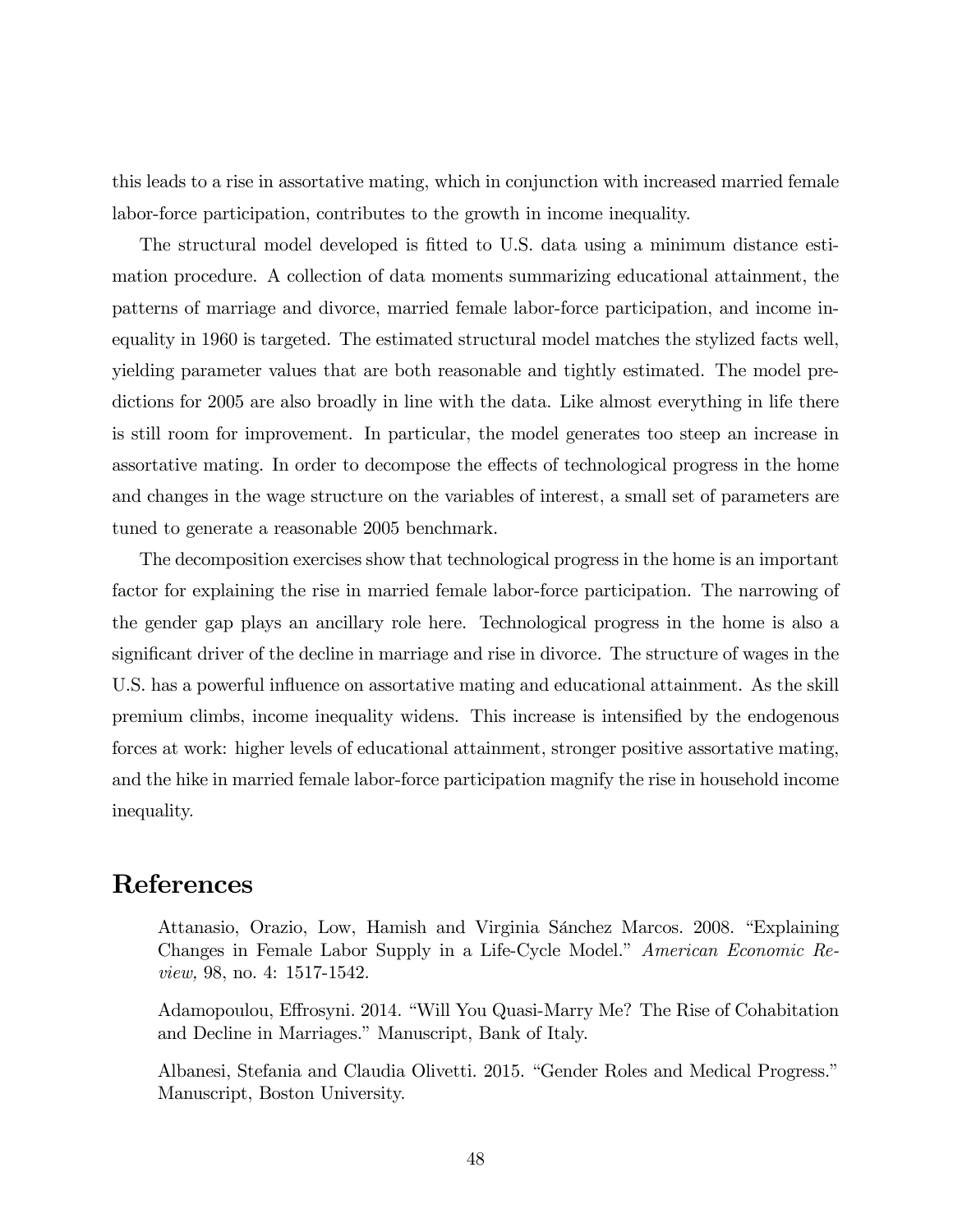Bar, Michael and Oksana Leukhina. 2011. "On the Time Allocation of Married Couples since 1960." Journal of Macroeconomics, 33, no. 4: 491-510.

Bethencourt, Carlos and José-Víctor Ríos-Rull. 2009. "On the Living Arrangements of Elderly Widows." *International Economic Review*, 50, no. 3: 773-801.

Blossfeld, Hans-Peter and Andreas Timm. 2003. Who Marries Whom?: Educational Systems as Marriage Markets in Modern Societies. Springer.

Cavalcanti, Tiago V. de V. and Jose Tavares. 2008. "Assessing the 'Engines of Liberation: Home Appliances and Female Labor Force Participation." Review of Economics and Statistics, 90, no. 1: 81–88.

Chiappori, Pierre-André, Iyigun, Murat F. and Yoram Weiss. 2009. "Investment in Schooling and the Marriage Market." American Economic Review, 99, no. 5: 1689-1713.

Coen-Pirani, Daniele, Leon, Alexis and Steven Lugauer. 2010. "The Effect of Household Appliances on Female Labor Force Participation: Evidence from Micro Data.<sup>n</sup> Labour Economics, 17, no.3: 503-513.

Coles, Melvyn G. and Marco Francesconi. 2011. "On the Emergence of Toyboys: The Timing of Marriage with Aging and Uncertain Careers." International Economic Review, 52, no. 3: 825-853.

Del Boca, Daniela and Christopher J. Flinn. 2014. "Household Behavior and the Marriage Market," Journal of Economic Theory, vol. 150(C), 515-550.

Eckstein, Zvi and Osnat Lifshitz. 2011. "Dynamic Female Labor Supply." *Economet*rica, 79, no. 6:  $1675-1726$ ,

Eckstein, Zvi and Kenneth Wolpin. 1989. "Dynamic Labour Force Participation of Married Women and Endogenous Work Experience." Review of Economic Studies, 56, no. 3: 375-390.

Fernandez, Raquel, Fogli, Alessandra and Olivetti, Claudia. 2004. "Mothers and Sons: Preference formation and Female Labor Force Dynamics." The Quarterly Journal of Economics, 119, no. 4:  $1249-1299$ .

Fernandez, Raquel, Guner, Nezih and John A. Knowles. 2005. "Love and Money: A Theoretical and Empirical Analysis of Household Sorting and Inequality.<sup>*n*</sup> The Quarterly Journal of Economics, 120, no. 1: 273-344.

Fernandez, Raquel and Richard Rogerson. 2001. "Sorting and Long-Run Income Inequality." Quarterly Journal of Economics, 116, no. 4: 1305-1341.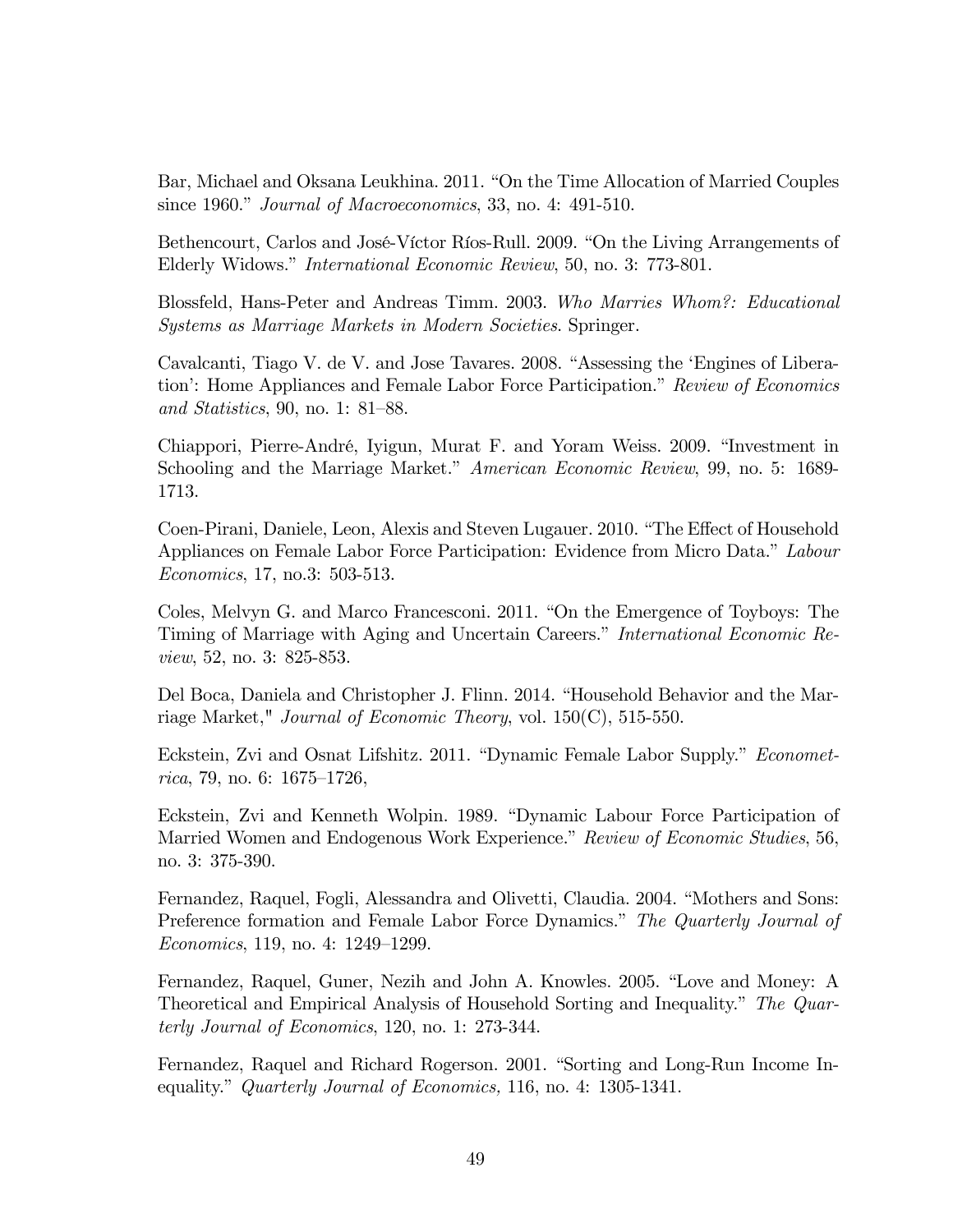Fernandez, Raquel and Joyce Cheng Wong. 2014. "Wages, and Working Wives: A Quantitative Life-Cycle Analysis of Female Labour Force Participation." The Economic Journal, 124, no. 576: 319-358.

Gemici, Ahu and Steven Laufer. 2014. "Marriage and Cohabitation". Manuscript, Royal Holloway, University of London.

Gihleb, Rania and Osnat Lifshitz. 2013. "Dynamic Effects of Educational Assortative Mating on Labor Supply." Manuscript, University of Pittsburgh.

Gordon, Robert J. 1990. The Measurement of Durable Goods Prices. University of Chicago Press.

Greenwood, Jeremy and Nezih Guner. 2009. "Marriage and Divorce since World War II: Analyzing the Role of Technological Progress on the Formation of Households.<sup>"</sup> NBER Macroeconomics Annual 2008, 23: 231-276.

Greenwood, Jeremy, Guner, Nezih and John Knowles. 2003. "More on Marriage, Fertility, and the Distribution of Income." International Economic Review, 44, no. 3: 827-862.

Greenwood, Jeremy, Guner, Nezih, Kocharkov, Georgi and Cezar Santos. 2014. "Marry Your Like: Assortative Mating and Income Inequality.<sup>"</sup> American Economic Review Papers  $\mathcal B$  Proceedings, 104, no 5: 348-353.

Greenwood, Jeremy, Seshadri, Ananth and Mehmet Yorukoglu. 2005. "Engines of Liberation." Review of Economic Studies, 72, no. 1: 109-133.

Guner, Nezih, Kaygusuz, Remzi and Gustavo Ventura. 2012. "Taxation and Household Labor Supply." Review of Economic Studies, 79, no. 3: 1113–1149.

Jacquemet, Nicolas and Jean-Marc Robin. 2012. "Assortative Matching and Search" with Labor Supply and Home Production." Manuscript, SciencePo (Paris).

Jones, Larry E., Manuelli, Rodolfo E. and Ellen R. McGrattan. 2003. "Why Are Married Women Working So Much?" Staff Report no. 317, Federal Reserve Bank of Minneapolis, Minneapolis, MN.

Knowles, John. 2012. "Why are Married Men Working So Much? An Aggregate Analysis of Intra-Household Bargaining and Labour Supply." Review of Economic Studies, 80, no. 3: 1055-1085.

Martin, Steven P. 2006. "Trends in Marital Dissolution by Women's Education in the United States." Demographic Research, 15 (December 2006): 537-560.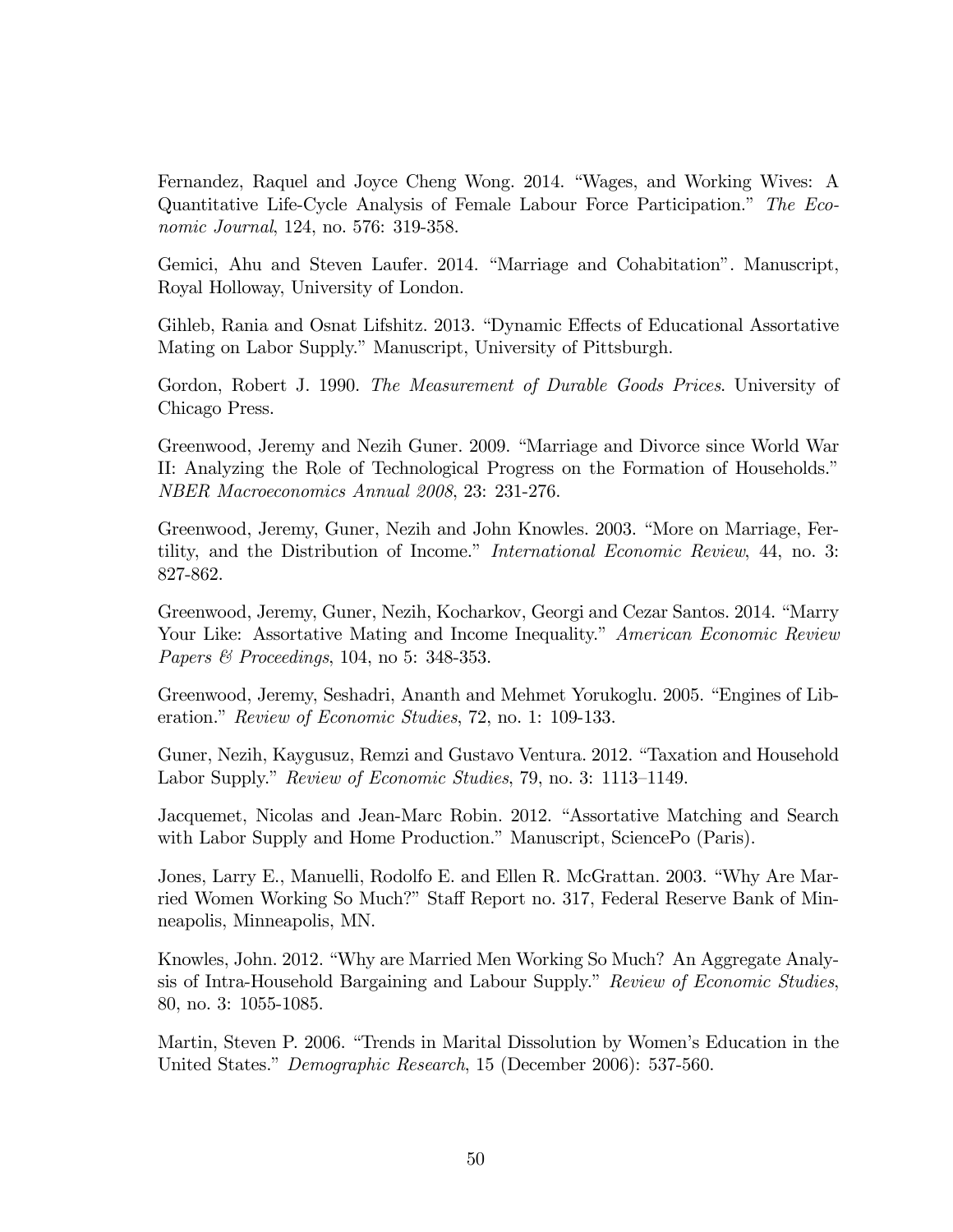McGrattan, Ellen R., Rogerson, Richard and Randall Wright. 1997. "An Equilibrium Model of the Business Cycle with Household Production and Fiscal Policy." International Economic Review, 38, no. 2:  $267-290$ .

Neeman, Zvika, Newman, Andrew F. and Claudia Olivetti. 2008. "Are Career Women Good for Marriage?" Manuscript, Boston University.

Olivetti, Claudia. 2006. "Changes in Women's Aggregate Hours of Work: The Role of Returns to Experience." Review of Economic Dynamics, 9, no. 4: 557-587.

Prescott, Edward C. 1986. "Theory Ahead of Business Cycle Measurement." Federal Reserve Bank of Minneapolis Quarterly Review, (Fall): 9-22.

Regalia, Ferdinando and José-Víctor Ríos-Rull. 2001. "What Accounts for the Increase in the Number of Single Households?" Manuscript, University of Minnesota.

Salcedo, Alejandrina, Schoellman, Todd and Michele Tertilt. 2012. "Families as Roommates: Changes in U.S. Household Size 1850-2000." Quantitative Economics, 3, 133-175.

Stevenson, Betsey and Justin Wolfers. 2007. "Marriage and Divorce: Changes and Their Driving Forces." Journal of Economic Perspectives, 21 (Spring): 27–52.

Schwartz, Christine R. and Robert D. Mare. 2005. "Trends in Educational Assortative Marriage from 1940 to 2003." Demography, 42, (4): 621-46.

Tauchen, George. 1986. "Finite State Markov-Chain Approximations to Univariate and Vector Autoregressions." Economics Letters, 20, no. 2: 177-181.

## 9 Appendix A

#### 9.1 Data

Unless stated otherwise, all data is obtained from IPUMS-USA. For the years 1960, 1970, 1980, 1990 and 2000 the data derives from federal censuses, while for 2005 it comes from the American Community Survey (ACS). The ACS has a sample size comparable to the one percent census samples that IPUMS provides for the other years. The age group for which the analysis is done is 25-54. Only singles and married couples are considered. Widows, widowers and married individuals whose spouses are absent are excluded from the analysis. The wage variable is restricted to be non-negative. Furthermore, all single female and male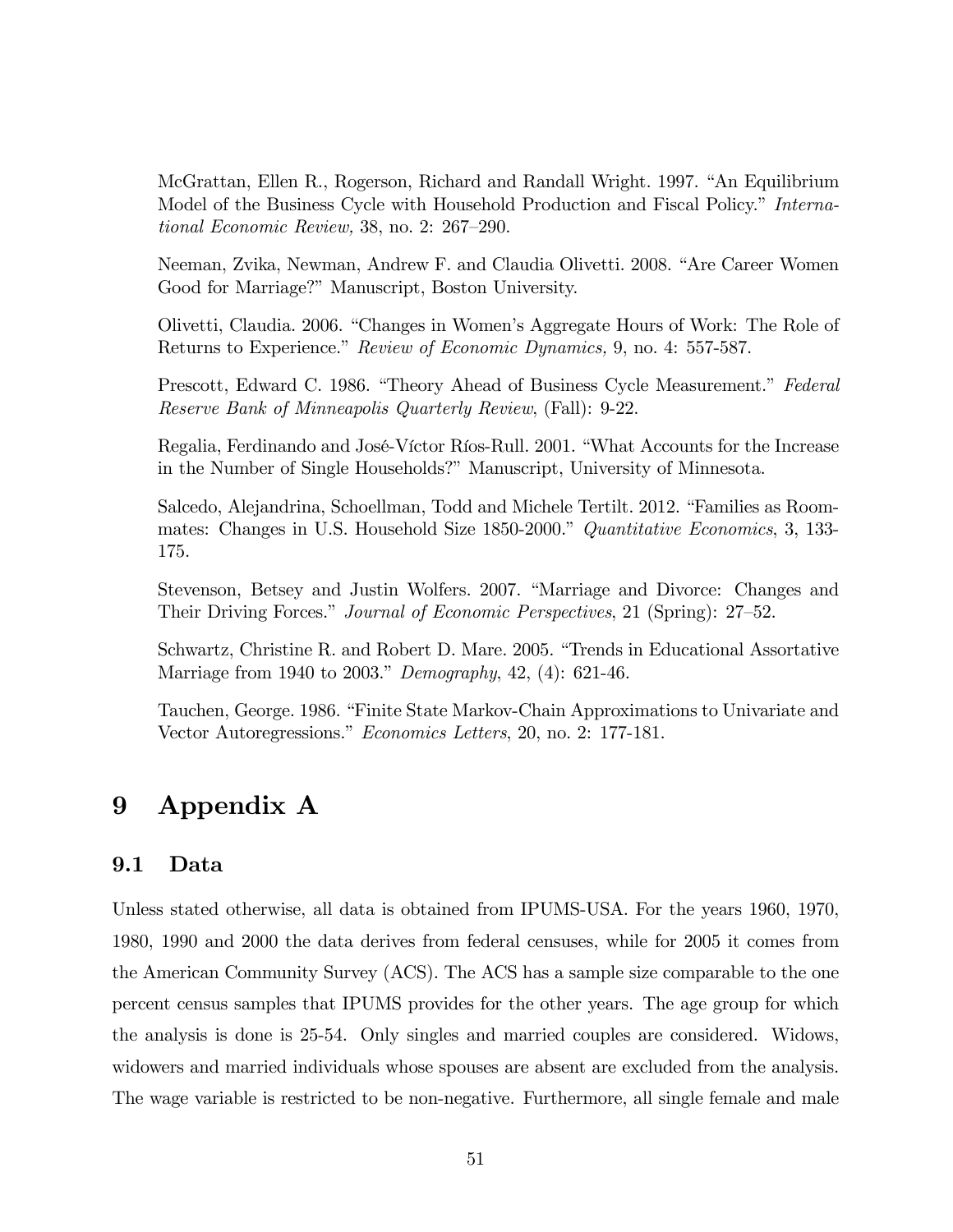households in which the household head does not work or has zero wages are excluded. All married households in which the male earner does not work or have zero wages are excluded too. These restrictions are motivated by the economic environment used in the paper. This allows the computation of the exact data counterparts to the model moments used in the estimation of the model. A college educated individual refers to someone with 4 years of college or more, otherwise the person is labelled as being non-college educated. This applies to both males and females.

Figure 1. The fraction of the population that is ever married is one minus the fraction of the population that is never married. The fraction of the population that is currently divorced is calculated by taking the stock of currently divorced and then dividing it by the stock of ever-married people.

Figure 2. The value of  $\gamma_t$  is plotted from the regression equation (1). This equation is estimated for married couples using the data mentioned above. The regression coefficient measures the incremental likelihood (relative to 1960) that an educated male is married to an educated female in the year t, for  $t = 1970, 1980, 1990, 2000,$  and 2005.

Figure 3. Female labor-force participation is calculated from the variable EMPSTAT in IPUMS. This variable takes one of three values: working, not working and not in the labor force. It is assumed to be in the labor force if  $EMPSTAT=1$ , i.e. if she is working. This calculation is done for both college and non-college educated women. A wifeís contribution to family income is calculated by computing the ratio of her labor income to total family labor income. This ratio is averaged across all married women.

Figure 4. A woman is labelled as having a college degree if she has 4 years of college or more. The college premium is calculated by dividing the average labor income for college educated men by the average labor income for non-college educated ones. The gender wage gap is calculated as the ratio of the average wages for working women to the average wage for working men.

Figure 5. Single and married households are sorted in an increasing order by their total household labor income. The Lorenz curves and the Gini coefficients are computed based on this ordering.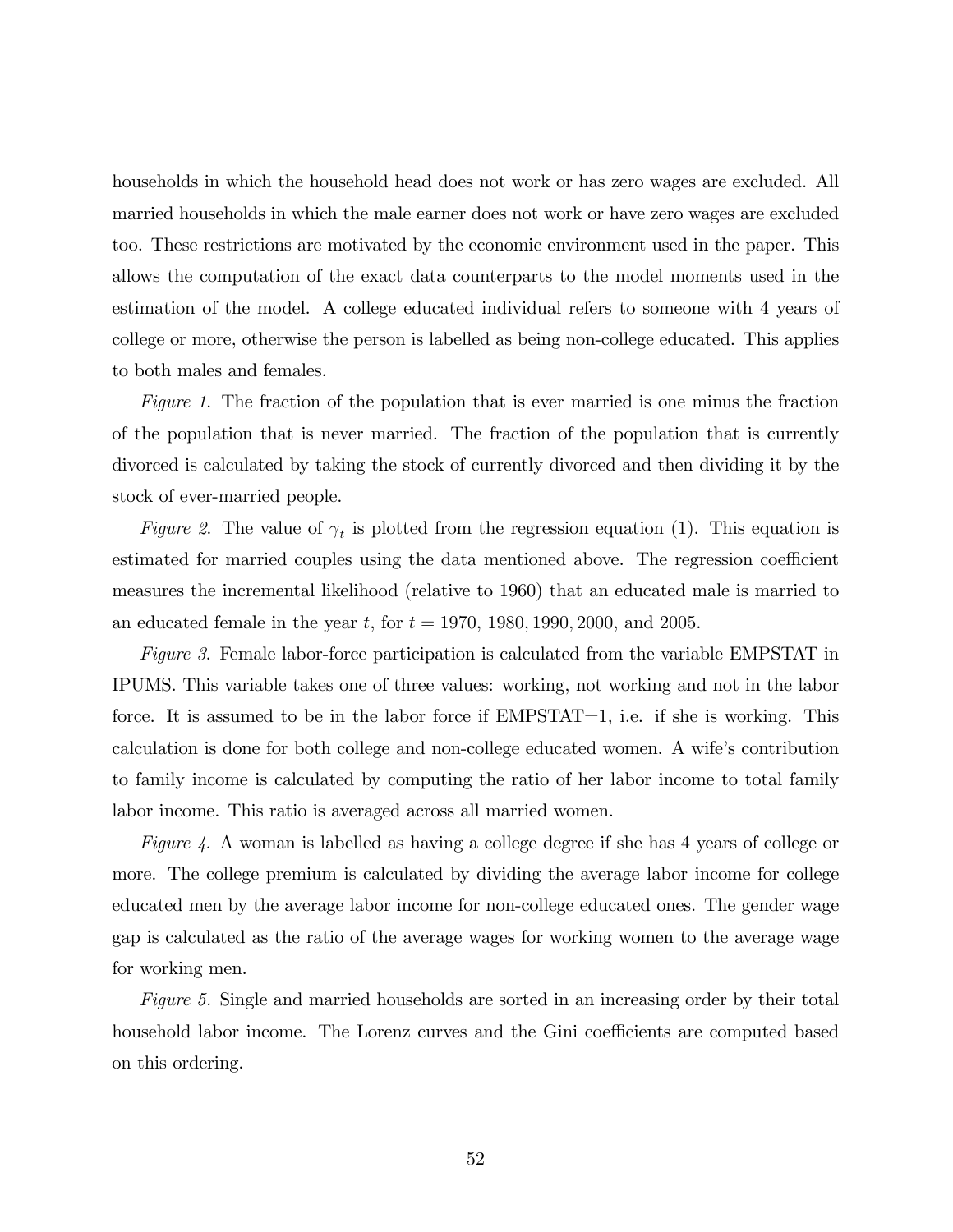#### 9.2 Fitting a Linear Regression Model to the Contingency Tables

On the one hand, consider running the following regression for the years 1960 and 2005:

$$
\text{EDUCATION}^w_t = \alpha + \beta \times \text{EDUCATION}^h_t + \gamma \times \text{EDUCATION}^h_t \times \text{DUMMY}^{05}_t
$$
  
+  $\theta \times \text{DUMMY}^{05}_t$ ,

where EDUCATION<sup>w</sup>  $\in \{0,1\}$  is the observed level of the wife's education in period  $t =$ 1960; 2005 and takes a value of one if the woman completed college and a value of zero otherwise, EDUCATION $_t^h \in \{0, 1\}$  is the husband's education, DUMMY $_t^{05}$  is a dummy variable for time such that  $\text{DUMMY}^{05}_{t} = 1$  if  $t = 2005$  and  $\text{DUMMY}^{05}_{t} = 0$  if  $t = 1960$ . The coefficient  $\gamma$  measures the additional impact relative to 1960 that a husband's education will have on his wife's in 2005. On the other hand, denote the contingency tables for 1960 and 2005 by

$$
\begin{bmatrix} p^{60}_{ and 
$$
\begin{bmatrix} p^{05}_{.
$$
$$

The rows give the husband's education levels, the columns the wife's. The elements in the contingency table give the population moments for each of the four types of marriages for the two years in question.

To map the contingency tables into the regression, pick the four parameters  $\alpha$ ,  $\beta$ ,  $\gamma$ , and  $\theta$  to solve the following least squares minimization problem, which minimizes the prediction error for the regression across the four types of marriage in each of the two years:

$$
\min_{\alpha,\beta,\theta,\gamma} \{p_{
$$

To understand why, focus on the first term which represents a type-( $\lt c, \lt c$ ) marriage in 1960. This occurs with odds  $p_{\langle c,\langle c\rangle}^{60}$ . Plug the education level for the husband, or EDUCA- $TION_{1960}^h = 0$ , into the regression equation. The regression equation predicts an answer of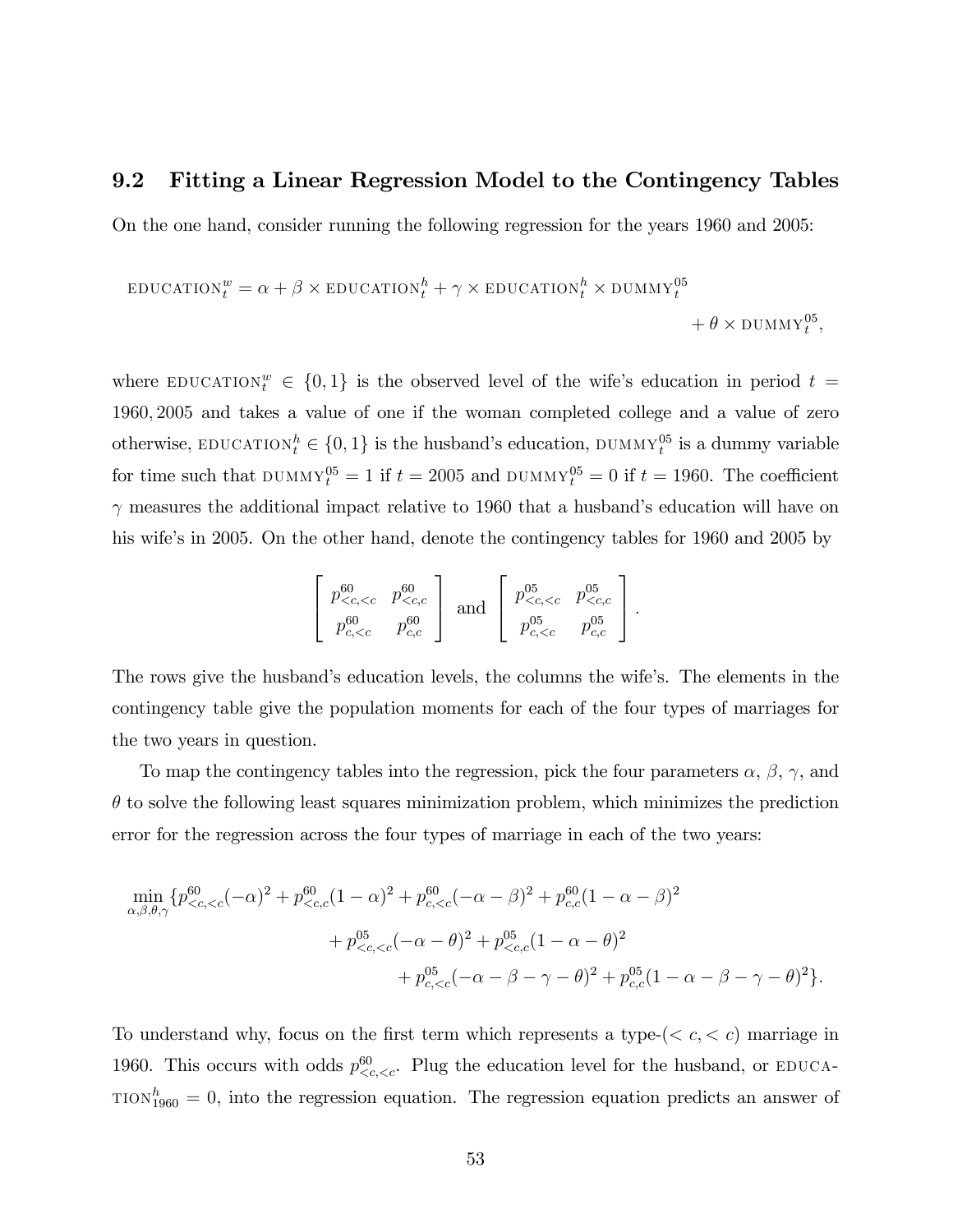$\alpha$ . But, EDUCATION<sup>w</sup> = 0 when the wife has a less than college education. So, the term  $(0 - \alpha)^2 = (-\alpha)^2$  is the square of the prediction error for a type-( $\lt c, \lt c$ ) marriage in 1960. The first-order conditions associated with this problem are represented by a system of 4 linear equations:

$$
p_{\langle c,\langle c}^{60} \alpha - p_{\langle c,\langle c}^{60}(1-\alpha) - p_{c,\langle c}^{60}(-\alpha-\beta) - p_{c,c}^{60}(1-\alpha-\beta) - p_{c,c}^{60}(1-\alpha-\beta) - p_{c,c}^{60}(1-\alpha-\beta-1) - p_{c,c}^{60}(1-\alpha-\beta-\gamma-\theta) - p_{c,c}^{60}(1-\alpha-\beta-\gamma-\theta) = 0,
$$
  

$$
-p_{c,\langle c}^{60} \alpha - \alpha - \beta - p_{c,c}^{60}(1-\alpha-\beta) - p_{c,\langle c}^{60}(-\alpha-\beta-\gamma-\theta) - p_{c,c}^{60}(1-\alpha-\beta-\gamma-\theta) = 0,
$$
  

$$
-p_{\langle c,\langle c}^{60} \alpha - \alpha - \beta - p_{c,c}^{60}(1-\alpha-\beta) - p_{c,\langle c}^{60}(-\alpha-\beta-\gamma-\theta) - p_{c,c}^{60}(1-\alpha-\beta-\gamma-\theta) = 0,
$$

and

$$
-p_{c,
$$

The solution to this system of linear equations is

$$
\alpha = \frac{p_{
$$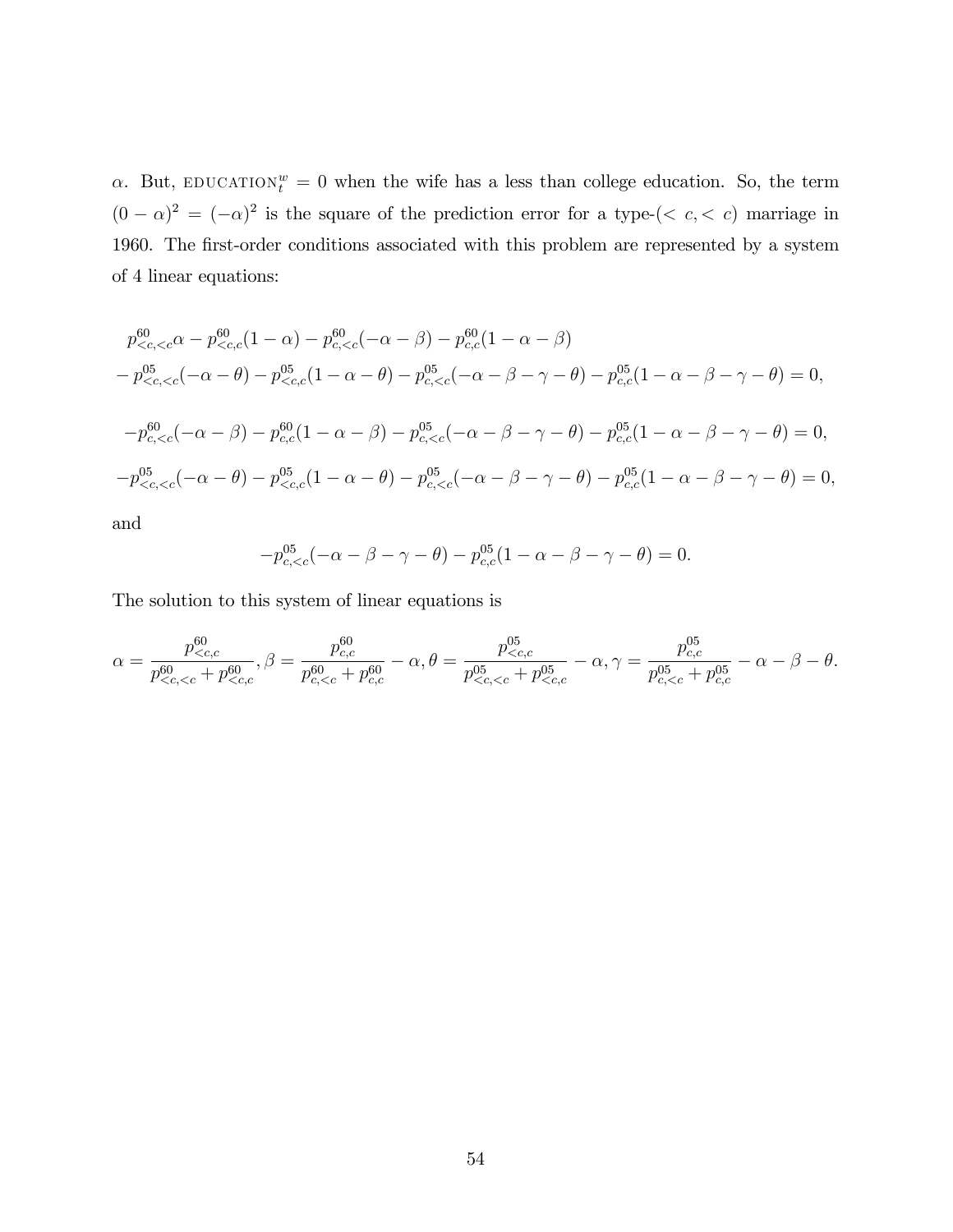## 10 Appendix B (Material for Online Appendix)

## 10.1 Varying the Elasticity of Substitution between Household Durables and Time in Home Production

Here the quantitative importance of the parameter  $\lambda$  for the 1960 economy is assessed. This parameter determines the elasticity of substituion between houshold durables and household time in home production. Its value is set to 0.19 in the benchmark economy. Suppose this value is increased (decreased) by 20 percent, while keeping all the other parameters of this economy intact. The results of this experiment are shown in Table B1 below. The intuition here is that as the value of  $\lambda$  increases (decreases), the inputs in home production become more (less) substitutable. As a consequence, married households can adjust the amount of purchased durables and the time spent in home production. This would imply that married female labor force participation rate may change. Furthermore, as the economic value of marriage is altered, marriage and divorce decisions can change too. The results below show that these shifts are not dramatic. For instance, when  $\lambda$  is set to a 20 percent lower value (from 0.19 to 0.15), the fraction of working wives is reduced by around 1 percentage point (from 40 percent to 39 percent). The reduction in the fraction of single people is also small (from 15 percent to 14 percent). Thus, the overall Öt of the 1960 model economy is not changed dramatically when varying the value of the parameter  $\lambda$ .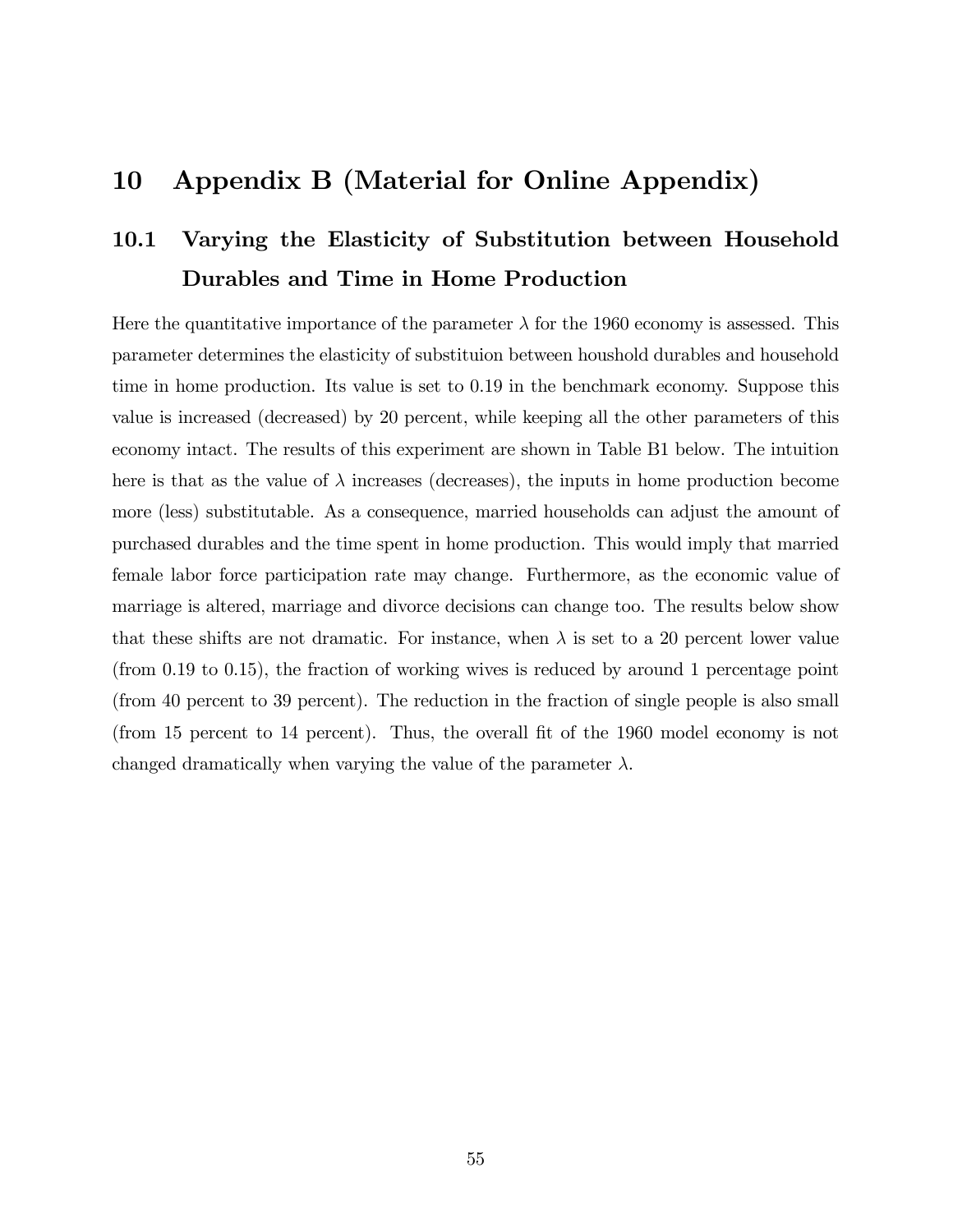|                    |                  |       |                | 1960                     |                  |       |
|--------------------|------------------|-------|----------------|--------------------------|------------------|-------|
|                    | $\lambda = 0.15$ |       |                | $\lambda = 0.19$ (Bench) | $\lambda = 0.23$ |       |
| Education          | Fem              | Males | Fem            | Males                    | Fem              | Males |
|                    | 0.075            | 0.130 | 0.074          | 0.129                    | 0.075            | 0.127 |
|                    |                  |       |                |                          |                  |       |
| Marriage           |                  |       |                |                          |                  |       |
| Fraction           | Sing             | Marr  | Sing           | Marr                     | $\mathrm{Sing}$  | Marr  |
|                    | 0.144            | 0.856 | 0.151          | 0.849                    | 0.158            | 0.842 |
|                    |                  |       |                |                          |                  |       |
| Rates              | $<$ Coll         | Coll  | $<$ Coll       | Coll                     | $\langle$ Coll   | Coll  |
| $-Marriage$        | 0.890            | 0.885 | 0.888          | 0.882                    | 0.885            | 0.876 |
| $-Divorce$         | 0.037            | 0.038 | 0.044          | 0.040                    | 0.049            | 0.044 |
|                    |                  |       |                |                          |                  |       |
| Sorting            | Wife             |       | Wife           |                          | Wife             |       |
|                    |                  |       |                |                          | $\langle$ Coll   | Coll  |
| Husband            |                  |       |                |                          |                  |       |
| $<$ Coll           | 0.840            | 0.030 | 0.843          | 0.028                    | 0.846            | 0.026 |
| Coll               | 0.086            | 0.044 | 0.085          | 0.045                    | 0.081            | 0.047 |
| Corr, educ         | 0.389            |       |                | 0.403                    | 0.434            |       |
|                    |                  |       |                |                          |                  |       |
| Work, Marr Fem     |                  |       |                |                          |                  |       |
| Husband            | Wife             |       | Wife           |                          | Wife             |       |
|                    | $<$ Coll         | Coll  | $\langle$ Coll | Coll                     | $\langle$ Coll   | Coll  |
| $<$ Coll           | 0.283            | 0.611 | 0.318          | 0.586                    | 0.351            | 0.576 |
| Coll               | 0.222            | 0.312 | 0.207          | 0.294                    | 0.209            | 0.280 |
| Participation, all | 0.289            |       |                | 0.315                    | 0.342            |       |
| Income, frac       | 0.111            |       |                | 0.122                    | 0.133            |       |
|                    |                  |       |                |                          |                  |       |
| Inequality         |                  |       |                |                          |                  |       |
| Gini               | 0.311            |       |                | 0.307                    | 0.305            |       |
| Ratio $90/10$      | 4.556            |       |                | 4.536                    | 4.366            |       |
| Ratio $50/10$      | 2.219            |       |                | 2.043                    | 2.222            |       |
|                    |                  |       |                |                          |                  |       |
| Income, $Sf/M$     | 0.405            |       |                | 0.393                    | 0.384            |       |
|                    |                  |       |                |                          |                  |       |
| Income, Marr       |                  |       |                |                          |                  |       |
| Husband            | Wife             |       | Wife           |                          | Wife             |       |
|                    | $<$ Coll         | Coll  | $<$ Coll       | Coll                     | $\rm <$ Coll     | Coll  |
| $<$ Coll           | 0.941            | 0.687 | 0.943          | 0.700                    | 0.945            | 0.710 |
|                    |                  |       |                |                          |                  |       |
| Coll               | 1.414            | 1.530 | 1.400          | 1.501                    | 1.391            | 1.486 |
|                    |                  |       |                |                          |                  |       |
| Skill Premium      | 1.557            |       |                | 1.566                    | 1.573            |       |
| Gender Gap         | 0.427            |       |                | 0.419                    | 0.414            |       |

|  |  | TABLE B1: VARYING THE ELASTICITY OF SUBSTITUTION |
|--|--|--------------------------------------------------|
|  |  | BETWEEN DURABLES AND TIME IN HOME PRODUCTION     |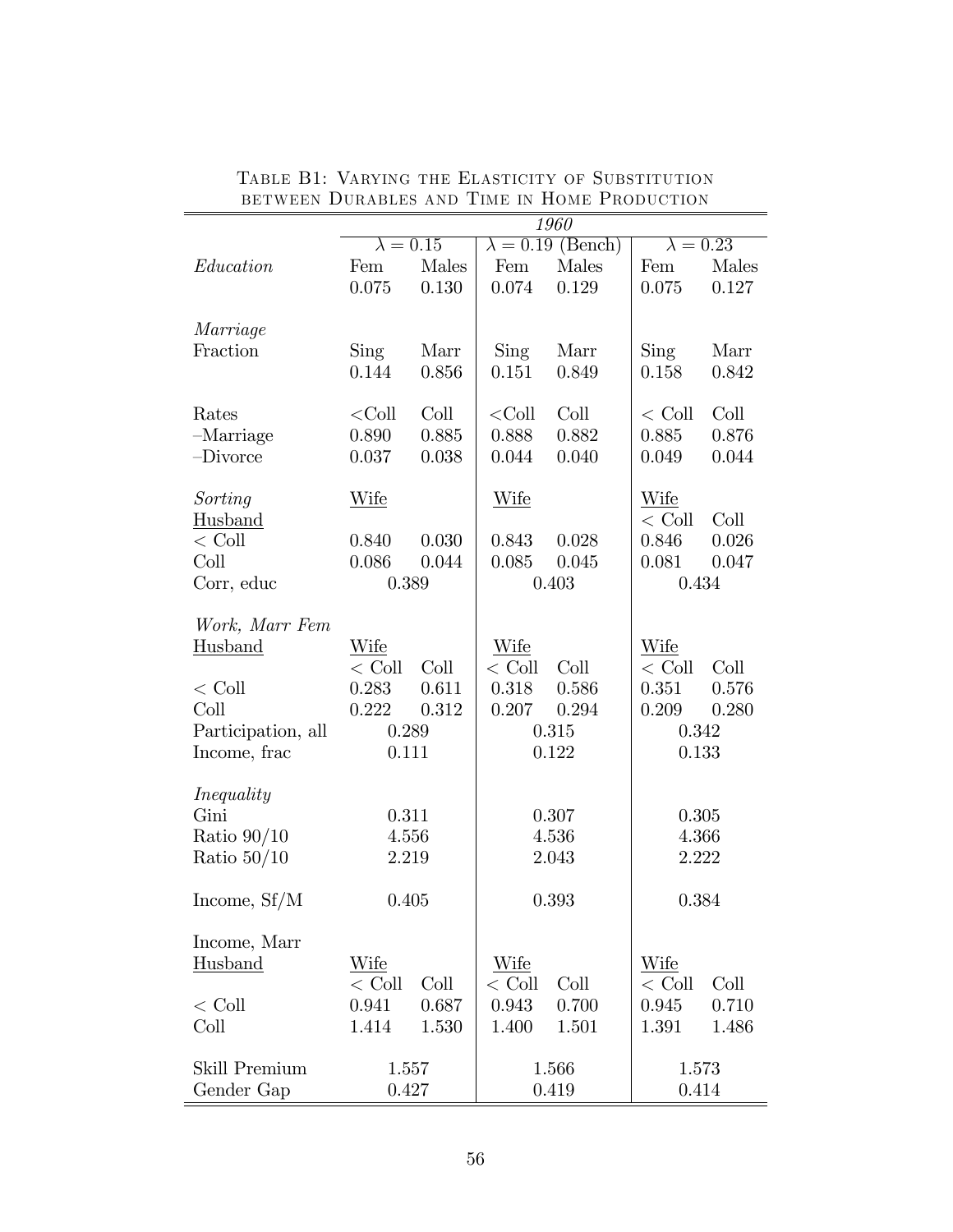#### 10.2 Varying the Decline of the Prices of Household Durables

The 2005 benchmark economy is simulated with an annual price decline of household durables of 5 percent. Here, the economy is simulated for a lower (2.5 percent) and higher (7.5 percent) price decline. The results are shown in Table B2 below. First, the decline of marriage and the rise of divorce are stronger when the price decline is higher, that is, when the technology of home production improves faster. As a consequence, the fraction of single people rises from 0.21 to 0.29 when the annual decline of the price rises from 2.5 percent to 7.5 percent. Second, married female labor-force participation is strongly influenced by the rate of price decline of home durables. For instance, if the decline is 2.5 percent, only 55 percent of married women work in 2005 (in the model). If the price decline is raised to 7.5 percent, 84 percent of all married women work.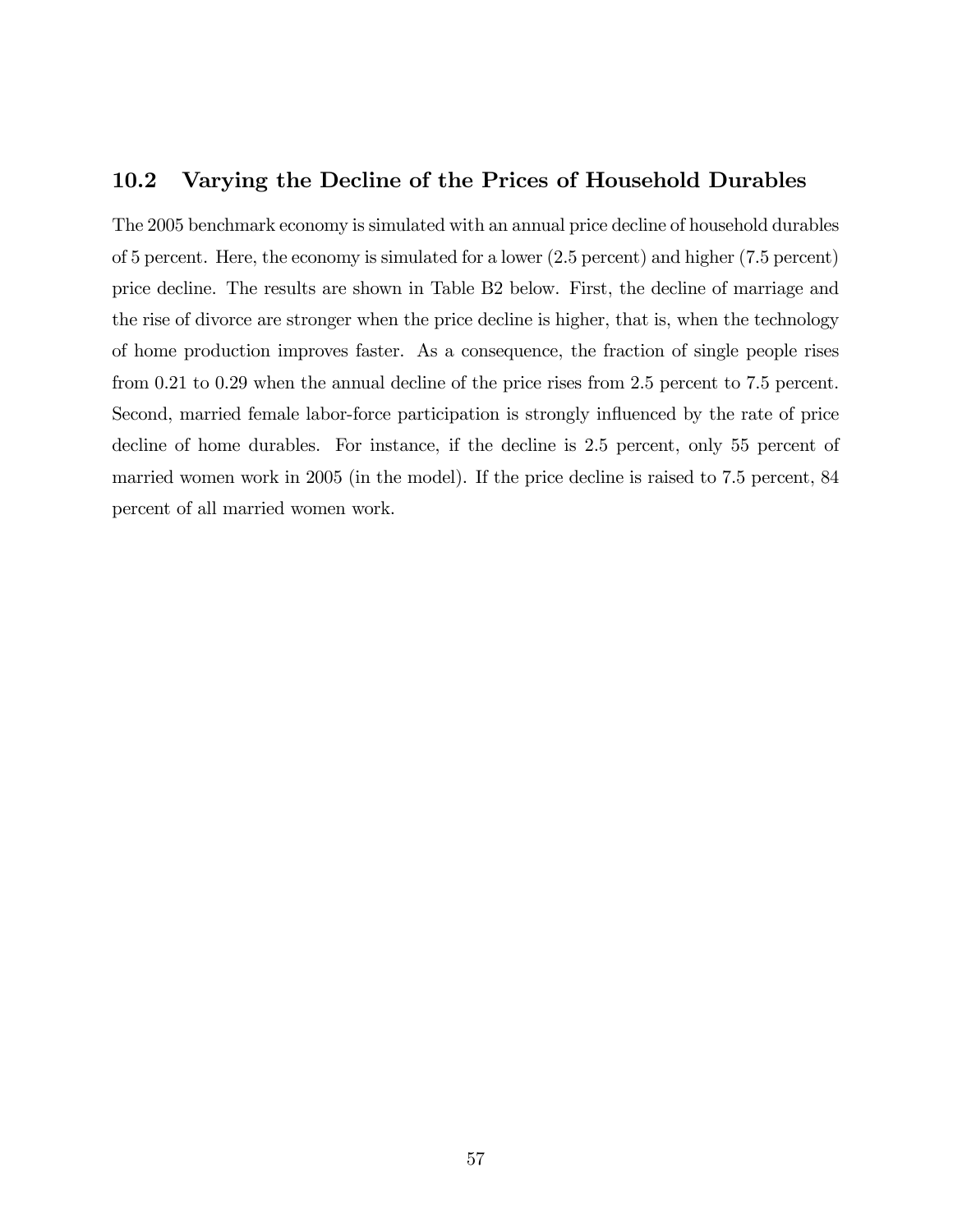|                    | 2005             |       |             |                         |                  |       |  |
|--------------------|------------------|-------|-------------|-------------------------|------------------|-------|--|
|                    | $\gamma = 0.025$ |       |             | $\gamma = 0.05$ (Bench) | $\gamma = 0.075$ |       |  |
| Education          | Fem              | Males | Fem         | Males                   | Fem              | Males |  |
|                    | 0.326            | 0.323 | 0.331       | 0.318                   | 0.342            | 0.307 |  |
|                    |                  |       |             |                         |                  |       |  |
| Marriage           |                  |       |             |                         |                  |       |  |
| Fraction           | Sing             | Marr  | Sing        | Marr                    | $\mathrm{Sing}$  | Marr  |  |
|                    | 0.210            | 0.790 | 0.239       | 0.761                   | 0.287            | 0.713 |  |
|                    |                  |       |             |                         |                  |       |  |
|                    |                  |       |             |                         |                  |       |  |
| Rates              | $\rm <$ Coll     | Coll  | $<$ Coll    | Coll                    | $<$ Coll         | Coll  |  |
| $-Marriage$        | 0.844            | 0.848 | 0.828       | 0.830                   | 0.795            | 0.803 |  |
| $-Divorce$         | 0.075            | 0.044 | 0.093       | 0.060                   | 0.120            | 0.078 |  |
|                    |                  |       |             |                         |                  |       |  |
| Sorting            | <b>Wife</b>      |       | <b>Wife</b> |                         | <u>Wife</u>      |       |  |
| Husband            | $\langle$ Coll   | Coll  | $<$ Coll    | Coll                    | $<$ Coll         | Coll  |  |
| $\rm <$ Coll       | 0.638            | 0.026 | 0.644       | 0.024                   | 0.638            | 0.032 |  |
| Coll               | 0.032            | 0.304 | 0.024       | 0.308                   | 0.017            | 0.313 |  |
| Corr, educ         | 0.868            |       | 0.892       |                         | 0.891            |       |  |
|                    |                  |       |             |                         |                  |       |  |
| Work, Marr Fem     |                  |       |             |                         |                  |       |  |
| Husband            | Wife             |       | Wife        |                         | Wife             |       |  |
|                    |                  |       |             |                         |                  |       |  |
|                    | $<$ Coll         | Coll  | $<$ Coll    | Coll                    | $\langle$ Coll   | Coll  |  |
| $\rm <$ Coll       | 0.597            | 0.121 | 0.745       | 0.440                   | 0.853            | 0.836 |  |
| Coll               | 0.744            | 0.481 | 0.793       | 0.671                   | 0.632            | 0.813 |  |
| Participation, all | 0.554            |       | 0.716       |                         | 0.841            |       |  |
| Income, frac       | 0.257            |       | 0.323       |                         | 0.372            |       |  |
|                    |                  |       |             |                         |                  |       |  |
| Inequality         |                  |       |             |                         |                  |       |  |
| Gini               | 0.353            |       | 0.362       |                         | 0.375            |       |  |
| Ratio $90/10$      | 5.855            |       | 6.341       |                         | 6.785            |       |  |
| Ratio $50/10$      | 2.529            |       | 2.688       |                         | 2.762            |       |  |
|                    |                  |       |             |                         |                  |       |  |
| Income, Sf/M       |                  |       | 0.391       |                         | 0.358            |       |  |
|                    | 0.431            |       |             |                         |                  |       |  |
|                    |                  |       |             |                         |                  |       |  |
| Income, Marr       |                  |       |             |                         |                  |       |  |
| Husband            | Wife             |       | Wife        |                         | Wife             |       |  |
|                    | $<$ Coll         | Coll  | $<$ Coll    | Coll                    | $\rm <$ Coll     | Coll  |  |
| $\langle$ Coll     | 0.742            | 0.940 | 0.737       | 0.843                   | 0.736            | 0.722 |  |
| Coll               | 1.112            | 1.535 | 1.198       | 1.546                   | 1.164            | 1.558 |  |
|                    |                  |       |             |                         |                  |       |  |
| Skill Premium      | 1.987            |       | 2.014       |                         | 2.035            |       |  |
| Gender Gap         | 0.644            |       | 0.634       |                         | 0.621            |       |  |

Table B2: Varying the price of durables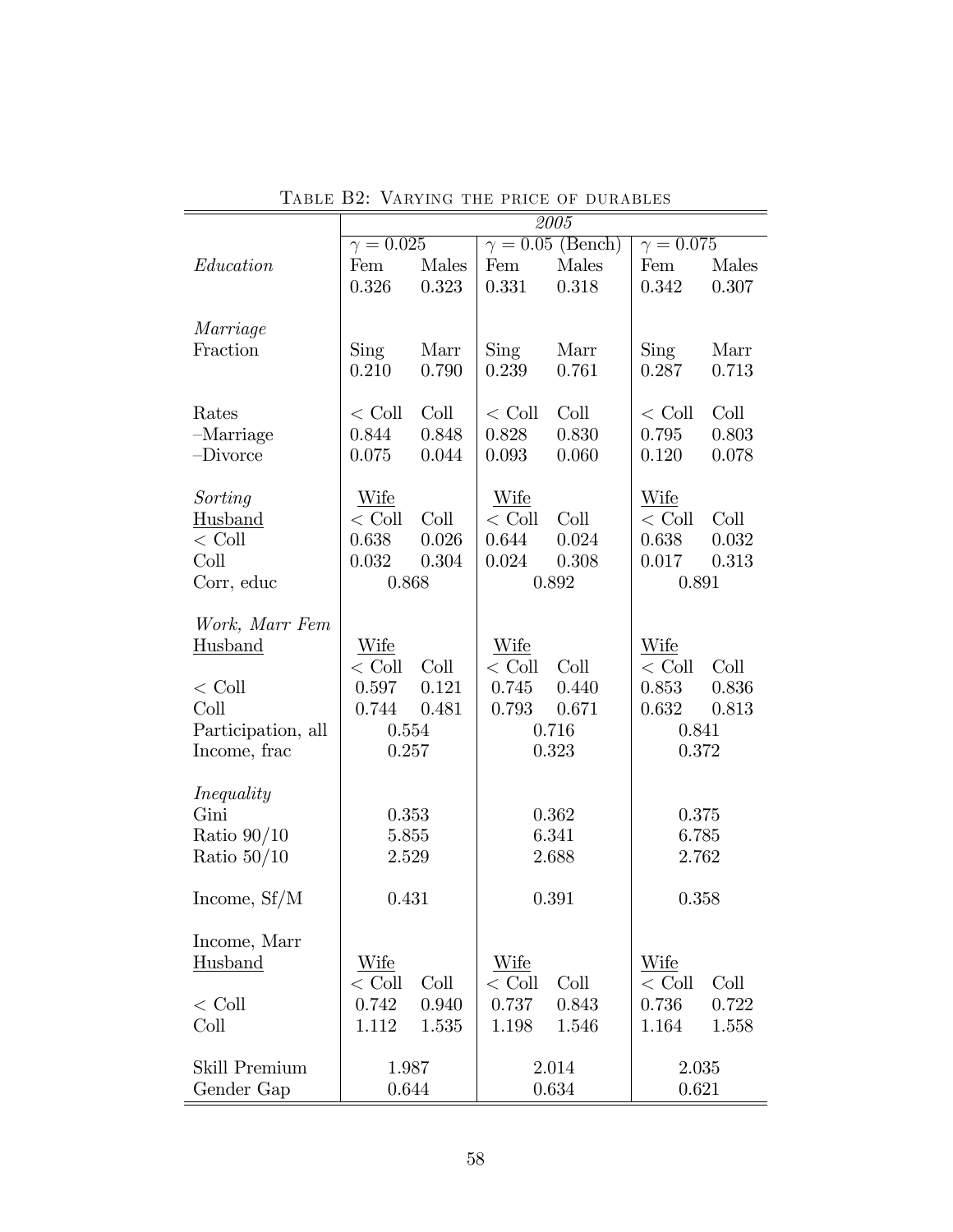#### 10.3 Education Costs are Set to 1960 Level

The education cost parameters are kept to their 1960 level in this modified version of the 2005 economy. The results are shown in Table B3 below. If the cost of education is not modified, the model does not generate a large increase in the education rates of females. The fraction of educated females goes from 0.07 to 0.10. The fraction of educated males rises from 0.13 to 0.20 but this is less than the increase observed in the data.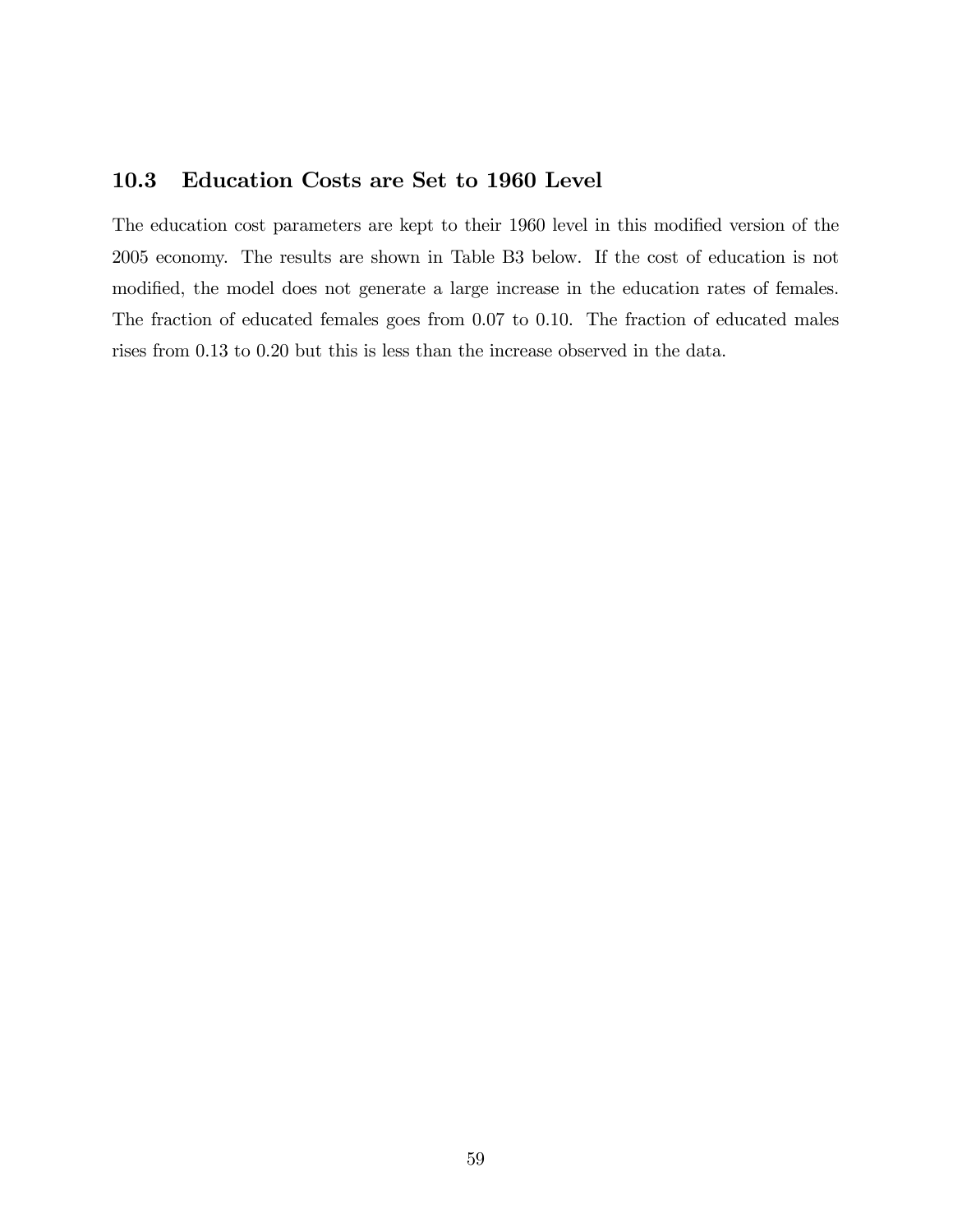|                                  | 1960<br>Benchmark |       | 2005          |       |                |       |  |
|----------------------------------|-------------------|-------|---------------|-------|----------------|-------|--|
|                                  |                   |       | Experiment    |       | Benchmark      |       |  |
| Education                        | Fem               | Males | Fem           | Males | Fem            | Males |  |
|                                  | 0.074             | 0.129 | 0.103         | 0.204 | 0.331          | 0.318 |  |
| Marriage                         |                   |       |               |       |                |       |  |
| Fraction                         | Sing              | Marr  | Sing          | Marr  | Sing           | Marr  |  |
|                                  | 0.151             | 0.849 | 0.255         | 0.745 | 0.239          | 0.761 |  |
| Rates                            | $<$ Coll          | Coll  | $\rm <$ Coll  | Coll  | $\langle$ Coll | Coll  |  |
| $-Marriage$                      | 0.888             | 0.882 | 0.833         | 0.801 | 0.828          | 0.830 |  |
| $-Divorce$                       | 0.044             | 0.040 | 0.103         | 0.086 | 0.093          | 0.060 |  |
| Sorting                          | Wife              |       | <b>Wife</b>   |       | Wife           |       |  |
| Husband                          |                   |       | $<$ Coll      | Coll  | $<$ Coll       | Coll  |  |
| $<$ Coll                         | 0.843             | 0.028 | 0.807         | 0.003 | 0.644          | 0.024 |  |
| Coll                             | 0.085             | 0.045 | 0.081         | 0.109 | 0.024          | 0.308 |  |
| Corr, educ                       | 0.403             |       | 0.707         |       | 0.892          |       |  |
| Work, Marr Fem                   |                   |       |               |       |                |       |  |
| Husband                          | Wife              |       | Wife          |       | Wife           |       |  |
|                                  | $<$ Coll          | Coll  | $<$ Coll      | Coll  | $<$ Coll       | Coll  |  |
| $<$ Coll                         | 0.318             | 0.586 | 0.747         | 0.268 | 0.745          | 0.440 |  |
| Coll                             | 0.207             | 0.294 | 0.542         | 0.675 | 0.793          | 0.671 |  |
| Participation, all               | 0.315             |       | 0.721         |       | 0.716          |       |  |
| Income, frac                     | 0.122             |       | 0.324         |       | 0.323          |       |  |
| Inequality                       |                   |       |               |       |                |       |  |
| Gini                             | 0.307             |       | 0.360         |       | 0.362          |       |  |
| Ratio $90/10$                    | 4.536             |       | 6.046         |       | 6.341          |       |  |
| Ratio $50/10$                    | 2.220             |       | 2.729         |       | 2.688          |       |  |
| Income, $\mathrm{Sf}/\mathrm{M}$ | 0.393             |       | 0.378         |       | 0.391          |       |  |
| Income, Marr                     |                   |       |               |       |                |       |  |
| Husband                          | Wife              |       | Wife          |       | Wife           |       |  |
|                                  | $<$ Coll          | Coll  | $<$ Coll $\,$ | Coll  | $<$ Coll       | Coll  |  |
| $<$ Coll $\,$                    | 0.943             | 0.700 | 0.814         | 1.107 | 0.737          | 0.843 |  |
| Coll                             | 1.400             | 1.501 | 1.479         | 2.022 | 1.198          | 1.546 |  |
| Skill Premium                    | 1.566             |       | 2.233         |       | 2.014          |       |  |
| Gender Gap                       | 0.419             |       | 0.594         |       | 0.634          |       |  |

TABLE B3: EDUCATION COSTS TO 1960 LEVEL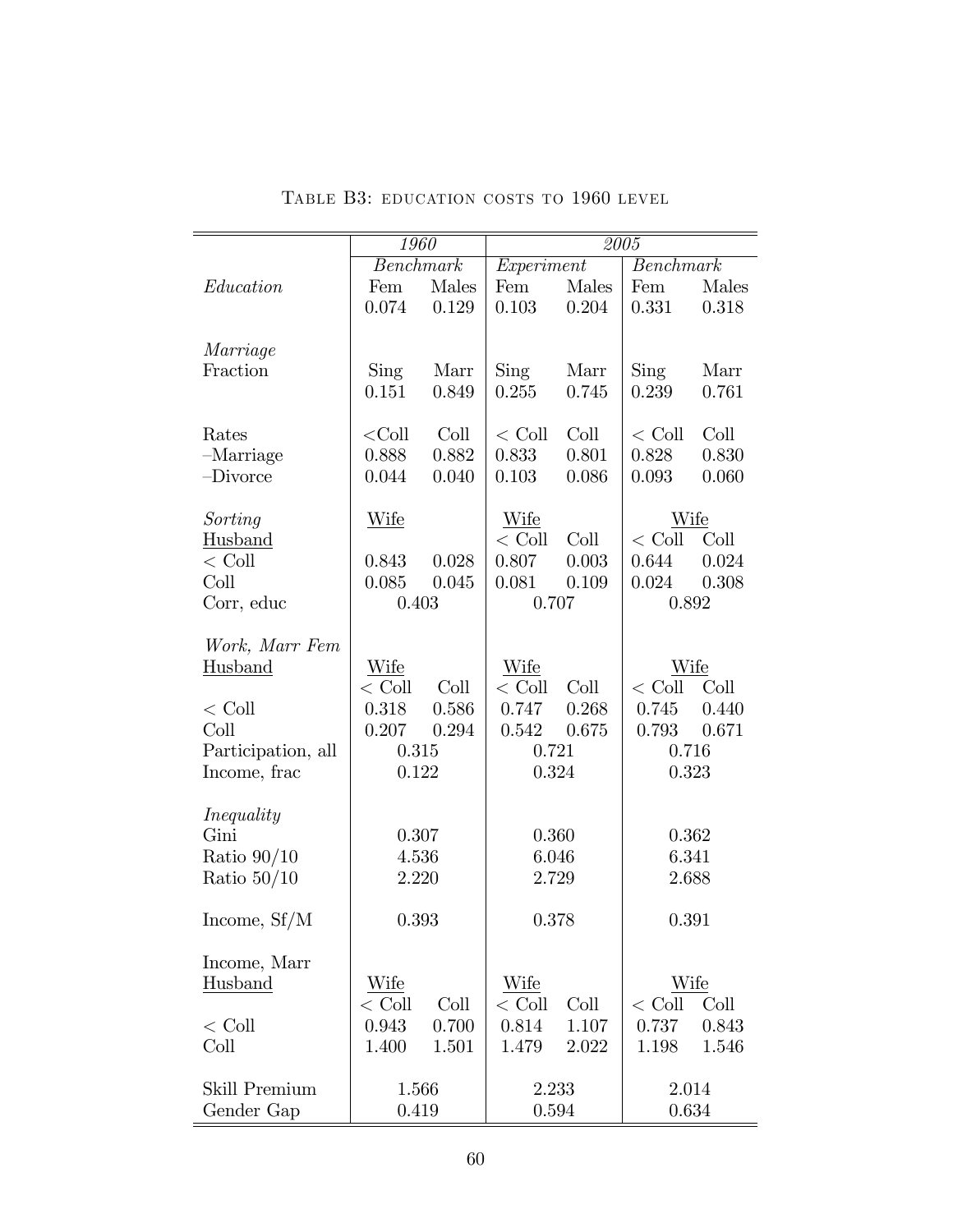## 10.4 No Technological Progress in the Home - General Equilibrium Effects

The structure employed in the analysis assumes that production is linear in male and female work effort. Consider relaxing this, somewhat. In particular, imagine an aggregate production function of the form

$$
\mathbf{o}=\mathbf{z}\mathbf{k}^{\kappa}\mathbf{h}^{1-\kappa},
$$

where **o** is aggregate output, **z** is total factor productivity, **k** is the capital stock, **h** is the total stock of labor measured in efficiency units, and **z** is total factor productivity. Let  $\mathbf{k} = 1$ and set  $\kappa = 1/3$ . The problem with using this production function is the introduction of capital. In particular, are people able to buy or trade capital? To keep things simple, this needs to be ruled out. Suppose that there is a government in the economy. It owns this capital stock. It rents it out at the rental rate  $r$ . The proceeds from this rental income are used to finance government spending,  $g$ . This government spending could be entered into the utility function in a separable way. This assumption implies that there is no need to think about capital income. Workers will only earn their wages, as before. The wage rate for a unit of raw unskilled labor,  $w_0$ , is given by

$$
w_0 = (1 - \kappa) \mathbf{z} \mathbf{h}^{-\kappa}.
$$

Note that  **is simply the sum of labor effort across all individuals, where each type of labor** is weighted by their 2005 efficiency level in production; i.e., a college educated woman of ability level a is weighted by  $\phi_{2005}(w_{1,2005}/w_{0,2005})$ a. Total factor productivity, z, is picked so that the model matches the unskilled wage rate for 2005. This implies that  $z = 1.61$ .

The results are shown in Table B4 below. Somewhat surprisingly, married female laborforce participation drops even further. Why? It is true that the general level of wages does rise when married female labor-force participation drops. But, when there is no technological progress in the household sector, female labor is greatly valued at home. The rise in the general level of wages makes households better off, ceteris paribus, because males now earn more. The positive income effect associated with the increase in husbands' incomes induces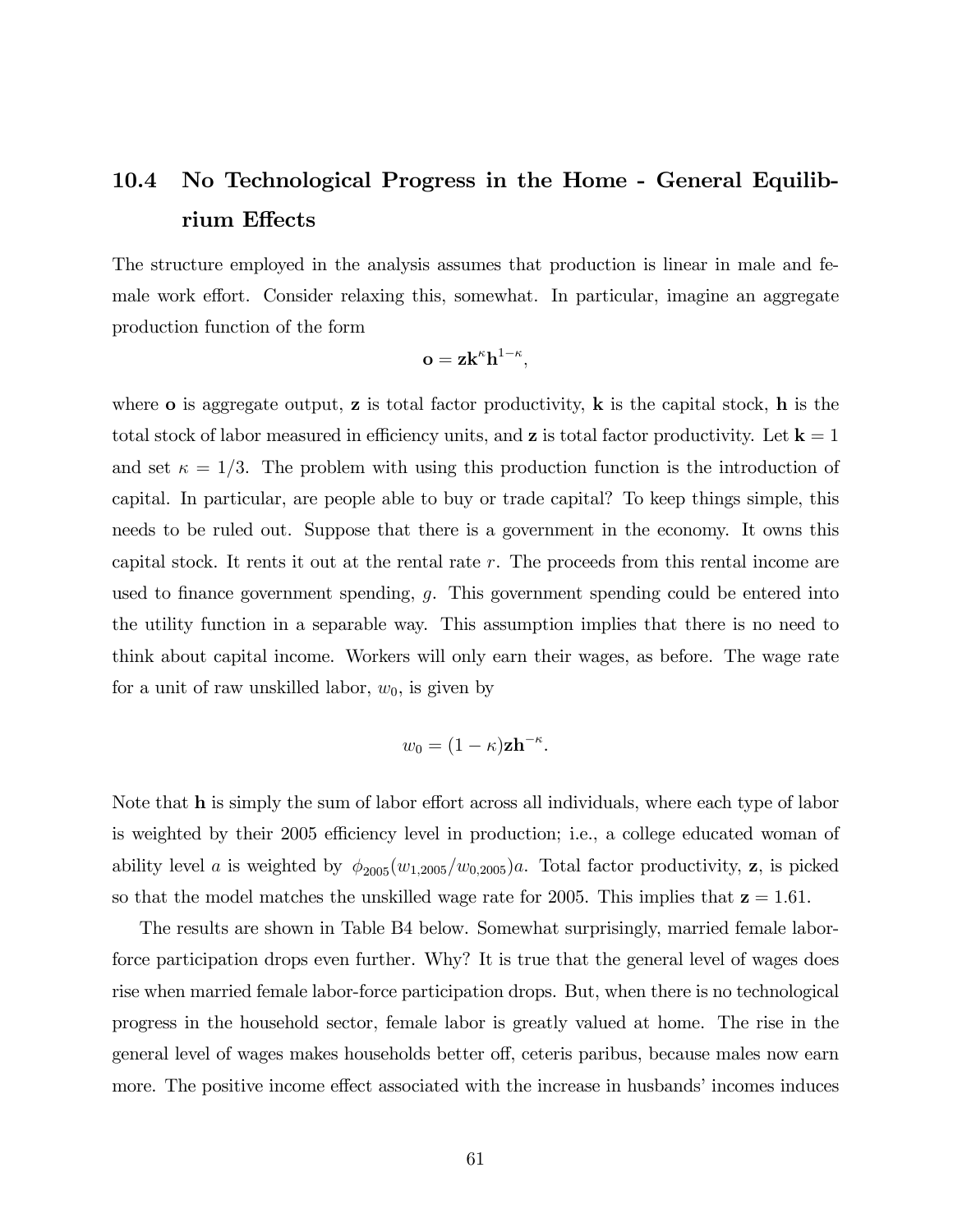more wives to stay at home.

Table B4: Married Female Labor-Force Participation

|                     | $Experiment/G.E.$ Effects Experiment/No G.E. Effects Benchmark |       |
|---------------------|----------------------------------------------------------------|-------|
| Participation 0.245 | 0.271                                                          | 0.722 |

#### 10.5 No Change in Gender Gap

Take the 2005 economy adjusted to match the observed marital sorting level in 2005. Then, shut down the decline in the gender gap; i.e., set  $\phi_{2005} = \phi_{1960}$ . The results for this counterfactual are shown in Table B5. First, there is a sizable change in the education rates for females relative to the 2005 benchmark economy. The fraction of educated women increases by more than 10 percentage points (from 0.33 to 0.45). The larger gender gap leads to a negative income effect for single women. This increases the relative value of marriage for these women. Getting into a marriage is easier if the female is educated, therefore the rate of education rises. Second, assortative mating declines somewhat. The correlation between educational types drops from 0.63 in the benchmark equilibrium to 0.56. Perhaps a single female can no longer choose to be as picky about her mate. Third, there is a drop in married women's labor-force participation from 0.72 to 0.57. So, the majority of the rise in married female labor-force participation between 1960 and 2005 (in the model) can be attributed to technological progress in the home; recall that when technological advance in the home is shut down, married female labor force participation drops from 0.72 to 0.27.

Taking stock of the results from the comparative statics exercises suggests that technological progress in the household sector plays an important role in stimulating labor-force participation by married females. The narrowing of the gender plays a significant, but secondary, role here.